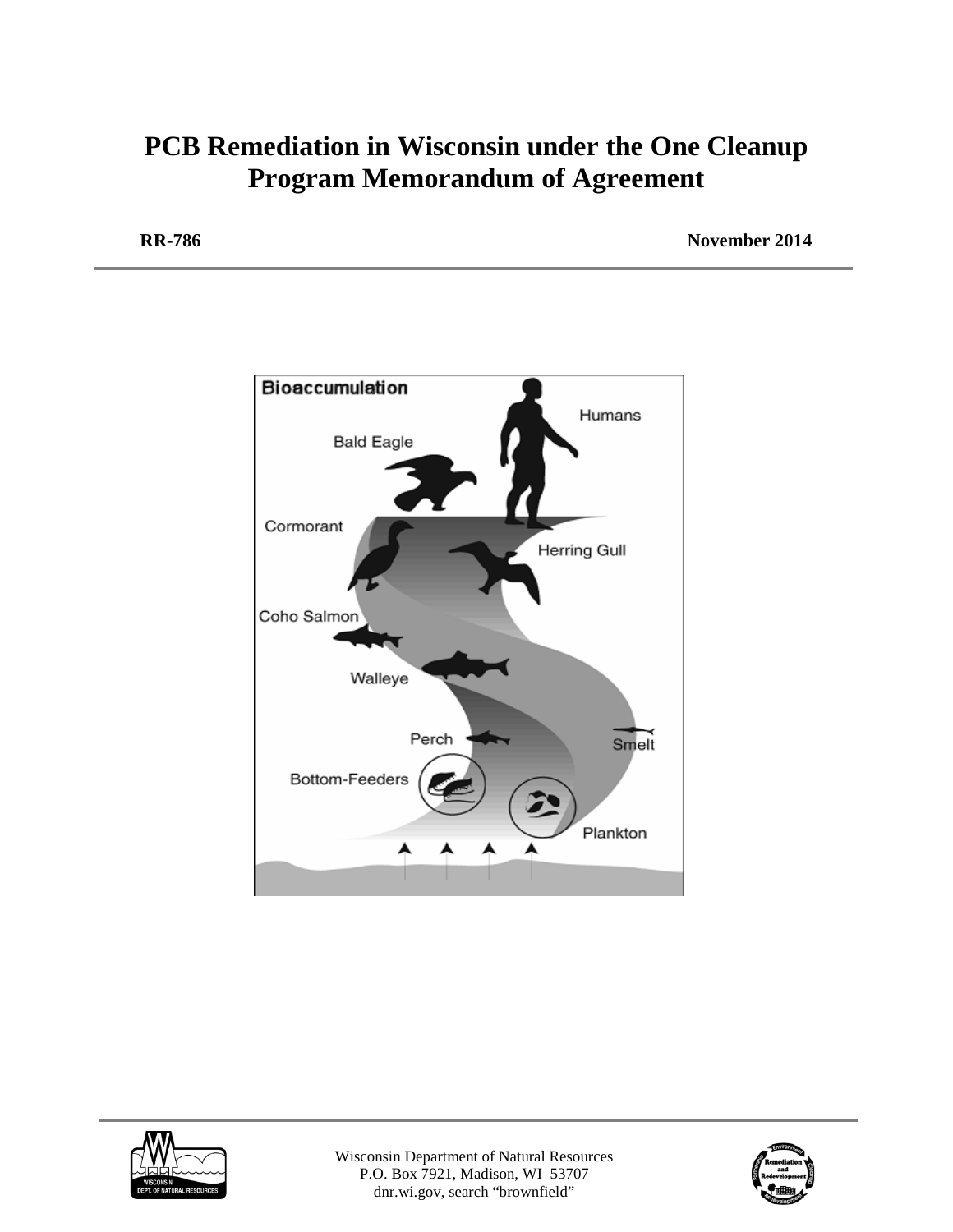# **Table of Contents**

| 4) TSCA Law Applicability, Communication with DNR and EPA for PCB Cleanups under the MOA,<br>Project Teams, Other Contaminated Material and On-Site Management under s. NR 718.154 |  |
|------------------------------------------------------------------------------------------------------------------------------------------------------------------------------------|--|
|                                                                                                                                                                                    |  |
|                                                                                                                                                                                    |  |
|                                                                                                                                                                                    |  |

Attachment 1 – OCP / MOA TSCA Sites Types Attachment 2 – OCP / MOA TSCA Coordinated Review Analysis Attachment 3 – Questions and Answers Attachment 4 – DNR OCP MOA PCB Notifications to EPA Attachment 5a – PCB Non Industrial Residual Concentration Limit (RCL) – by Aroclor & by total PCBs. Attachment 5b – Sampling and Analysis Methods Attachment 6 – EPA Risk Based Approval Checklist with References to Chs. NR 714 and NR 722 Attachment 7 – April 26, 2013 RR Report PCB Notification Article

Attachment 8 – PCB Remediation Process Map

# **List of Acronyms**

- EPA U.S. Environmental Protection Agency
- GLC General liability clarification
- LUC Land use control
- MOA Memorandum of Agreement
- OCP One Cleanup Program
- PCB Polychlorinated biphenyls
- PM DNR RR project manager
- RCL Residual concentration limit
- RP responsible parties
- RAOR Remedial action options report
- RR DNR Remediation and Redevelopment Program
- SIR Site investigation report
- TSCA Toxic Substances Control Act
- VPLE Voluntary party liability exemption
- DNR Wisconsin Department on Natural Resources

This document is intended solely as guidance and does not contain any mandatory requirements except where requirements found in statute or administrative rule are referenced. This guidance does not establish or affect legal rights or obligations and is not finally determinative of any of the issues addressed. This guidance does not create any rights enforceable by any party in litigation with the State of Wisconsin or the Department of Natural Resources. Any regulatory decisions made by the Department of Natural Resources in any matter addressed by this guidance will be made by applying the governing statutes and administrative rules to the relevant facts. This publication is available in alternative format upon request. Please call 608-267-3543 for more information.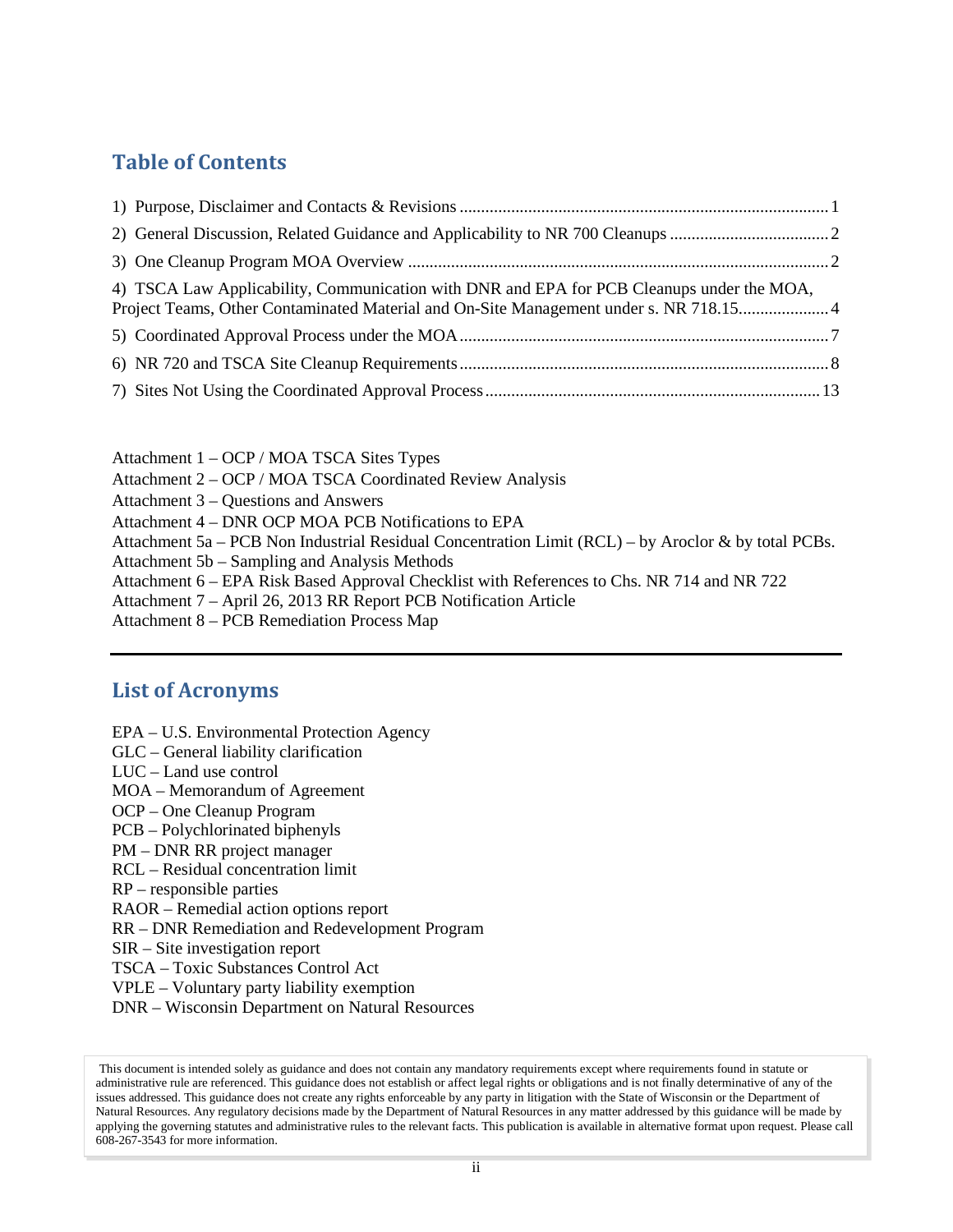## <span id="page-2-0"></span>**1) Purpose, Disclaimer and Contacts & Revisions**

# **Purpose**

This guidance is intended to provide a description of how responsible parties (RPs), DNR project managers (PMs) and staff should work with EPA on PCB remediation cases through the NR 700 rules series process in accordance with the One Cleanup Program (OCP) Memorandum of Agreement (MOA) between the State of Wisconsin Department of Natural Resources (DNR or the Department) and the U.S. Environmental Protection Agency (EPA) Region 5.

The guidance outlines the applicability of key cleanup regulations under the federal Toxic Substances Control Act (TSCA). Finally, it outlines how to obtain the DNR and EPA approvals needed to remediate PCB contamination.

This guidance clarifies how certain EPA TSCA regulatory land-use terminology and cleanup options may affect DNR managed cleanup sites. It clarifies applicability of TSCA requirements at DNR managed cleanups and applicable EPA requirements. These include:

- EPA's TSCA law as applied in Wisconsin and communications with EPA on PCB cleanups,
- Application of the EPA PCB cleanup level,
- The use of EPA's "high occupancy use" and "low occupancy use" terms.

This guidance is written for responsible parties and consultants who are conducting remedial actions and for DNR Remediation and Redevelopment (RR) Program staff who are reviewing submittals prepared by RPs. This guidance mainly applies to soil and groundwater cleanups and isn't intended for use at sediment cleanups.

## **Disclaimer**

This document is intended solely as guidance, and does not contain any mandatory requirements except where requirements found in statute or administrative rule are referenced. This guidance does not establish or affect legal rights or obligations, and is not finally determinative of any of the issues addressed. This guidance does not create any rights enforceable by any party in litigation with the U.S. EPA, the State of Wisconsin or the Department of Natural Resources. Any regulatory decisions made by the Department of Natural Resources in any matter addressed by this guidance will be made by applying the governing statutes and administrative rules to the relevant facts.

This guidance is based on requirements found in the NR 700 rules series of the Wis. Adm. Code; the Hazardous Substance Spill Law, s. 292.11, Wis. Stats., the Environmental Repair Statute, s. 292.31, Wis. Stats., federal regulations in section 761 of Title 40 of the Code of Federal Regulations (40 C.F.R. § 761), and the federal Toxic Substances Control Act (TSCA).

## **Contacts & Revisions**

This guidance will be updated as needed. Please contact Gary A. Edelstein, P.E. at 608/267-7563 or via email at [gary.edelstein@wisconsin.gov](mailto:Gary.Edelstein@wisconsin.gov) if you have questions, comments or concerns. Questions about Attachment 5 – PCB Direct Contact Non-Industrial Residual Concentration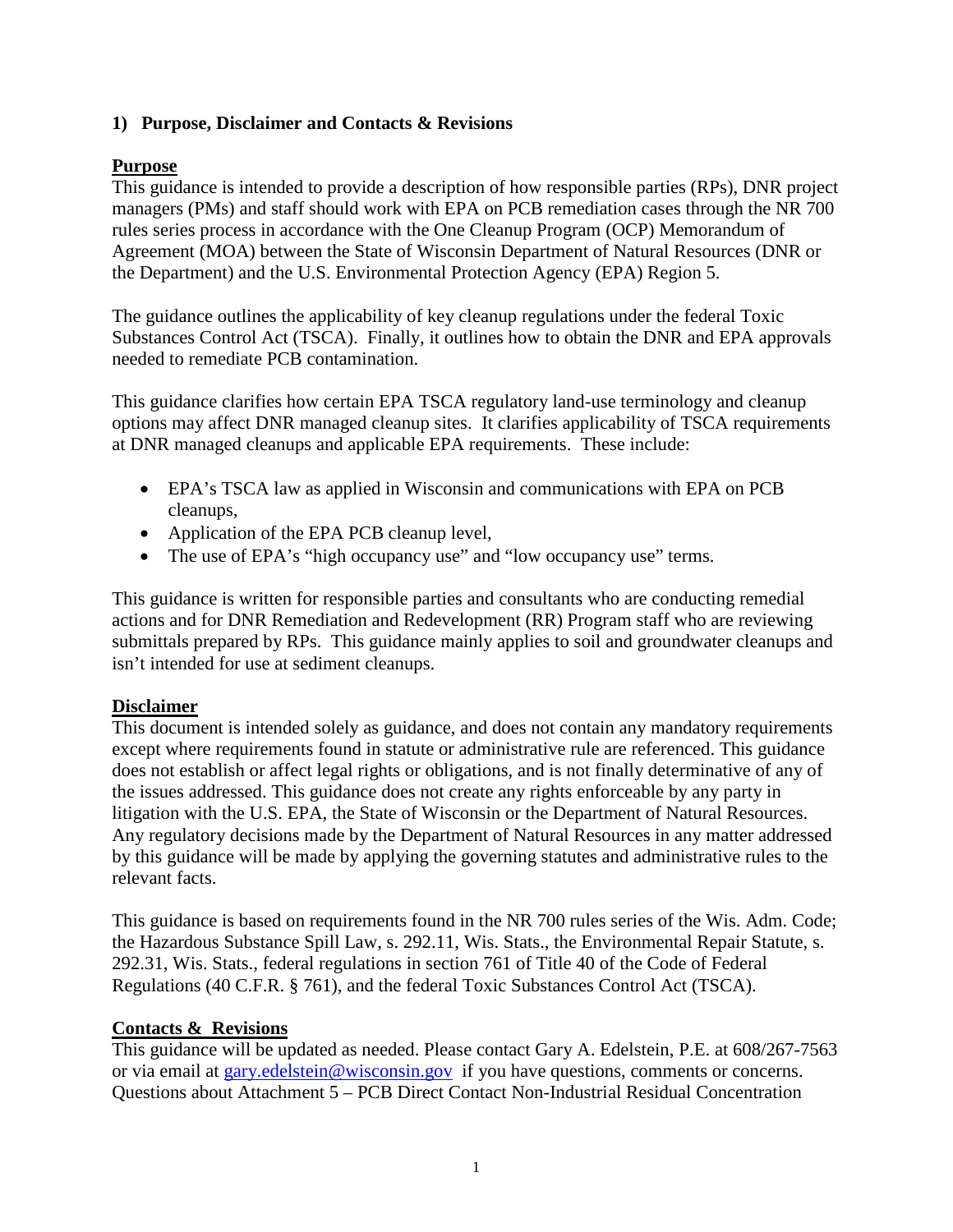Limit – may be directed to Resty Pelayo at 608-267-3539 or via email at [aristeo.pelayo@wisconsin.gov.](mailto:aristeo.pelayo@wisconsin.gov) The EPA point of contact on PCB remediation issues is the [EPA](http://www.epa.gov/epawaste/hazard/tsd/pcbs/pubs/coordin.htm)  [Region 5 PCB coordinator.](http://www.epa.gov/epawaste/hazard/tsd/pcbs/pubs/coordin.htm)

# <span id="page-3-0"></span>**2) General Discussion, Related Guidance and Applicability to NR 700 Cleanups**

a) DNR and EPA signed the [OCP MOA](http://dnr.wi.gov/topic/Brownfields/documents/ocp.pdf) in 2006. The [Federal One Cleanup Program](http://www.epa.gov/oswer/onecleanupprogram/) is EPA's vision for how different cleanup programs at all levels of government can work together to improve the coordination, speed, and effectiveness of cleanups at the nation's contaminated sites. EPA recognized DNR's consolidated approach to the cleanup of a wide range of sites through the NR 700 rule series. Information about the One Cleanup Program MOA is available on the [DNR Remediation and Redevelopment program](http://dnr.wi.gov/topic/brownfields/rrprogram.html) website.

b) Related guidance. When using this guidance, the following DNR documents may be helpful. Using these documents is encouraged where appropriate.

- The DNR RR program *[Guidance on Case Closure and the Requirements for Managing](http://dnr.wi.gov/files/PDF/pubs/rr/RR606.pdf)  [Continuing Obligations](http://dnr.wi.gov/files/PDF/pubs/rr/RR606.pdf)* (RR-606) contains the information on these topics.
- The DNR RR program *[Guidance for Cover Systems as Soil Performance Standard](http://dnr.wi.gov/files/PDF/pubs/rr/RR709.pdf)  Remedies* [\(RR-709\)](http://dnr.wi.gov/files/PDF/pubs/rr/RR709.pdf) contains guidance on how to address soil cover requirements.
- The DNR RR program *[Guidance for Determining Soil Contaminant Background Levels](http://dnr.wi.gov/files/PDF/pubs/rr/RR721.pdf)  [at Remediation Sites](http://dnr.wi.gov/files/PDF/pubs/rr/RR721.pdf)* (RR-721) contains guidance on determining background soil contaminant levels.

EPA Regulations and Guidance:

- [Federal PCB TSCA regulations](http://www.epa.gov/epawaste/hazard/tsd/pcbs/pubs/laws.htm)
- Interpretive Guidance on PCBs

c) This guidance is mainly applicable to sites undergoing a full investigation, cleanup and closure under the NR 700 series. It is expected that new discharges from items like PCB transformers, capacitors and bulk materials will be responded to immediately with a complete cleanup and removal of discharged PCBs, documented with soil samples that all the PCBs are removed and submit a report in accordance with the immediate action requirements in ch. NR 708.

It should be noted that EPA has required all persons who store or use PCB transformers that contain PCBs at or above 500 ppm to register them. See the [PCB Transformer Registration](http://www.epa.gov/epawaste/hazard/tsd/pcbs/pubs/data.htm)  [Database](http://www.epa.gov/epawaste/hazard/tsd/pcbs/pubs/data.htm) for more information.

## <span id="page-3-1"></span>**3) One Cleanup Program MOA Overview**

Note: Attachment 8 is a flow chart map for the One Cleanup Program MOA process.

The federal law regulating PCB management is the Toxic Substances Control Act (TSCA) passed by congress in 1976 [Toxic Substances Control Act [Pub. L. 94-469,](http://www.law.cornell.edu/usc-cgi/get_external.cgi?type=pubL&target=94-469) Oct. 11, 1976, 90 Stat. 2003 (15 U.S.C. 2601 et seq.)]. Prior to the OCP MOA, with the exception of Superfund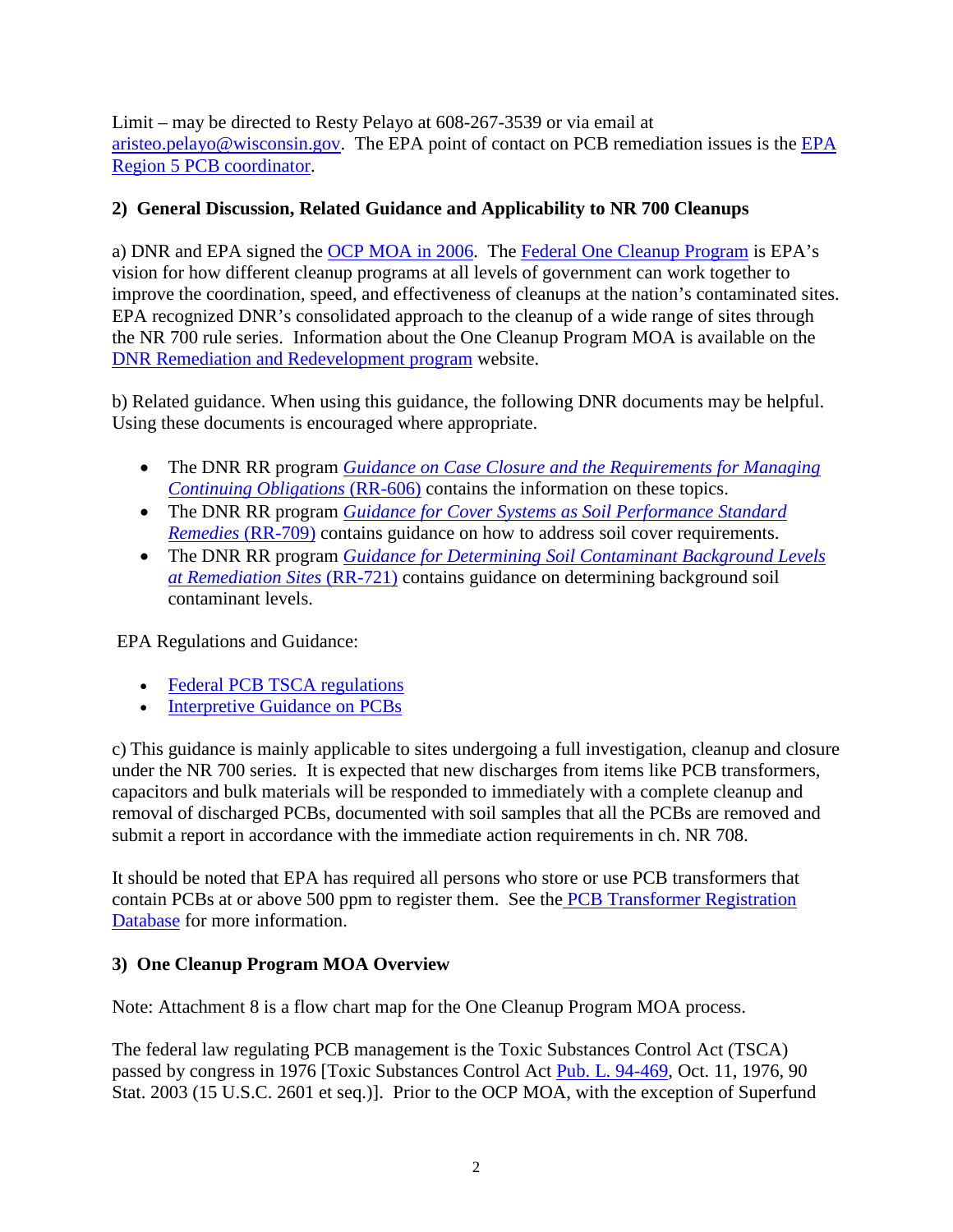sites, there was no formal mechanism for coordinating PCB cleanup reviews between EPA and DNR. An RP had to follow the NR 700 rules series cleanup and closure process as well as the federal TSCA rules separately to perform proper site remediation. DNR staff did not review cleanups for TSCA compliance and were not required to notify EPA of the existence of PCB sites in the NR 700 rules series process, although they could do so voluntarily.

Under the MOA, there is an opportunity for certain types of PCB sites to follow a coordinated approval process led by DNR. In addition, a minimum level of communication between the agencies is now required for all PCB sites. An RP may choose to follow the NR 700 and TSCA cleanup processes separately as was done before and not take advantage of the new coordinated approval process. However, it is believed that following the new process will be advantageous for the RP and can better assure that liability concerns are addressed by both agencies. The MOA is not a delegation of EPA's authority under TSCA as EPA can not delegate TSCA to states.

The MOA defines three types of PCB sites, Types A, B, and C (see attachment 1), and how DNR will communicate with and coordinate remedial activities with EPA.

**Type A** sites are generally sites where both the TSCA cleanup requirements and the NR 700 rule series are applicable and where separate DNR and EPA review and approval processes outside the MOA coverage must be conducted. These are typically complex sites or sites involving environmentally diverse or multiple complex issues. An example of this sort of site is the Fox River sediments. For these sites, DNR is required to notify EPA of the existence of the site with an electronic form when DNR is first notified of a discharge. DNR should actively manage Type A sites, so the RP should submit reports to DNR for review along with the appropriate fees for all necessary NR 700 rules series reports leading up to site remediation to DNR.

Note: It may be possible to split off a soil portion of a complex site if it isn't related to sediment or other elements of the site and possibly manage that portion separately as a Type B or C site and for a Type C site, be eligible for a coordinated approval.

**Type B** sites are PCB discharge sites where the TSCA cleanup requirements are not applicable and DNR solely reviews the cleanup in accordance with the NR 700 series rule, unless EPA Region 5 and DNR make a finding that an unreasonable risk of injury to health or the environment exists. If such a determination is made and agreed to by both agencies, then EPA Region 5 and DNR may direct the owner or operator of the site to remediate the site as either a Type A or Type C site. If one agency finds that an unreasonable risk of injury to health or the environment exists, then the site may not be a Type C site can only be managed as a Type A site. Active management of Type B sites by DNR is optional, so the submittal of reports and fees before a closure request is submitted is required if the DNR or the RP chooses to have the site actively managed.

Note: A determination of unreasonable risk of injury or health to the environment is discussed starting on page 35401 in the Preamble to the June 29, 1998 FR EPA Final Disposal of PCBs rule. This language includes "unreasonable risk of exposure" to PCBs. DNR believes this decision is based on the conditions at a site, including how easily exposure could occur, how far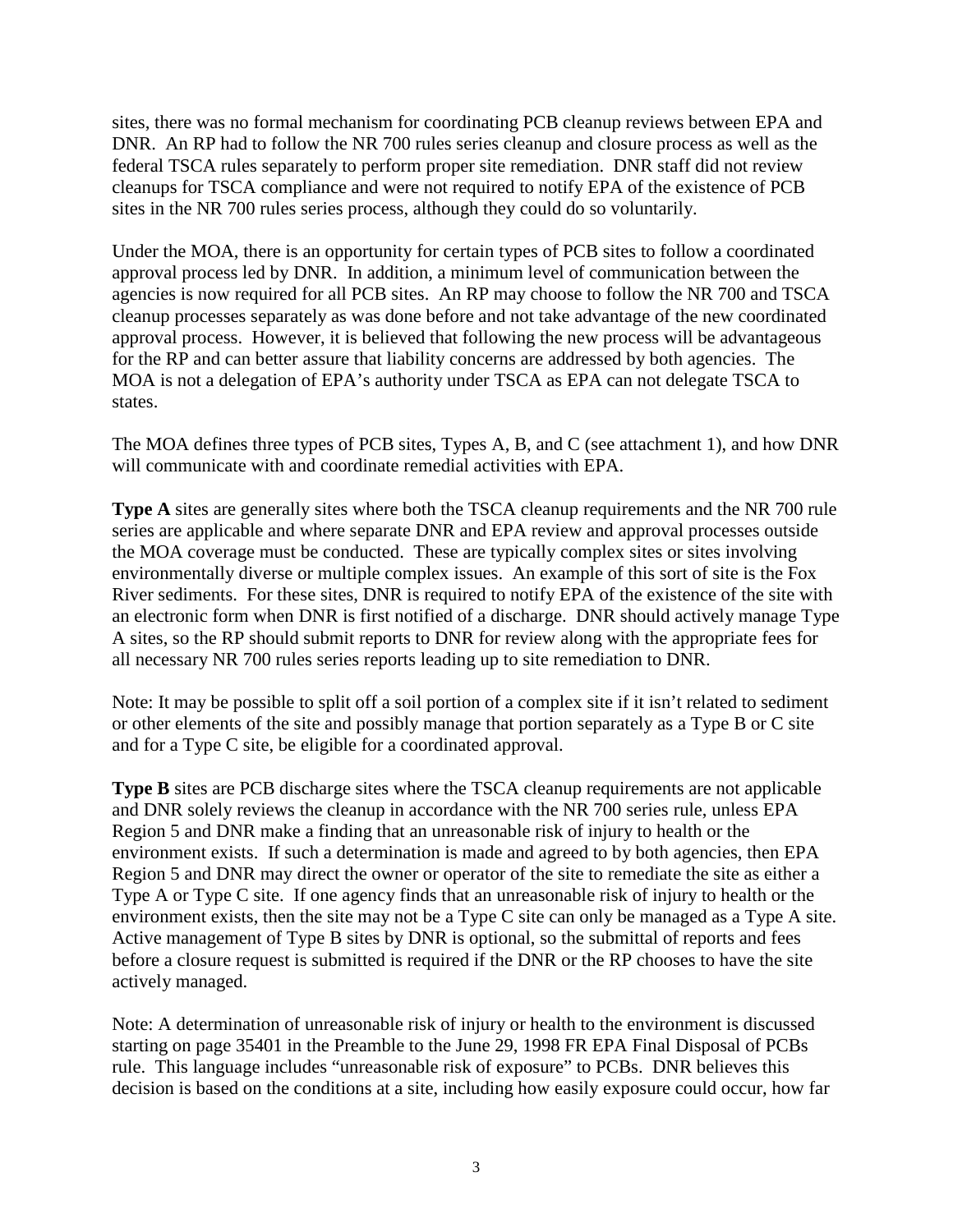the contamination has migrated into the environment, how easily the contamination can migrate further into the environment and the concentrations present.

**Type C** sites are all other PCB sites that aren't classified as Type A or B. These are now eligible for the optional coordinated approval process led by DNR. This requires that the cleanup process outlined in the NR 700 rules series be followed and that communication be maintained with EPA. In addition, for Type C sites, DNR must notify EPA in writing of the completion of the remedial action options report (RAOR) and drafting of an approval letter for remediation. If an RP chooses to take advantage of this process, active project management will be necessary. In these cases, the RP must submit reports to DNR for review along with the appropriate fees for all necessary NR 700 rules series reports leading up to site remediation to DNR.

Because the coordinated approval process is optional, an RP may choose to pursue separate state and federal regulatory approval for Type C site cleanups. However, there are potential risks (e.g., failure to satisfy requirements found in both rules as well as timeliness of the review and final approval) when trying to meet each agency's requirements separately without coordination, so RPs are encouraged to use the Type C coordinated process instead.

EPA should be notified for all sites, Types A, B and C, at the time of state Spill Law notification/identification of the release/discharge using the electronic form Attachment 4.

Note: DNR has already provided information to EPA about all PCB sites known to exist in Wisconsin including those that provided discharge notifications before the date of the MOA.

Note: TSCA requires RPs to notify the Federal Government of certain PCB discharges when they occur or are discovered. This is in addition to notification of a discharge under state Spill Law. This TSCA requirement is not replaced by DNR's notification under the MOA. More detail about state and federal notification requirements were provided in an article in the April 26, 2013 RR Report email newsletter. The article is reproduced in Attachment 7 to this guidance.

Attachment 2 to this guidance is a table that outlines how communication between DNR Project Managers and EPA will take place under the MOA as a function of TSCA applicability. Attachment 3 is questions and answers for application of this guidance. Attachment 4 lists the types of notices DNR staff should send EPA, the notification forms to be completed, and language for the RP to include when notifying EPA of sites seeking coordinated approval under the MOA.

## <span id="page-5-0"></span>**4) TSCA Law Applicability, Communication with DNR and EPA for PCB Cleanups under the MOA, Project Teams, Other Contaminated Material and On-Site Management under s. NR 718.15.**

The remedial portions of the federal TSCA law affecting the DNR RR program are codified at 40 CFR 761. The MOA allows DNR to take the lead at Type C PCB contamination cases under the coordinated approval process, following the NR 700 rules series cleanup process, with the understanding that WI remediation efforts will be equivalent to a federal cleanup for the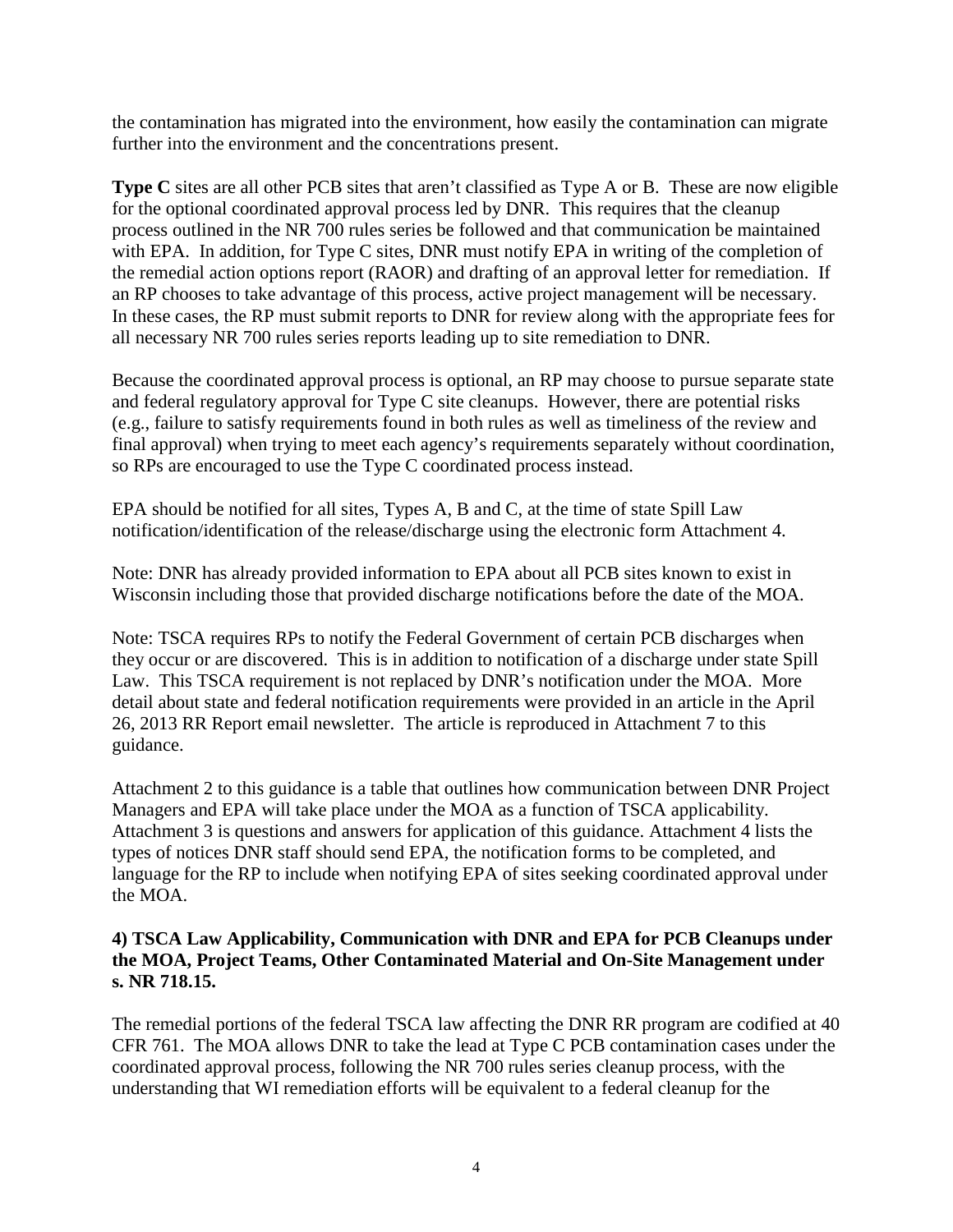environmental pathways addressed by the NR 700 rules series (TSCA cleanup regulatory coverage as compared to NR 700 pathways is discussed at the end of this section). The MOA clarifies the review and signoff process as well as EPA's involvement in PCB remediation projects.

a) TSCA Applicability. In order to determine if a cleanup site is subject to TSCA and eligible for the coordinated approval process, it is necessary to determine if TSCA applies to the cleanup. To do so, an RP must determine the PCB concentration in the material discharged (released) as well as the date of the release. TSCA applies to the following PCB remediation cases:

- If the release took place after April 18, 1978 and the PCB concentration in the material released was 500 ppm or greater,
- If the release took place after July 2, 1979 and the PCB concentration in the material released was 50 ppm or greater.
- If either the date or concentration of the PCB at the time of the release is unknown, TSCA regulations assume the PCB release is regulated (59 FR 62788, 62799 (Dec. 6, 1994)).

It is the owner / operator's (this is usually the RP) responsibility to determine the timing and initial concentration of the PCB release for the purpose of determining TSCA applicability. This determination should include a thorough and good faith inquiry into the nature and origin of the PCB contamination. Where a facility owner or operator makes a good faith effort to determine the date and concentration of the material at the time of the release, but cannot make a definitive determination because documentation regarding the date of the release and source of contamination is unavailable or inconclusive, then EPA may presume that PCBs are illegally disposed of at a site and require remediation under TSCA (See 59 FR 62788, 62799 (Dec. 6, 1994)). DNR recommends that responsible parties interview current and former employees and take other reasonable steps, such as using available site-specific and waste-specific information such as manifests, vouchers, bills of lading, sales and inventory records, accident reports, site investigation reports, spill reports, inspection logs, enforcement orders, etc., to determine the timing and concentration of the PCB release.

DNR encourages RPs to work with DNR project managers (PMs) and staff in this evaluation. If the RP wants a letter from DNR regarding the regulatory status of the contamination, this would be considered a request for technical assistance, which requires a review fee. In cases where the RP works with the DNR RR PM, the PM can then use professional judgment to assist the RP to determine the applicability of TSCA.

b) Project teams. For larger cleanup projects, such as large redevelopment projects at brownfield sites with historic PCB contamination, the DNR PM should work with other affected environmental program staff. In many instances, it may be best for the DNR PM to form and lead a working team with staff representatives from the other programs, such as the Waste and Materials Management Program when contaminated media or building material is to be managed in state, reused or redisposed of at the site, the Watershed Management Program for storm water and wastewater issues and the Air Management Program if there is to be any activity that could result in a regulated air emission, including the management of asbestos materials from building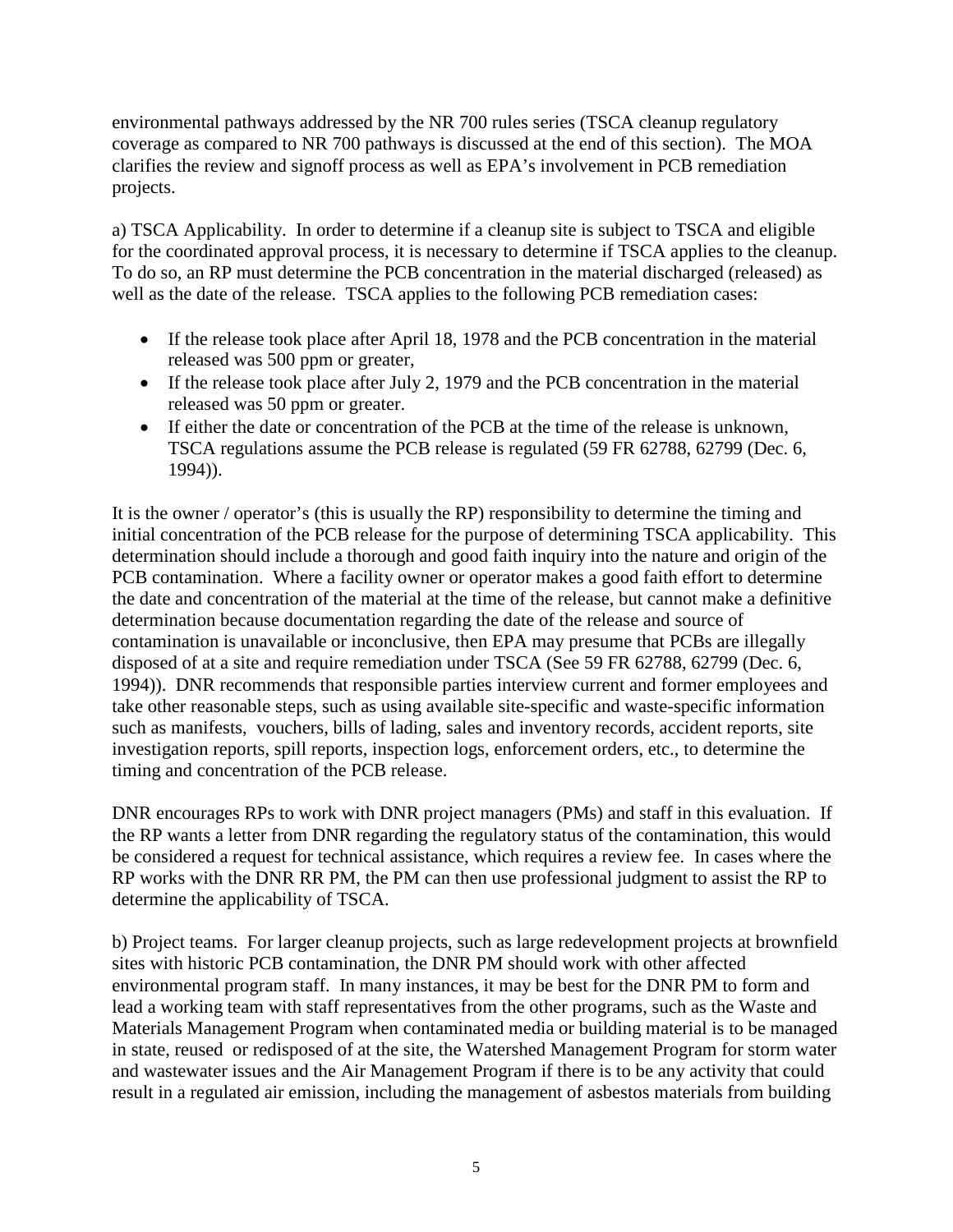demolition. For such sites undergoing a coordinated approval, the assigned EPA Regional TSCA staff person should also be a team member.

Note: The Waste and Materials Management Program has developed a guide for planning demolition or [renovation projects,](http://dnr.wi.gov/files/pdf/pubs/wa/wa651.pdf) including guidelines on hazard evaluation, recycling and waste disposal.

As previously mentioned, the EPA point of contact on PCB remediation issues is the EPA Region 5 PCB coordinator. While it is the RP's responsibility to inform EPA of a TSCAapplicable PCB release, DNR PMs should also contact the Regional PCB Coordinator to inform EPA of the site and provide the information listed in the first form in Attachment 4. This may be necessary when dealing with brownfields, tax delinquent properties, or government parties who are interested in, but do not own a property. The DNR PM should work with RPs and inform EPA early in a project when TSCA may be applicable. Early notification and a request from the RP to participate are requirements of the coordinated review process. DNR recommends the RP notify EPA as soon as the RP makes a TSCA applicability determination.

c) Other contaminated material. It should be noted that there may be PCB contamination at a site that doesn't fall under an NR 700 rules series environmental pathway but is subject to TSCA cleanup regulations. This includes contaminated building surfaces (for example, a building foundation, basement wall(s), on-grade slab that is impregnated with PCB contamination is considered contaminated building material and not environmental media), bulk product waste such as building materials like caulk, PCB transformer oil, PCB capacitors and PCB lighting ballasts. The RP is responsible for coordinating with EPA as necessary to meet TSCA requirements for cleanups and removals for such items that don't fall under an NR 700 rules series. The RP is also responsible for meeting TSCA disposal/management requirements for such wastes, and NR 500 series requirements for in-state disposal/management. More information about these TSCA requirements may be found at the EPA regulations and guidance web links in section 2, above.

In a situation where the materials described in the last paragraph are situated in a location or are in a condition to be causing or about to cause a discharge to the environment, then that pathway could be addressed under the NR 700 rule series. Examples include PCB contaminated paint that is flaking onto soil and PCB oil or coolant saturated surfaces that are shown by sampling or through visual observation of oily runoff to be directly contaminating soil, surface water or sediments. In some instances, EPA may allow some contaminated building material to remain at a site under their approval. The DNR PM should work with EPA ensure that such material will not cause a future discharge to the environment. If the materials could, then the potential pathway must be addressed. It is expected that material left on a site in compliance with EPA TSCA requirements would normally not pose such a risk. Removal and management of those materials would still be addressed under TSCA and for in-state waste management, including reuse at the site, under the NR 500 series requirements and not under the NR 700 requirements.

d) On-site management under s. NR 718.15. On-site management of building materials and other non-soil solid waste may be conducted under s. NR 718.15. This may allow the on-site management and redisposal of some building materials to be managed by the RR Project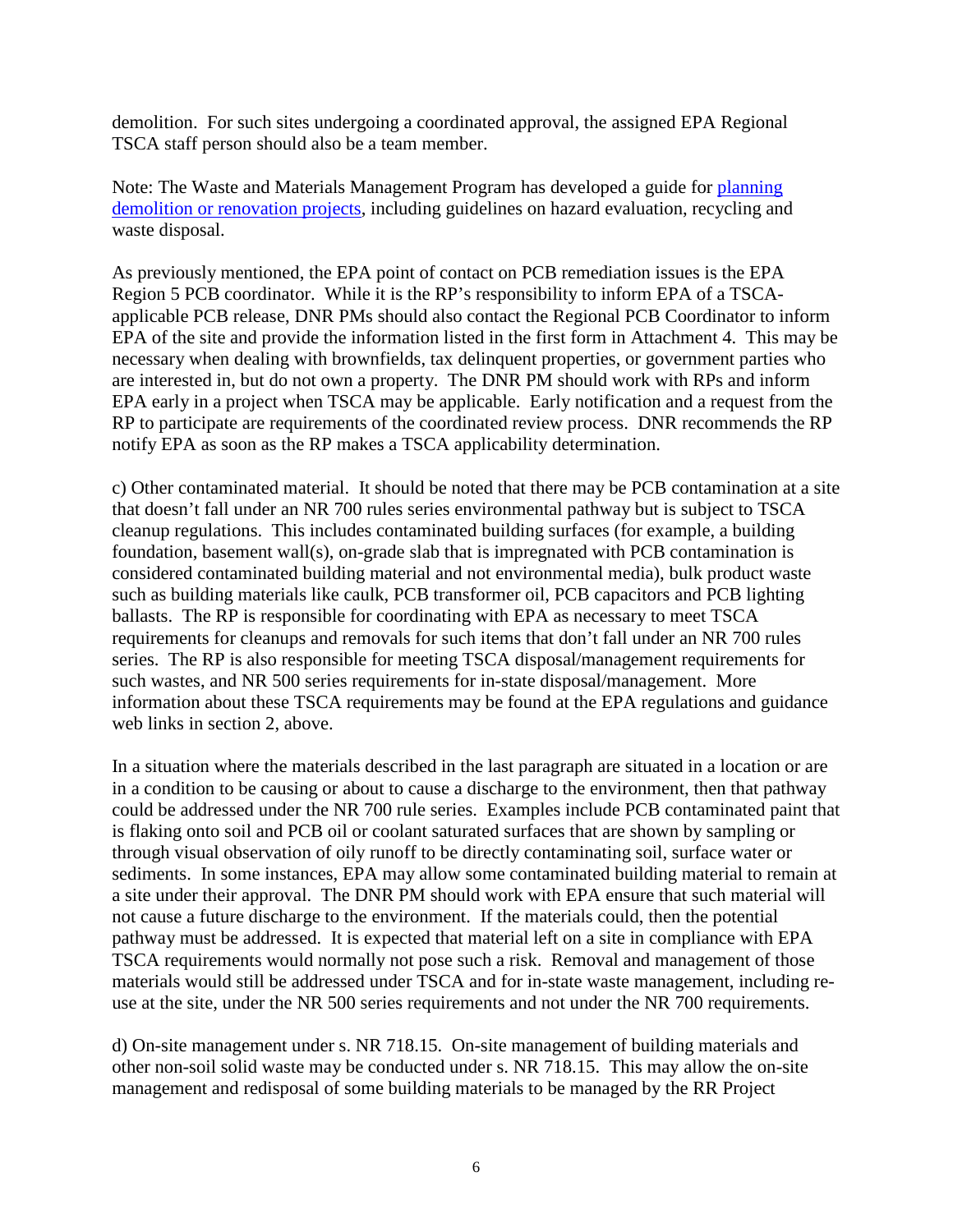Manager under the NR 700 cleanup process. The on-site management and redisposal of TSCA regulated building materials and other non-soil solid waste must also be approved by EPA and meet their requirements. There are currently no comprehensive guidelines for implementing this rule for contaminated materials – those may be developed later. The criteria in s. NR 718.12(2) for on-site redisposal of soil can be considered. Also, the RR Project Manager can request assistance from other technical staff and DNR Waste and Materials Management staff for s. NR 718.15 decisions.

# <span id="page-8-0"></span>**5) Coordinated Approval Process under the MOA**

The coordinated process for Type C sites allows for an expedited review and approval of remediation. It allows for the state, when working with EPA, to take the lead and oversee the cleanup under state authority for the pathways addressed under the NR 700 rules series, provided that:

- 1. The applicable requirements set forth in the MOA are met (as discussed in this guidance); and
- 2. The RP requests a Coordinated Approval to follow the state process under the MOA at the time the RP is planning to conduct an investigation and cleanup of a Type C site.

The RP must submit a letter to EPA to participate as a Type C case in the coordinated cleanup program as is required by 40CFR761.77(a)(1). Therefore, if an RP makes this request, DNR may then oversee the site following the NR 700 rules series remediation process including the review of all submitted reports.

For Type C sites under the coordinated approval process, DNR will provide EPA with key documents (site investigation work plan, site investigation report (SIR), remedial action options report (RAOR), and draft RAOR approval). EPA and DNR will then have the opportunity to issue approvals at approximately the same time to the RP. In this case, the EPA approval will be largely based on the work the RP has conducted at the direction of the DNR PM.

Under the MOA, for Type C sites following the coordinated approval process, EPA has accepted cleanups that meet the requirements under NR 700 as being generally equivalent to a TSCA cleanup for the environmental pathways addressed under the NR 700 rules series. However, EPA will review the cleanup plans under the coordinated approval process and issue a letter to the RP and DNR approving or denying the approach. The MOA envisions these reviews will normally occur in less than 30 days, but EPA may ask for more time if needed. If EPA approves the approach, they may require that additional conditions be met. Therefore, the RP and the DNR PM should consider the TSCA cleanup requirements for the NR 700 rules series pathways at these sites when developing cleanup plans so as to minimize additional EPA conditions The next section discusses how the NR 700 rules series and TSCA cleanup requirements are related.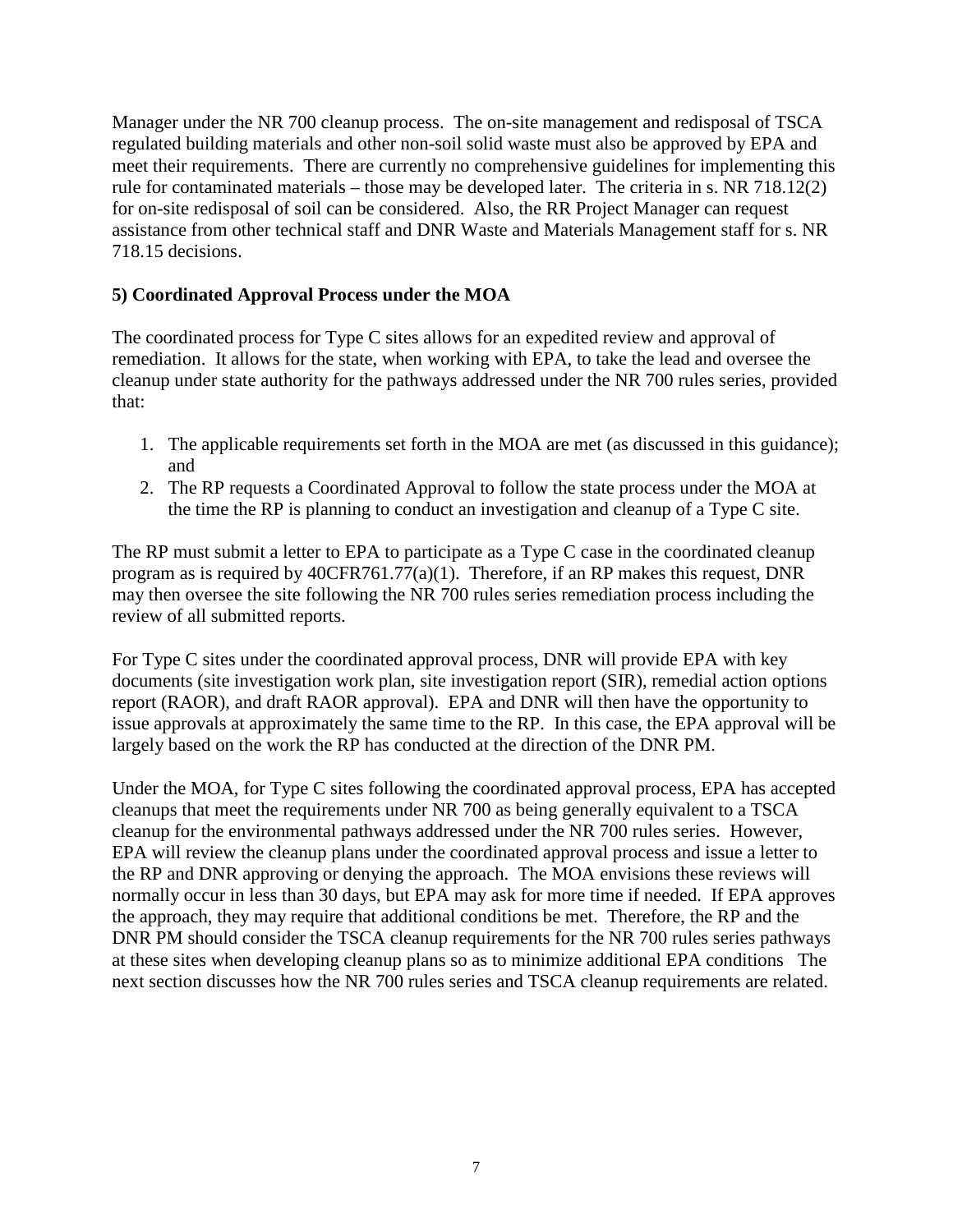#### <span id="page-9-0"></span>**6) NR 720 and TSCA Site Cleanup Requirements**

- a) NR 720 Closure Requirements. The NR 700 rule series applies to all cleanups in Wisconsin with few exceptions. For the direct contact pathway for contaminated soils, NR720 allows closure under the following three scenarios:
	- 1. Cleanup to background,
	- 2. Cleanup to a residual contaminant level (RCL) established under NR 720: Industrial or non-industrial, or
	- 3. Cleanup using a performance standard (e.g., a cover).

Note: Revisions to NR 720 went into effect on November 1, 2013 that eliminated table values and specify a new method to calculate RCLs at sites. See attachment 5a for the recommended approach for determining direct contact RCLs for PCBs. In accordance with ch. NR 720, a RP may propose a different approach than the recommended one on a site specific basis.

Sampling and analysis methods for PCB sites are discussed in attachment 5b. It is important to note that only reporting the sum of the 7 Aroclors analyzable by SW-846 Method 8082 may no longer be accepted by EPA at certain types of sites. For compliance with NR 720 at many sites, individual Aroclors will need to be reported. See attachment 5b for additional discussion.

For cleanup to background, refer to *Guidance for Determining Soil Contaminant Background Levels at Remediation Sites* (RR-721). This outlines how to determine background concentrations for soil contaminants. Background concentrations are defined to include ubiquitous, widespread deposition of contaminants from the air that cannot be traced to a specific source. PCBs may fall into that category in some locations in the state. Contaminants from known sources are excluded from the definition of background.

For an unrestricted closure for the soil direct contact pathway, soil at a PCB site must meet a non-industrial site-specific RCL or background value (in addition to groundwater standards). See attachment 5 for more discussion on unrestricted closure.

Closure using an industrial site-specific RCL or using a performance standard will require a continuing obligation requirement be included in the closure letter. Please see *Guidance on Case Closure and the Requirements for Managing Continuing Obligations* (RR-606) for additional information.

Contaminated soil at the surface of a site may pose a threat through another pathway – runoff to surface water. If this pathway exists due to PCB contamination, then it must be addressed before closure can be granted. Often, this pathway can be addressed through soil removal or a performance standard remedy. The DNR RR program *Guidance for Cover Systems as Soil Performance Standard Remedies* (RR-709) contains guidance on how to address this pathway.

b. TSCA Self Implementing On-site Cleanup and Disposal of PCB Remediation Waste and Understanding the TSCA Self Implementing Cleanup terms "High Occupancy" and "Low Occupancy" Areas and their Relationship to NR 720. (40CFR761.61(a)) The TSCA self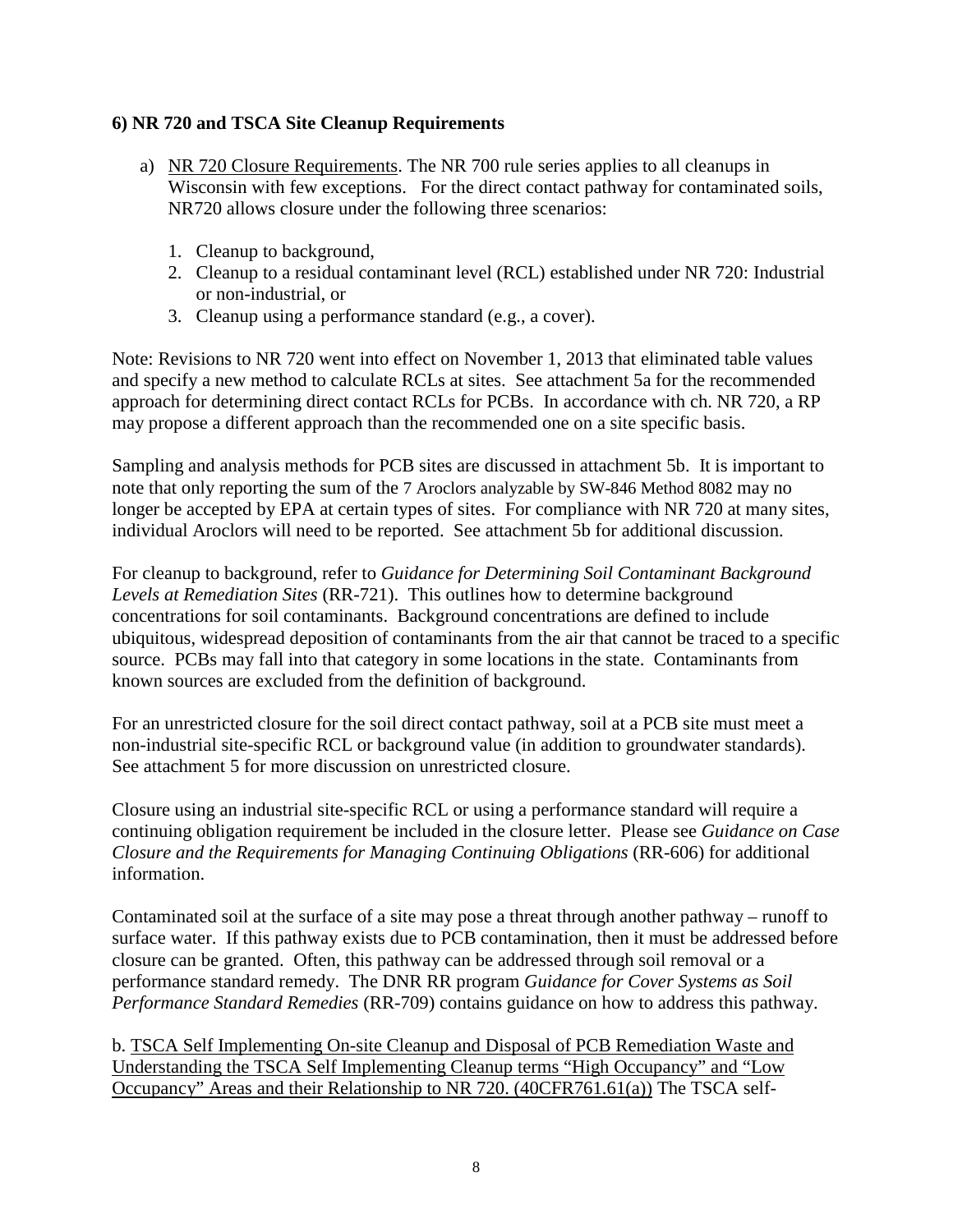implementing cleanup procedures can only be used at sites with certain characteristics. It's expected that they may be used at most Type C sites. The procedures may not be used to clean up surface or ground waters, sediments in marine or freshwater ecosystems, sewers or sewage treatment systems, drinking water sources or distribution systems, grazing lands or vegetable gardens etc. (see also 40 CFR 761.61(a)(1)). This rule specifies cleanup levels for materials being remediated, including bulk PCB remediation waste, non-porous surfaces, porous surfaces, and liquids. EPA may, in response to a notification, require cleanup to more stringent cleanup levels than are otherwise required based on the proximity to areas such as residential dwellings, hospitals, schools, nursing homes, playgrounds, etc. (40CFR761.61(a)(4)(vi)). Additional guidance on the self-implementing regulations can be found in [EPA's Site Revitalization](http://www.epa.gov/epawaste/hazard/tsd/pcbs/pubs/guidance.htm)  [Guidance.](http://www.epa.gov/epawaste/hazard/tsd/pcbs/pubs/guidance.htm)

For self implementing sites, an RP is required to characterize a site and submit to EPA (and the state), a notification and certification 30 days prior to beginning the cleanup (see s. 40CFR761.61(a)(3)). RPs may choose to follow the self implementing process for meeting federal TSCA requirements and may pursue the NR 700 rules series cleanup process separately. However, there are potential risks (e.g., failure to satisfy requirements found in both rules as well as timeliness of the review and final approval) when trying to meet each agency's requirements separately without coordination, so RPs are encouraged to use the Type C coordinated process instead. Sites that are eligible for the self implementing process under the TSCA regulations may proceed with remediation that meets the cleanup levels specified in that process.

The EPA self implementing cleanup rules include the terms "high occupancy" areas and "low occupancy" areas. EPA uses the terms "*high occupancy"* areas and "*low occupancy"* areas to describe post remediation use of the property and to establish cleanup standards. These EPA use classifications are not necessarily analogous to the land use classifications in NR 720. Therefore, separate determinations should be made for the NR 720 and self-implementing use classifications for sites that meet the TSCA self-implementing requirements as well as NR 700 series requirements.

These terms are defined in federal regulations as (40CFR761.3):

- *High occupancy area* means any area where PCB remediation waste has been disposed of on-site and where occupancy for any individual not wearing dermal and respiratory protection for a calendar year is: 840 hours or more (an average of 16.8 hours or more per week) for non-porous surfaces and 335 hours or more (an average of 6.7 hours or more per week) for bulk PCB remediation waste. Examples could include a residence, school, day care center, sleeping quarters, a single or multiple occupancy 40 hours per week work station, a school class room, a cafeteria in an industrial facility, a control room, and a work station at an assembly line.
- *Low occupancy area* means any area where PCB remediation waste has been disposed of on-site and where occupancy for any individual not wearing dermal and respiratory protection for a calendar year is: less than 840 hours (an average of 16.8 hours per week or less) for non-porous surfaces and less than 335 hours (an average of 6.7 hours per week or less) for bulk PCB remediation waste. Examples could include an electrical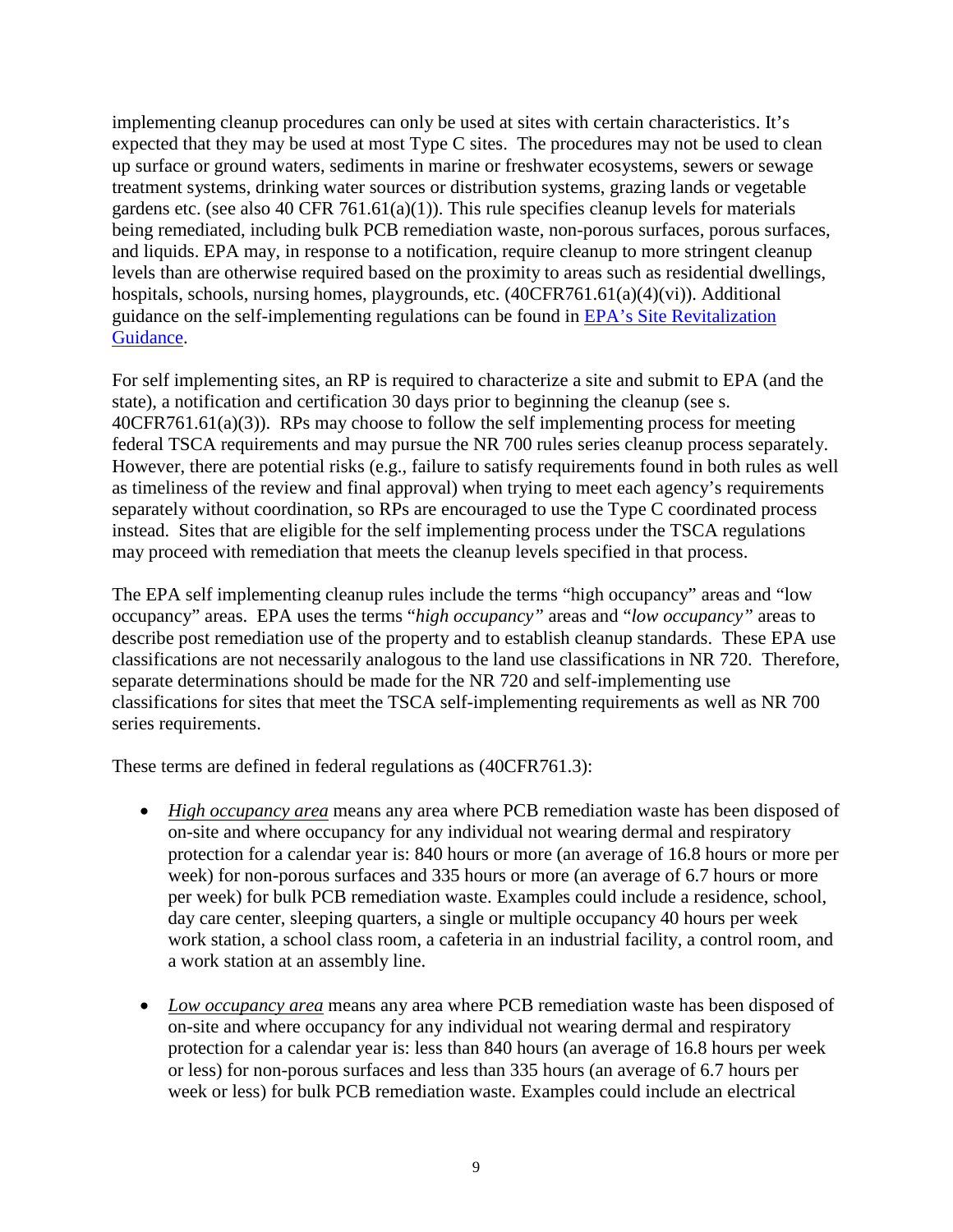substation or a location in an industrial facility where a worker spends small amounts of time per week (such as an unoccupied area outside a building, an electrical equipment vault, or in the non-office space in a warehouse where occupancy is transitory).

EPA Region 5 has indicated that if the case can be made that the use of an area would not exceed the allowable exposure times listed in the definition of low occupancy Area, then it could be managed in that way. In the past, Region 5 has considered some parking lots as examples of low-occupancy areas.

There are two high occupancy use cleanup levels in 40 CFR 761.61 (a)(4)(i)(A):

- 1. PCBs  $\lt$  = 1 ppm no further conditions. In Wisconsin, to comply with NR 720, DNR also requires that a non-industrial site-specific RCL be established and achieved for an analogous NR 700 rules series unrestricted closure. See attachment 5 for more discussion on unrestricted closure.
- 2. PCBs > 1 ppm to  $\lt$  = 10 ppm Site must have a cover and deed notice per EPA requirements (40 CFR 761.61(a)(7) and (a)(8)). In Wisconsin, covering the site constitutes a performance standard closure requiring a continuing obligation and maintenance plan. Please note that by EPA definition, a site with a concentration exceeding 10 ppm PCB can not close as a "high occupancy" area.

Similarly, in 40 CFR 761.61 (a)(4)(i)(B), EPA establishes cleanup actions based on the level of residual contamination in low occupancy areas. These are:

- 1. PCBs  $\lt$  = 25 ppm No specific condition of closure other than low occupancy and meet the deed instrument requirements in 761.61(a)(8) for notice that the land has remaining PCB contamination (the regulation states: "been used for PCB remediation waste disposal") and is restricted to use as a low occupancy area.
- 2. 25 ppm to  $\lt$  = 50 ppm PCB Site must be secured by a fence, maintain the fence in perpetuity, marked with a sign and meet the deed restriction requirements for a fence for low occupancy land use in 40CFR761.61(a)(8), or use a cover and meet the requirements in 3.
- 3. 25 ppm to  $\le$  = 100 ppm PCB Site must have a cover meeting the requirements of 40CFR761.61(a)(7), maintain the cover in perpetuity, and meet the deed restriction requirements for a cover for low occupancy land use in 40CFR761.61(a)(8). So, if the concentrations are greater than 50 ppm PCB but less than or equal to 100 ppm PCB, a cover is required, but between 25 ppm PCB and 50 ppm PCB a cover is an option instead of a fence under 2.

Note: EPA Region 5 generally discourages RPs from depending only on a fence with a sign and a deed instrument for concentrations between 25 and 50 ppm PCB. Also, a fence may not be an adequate remedy for meeting NR 700 requirements, as discussed elsewhere in this guidance.

The federal rules require the use of a deed restriction for use of covers, fences, or cleanup of low occupancy areas (40CFR761.61(a)(8)). Wisconsin requires continuing obligations in the closure approval letter for this type of closure. The DNR closure letter must specify the applicable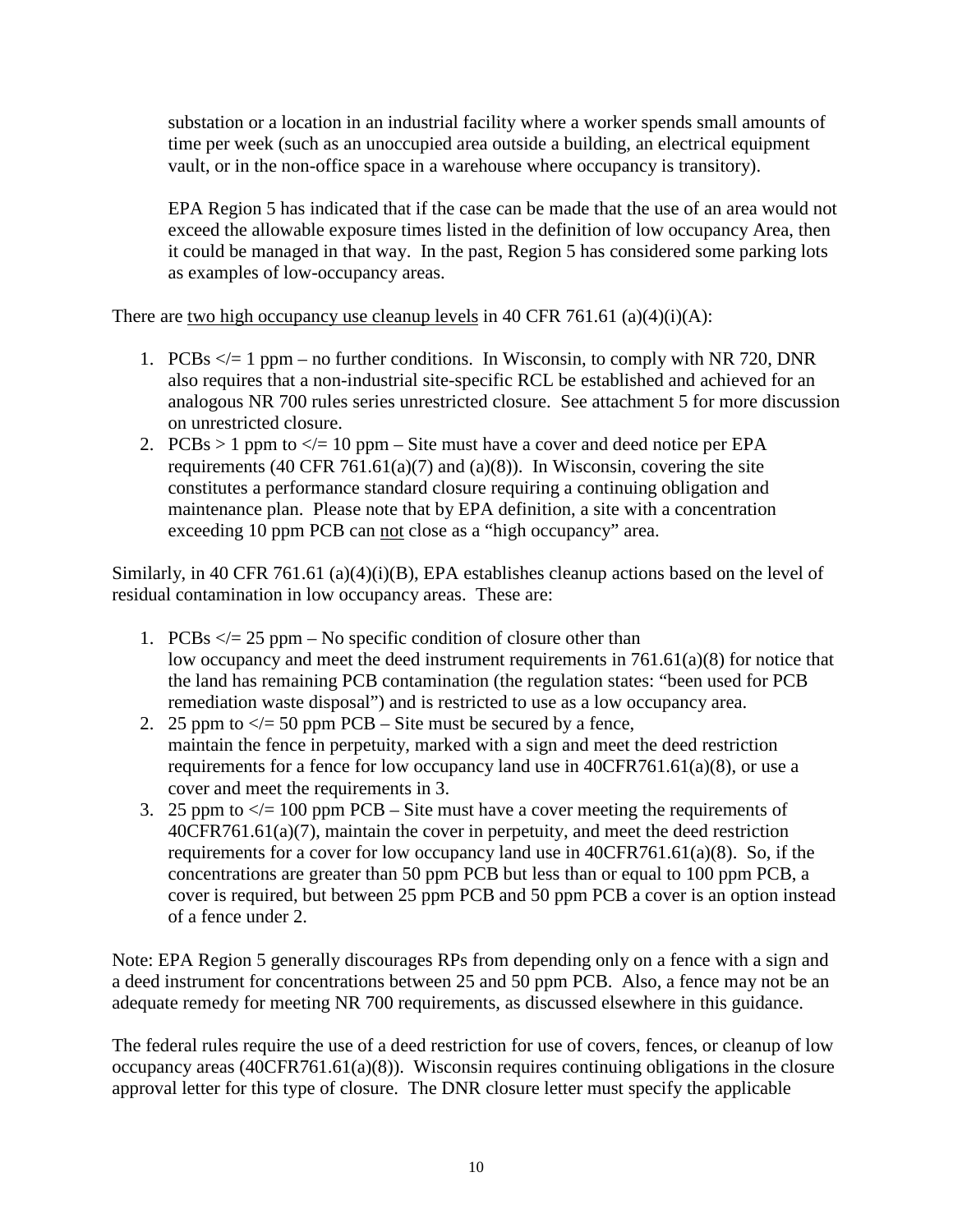obligations, and the site must be listed on the RR Program Online Database (formerly known as the GIS Registry). However, this listing does not satisfy EPA's TSCA deed restriction requirement. Consequently, the RP must normally have a deed restriction to satisfy this federal requirement if they conduct a cleanup that meets both TSCA and the NR 700 rules series requirements.

If there is a site undergoing a coordinated approval where the RP is unable to obtain a required deed restriction, and there is a good reason why they can't, the Department is willing to discuss using the DNR Database entry as a substitute with EPA, provided all other requirements are met.

If an RP wants to leave in place soil PCB concentrations greater than 100 ppm, the site will not meet EPA's self implementing process cleanup requirements.

DNR generally encourages RPs to clean up to less than 10 ppm to allow "high occupancy" classification when closure is allowed with a performance standard cover and a continuing obligation. However, after discussion with the RP regarding their site-specific conditions at a site undergoing a coordinated approval, DNR may consider a cleanup level of total  $PCBs > 10$ ppm, possibly to less than 100 ppm, for "low occupancy" if the RP is willing to voluntarily meet all EPA TSCA requirements, (i.e., fence, sign and/or deed restriction, as appropriate) in addition to the NR 700 rules series requirements. In many instances such sites will require a performance standard cover to meet NR 700 rules series requirements if the NR 700 rules series direct contact RCLs are exceeded (see attachment 5). Site specific closures should be consistent, that is the site should be designated as high occupancy or low occupancy. There should not be some areas designated as high occupancy and some areas designated as low occupancy, unless it is a large site which may be subdivided at a later date into separate properties.

c. TSCA Risk Based Approval (40CFR761.61(c)) and Coordinated Approvals. At a site that is not eligible for the self implementing TSCA cleanup and other sites the RP chooses to not use the self implementing rule, the RP may pursue a risk based cleanup with EPA Region 5. The RP must submit their proposal to EPA in writing, outlining how the cleanup will occur. EPA considers and approves of such proposals on a case-by-case basis. The cleanup may not begin until approval is received from EPA.

The coordinated approval process may be used at sites that are not eligible for a self implementing TSCA cleanup and the process can use the risk based approach. The RP would outline their cleanup plans in the documents submitted to both agencies. The key document where this would be outlined is the Remedial Action Options Report. The DNR PM would coordinate with the EPA reviewer when EPA considers the proposed cleanup approach. The cleanup approach would have to be approved by both agencies. The approach might involve human health as well as an ecological risk assessment, if necessary. Prior approval from DNR to conduct a risk assessment in accordance with NR 722.11 would be necessary and the risk assessment reviewed and accepted by DNR before EPA would be asked to consider it. Generally, the appropriate public participation under ch. NR 714 would be expected to take place, consistent with EPA guidelines.

EPA Region 5 has indicated they may be willing to consider leaving soils with >100 ppm PCBs under a performance standard cover that meets DNR requirements or management of PCB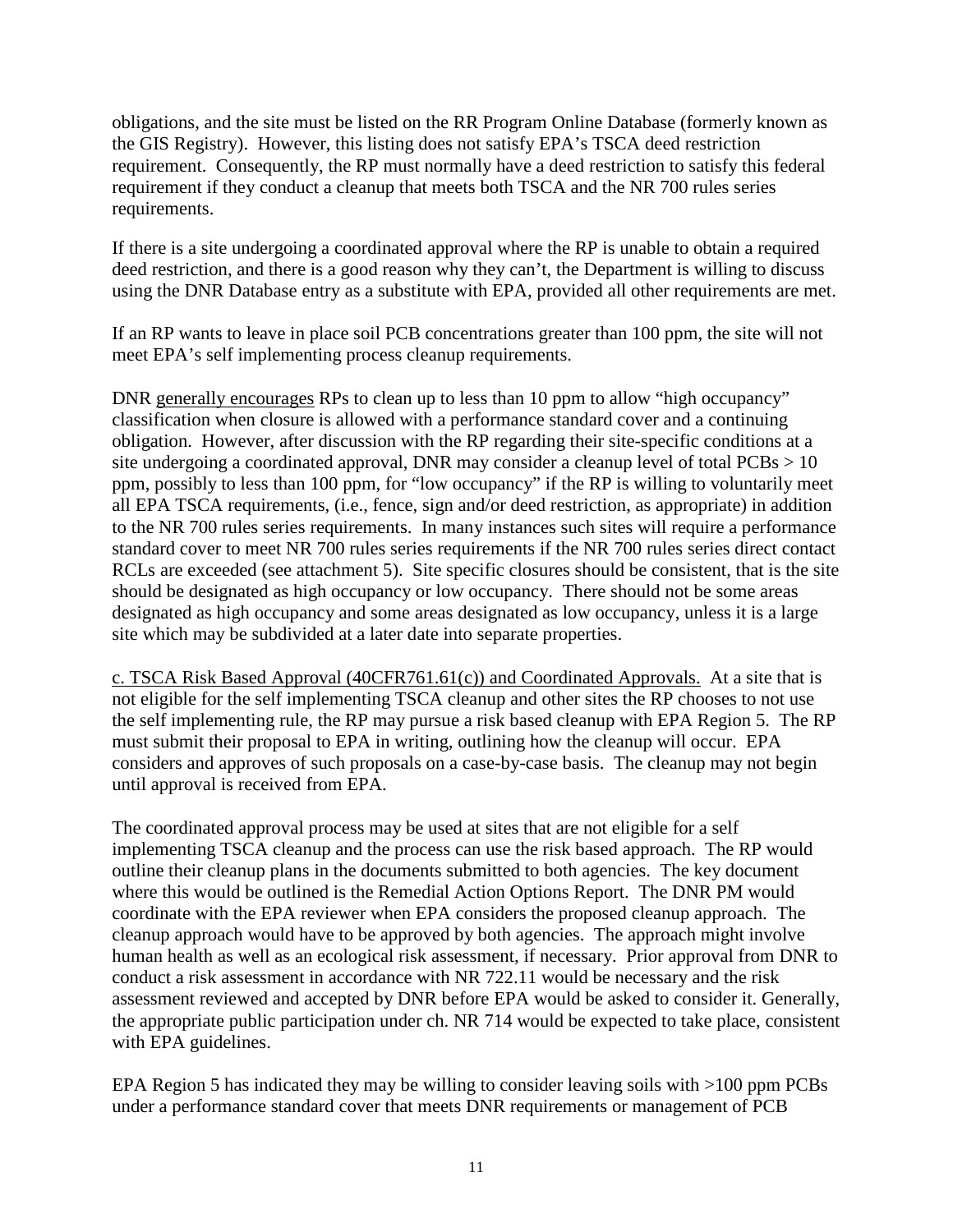contaminated soils under a ch. NR 718 management option on a case-by-case basis under a risk based approach under a coordinated approval. They would have to view such remedies as protective and consistent with their risk based guidelines.

Region 5 provided a guidance checklist prepared by Region 1 that outlines the type of information they would expect to be submitted for a risk based approval. Attachment 6 presents the guidance, with notes providing cross references to chs. NR 714 and 722 to indicate where a Remedial Action Options Report would provide the information and EPA guidelines for public participation. This is provided in Attachment 6. DNR encourages RPs to include the information outlined in Attachment 6 in the Remedial Action Options Report for a risk based approach under a coordinated approval and show where each of the items in the checklist are discussed in the report. The RP and the DNR PM should agree on the need for any public participation and the RP should take the necessary steps to implement it.

d. Closure Letter Language and Attachments. At sites where the TSCA self implementing remediation regulations require a deed restriction per 40CFR761.61(a)(8) [e.g., property is a high occupancy area requiring a cover or a low occupancy area possibly requiring a cover, fence, signage, etc.], the RP who intends to meet TSCA requirements should describe the deed restriction in the cleanup plans and include the recorded deed restriction in the closure request package. However, the deed restriction must also be consistent with the type of continuing obligation that is required per a cleanup in the closure approval letter. DNR staff should take care to ensure that the continuing obligation language in the closure letter is consistent with DNR guidance, in addition to requiring that the property or portion of the property be restricted to a future land use that meets the EPA definition of high or low occupancy. Deed restriction instruments should be referenced in the closure letter, attached to the letter and placed in the Online Database. Areas with higher contamination could potentially be closed separately, if the RP proposes an acceptable alternative site-specific RCL.

Residual PCBs that do not pose a direct contact threat or threat to groundwater may not need remedial action. However, this residual contamination must be identified in the closure letter with a notice to the owner that if the area is excavated in the future, the soil must be sampled and analyzed to ensure proper management of the material and compliance with state solid waste and TSCA requirements. Please remember that residual soil contamination does not always require a continuing obligation per s. 292.12, Stats. However, whenever residual contamination exceeds soil standards, the site should always be placed on the RR Online Database. Please note however, EPA requirements for high and low occupancy sites must be met based solely on contaminant concentration remaining on site because EPA rules do not consider depth to contamination.

It is strongly recommended that the closure letter note any PCB contaminated building material remaining at the site in accordance with an EPA approval and include a notice to the owner that if the material is removed in the future that it must be managed in accordance with EPA TSCA and, if managed in state, in accordance with NR 500 requirements. It is also strongly recommended that, if available, the EPA TSCA contaminated building material approval and any deed instruments associated with that approval be mentioned in the letter and provided as an attachment. The DNR PM should ensure that such material will not cause a future discharge to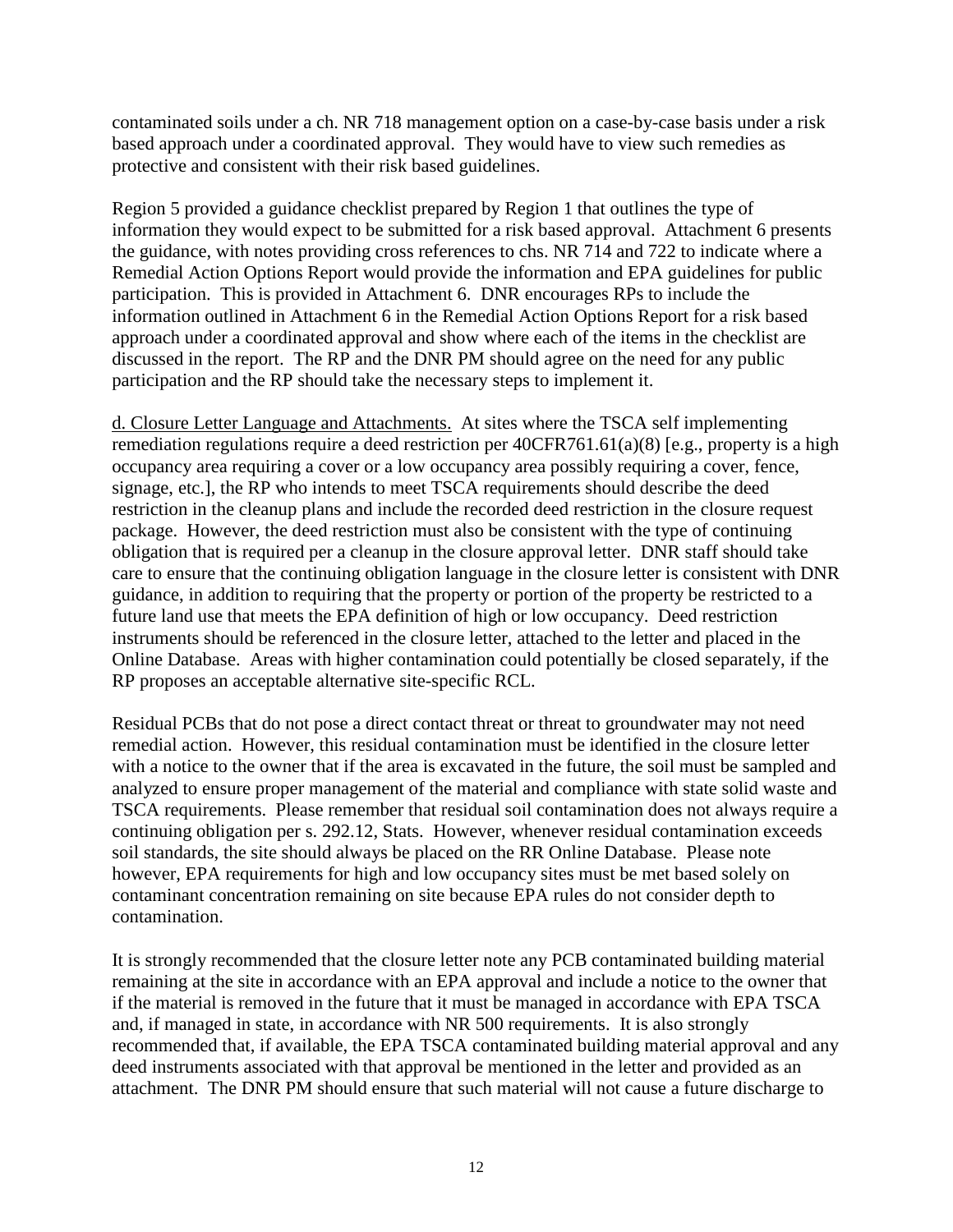the environment. If it could, then the site should not be closed and the potential pathway addressed before closure is granted. It is expected that building material left on a site in compliance with EPA TSCA requirements would normally not pose such a risk

e. Cover system requirements. When an RP follows DNR guidance for performance standard covers (*[Guidance for Cover Systems as Soil Performance Standard Remedies](http://dnr.wi.gov/files/PDF/pubs/rr/RR709.pdf) – RR-709*) and closure is granted, the closure should generally meet the requirements in 40CFR761.61(a)(7). It should be noted that the DNR guidance does not specify a minimum thickness of concrete, and the above federal citation requires a minimum of 6 inches of concrete, **if** concrete is used for a cover. However, the DNR guidance does outline engineering design practices for pavement covers and a concrete pavement cover with acceptable sub-base preparation and concrete thickness, properly designed for the site and site uses, should be acceptable in most instances.

Note: EPA Region 5 has indicated in comments on this document that they would be willing to consider a cover that is acceptable under the DNR guidance document.

f. General Liability Clarification (GLC) letters. When preparing GLC letters for properties with PCB contamination, it is suggested that Project Managers include the following language, if TSCA applicability is uncertain: *"Because PCBs were discharged at the property, the Toxic Substances Control Act (TSCA), 40 CFR 761 Subpart D, may apply to the remediation of the PCB contamination at this site. The Department recommends that the responsible party contact the EPA Region 5 PCB Coordinator concerning its applicability. Should this rule be applicable, the Department further recommends the party conducting the cleanup follow 40 CFR 761.61(a); EPA's Self-implementing on-site cleanup and disposal of remediation waste and/or the coordinated approval process under the One Cleanup Process Memorandum of Agreement between the Department and EPA. Please refer to the [Department's One Cleanup Process](http://dnr.wi.gov/topic/Brownfields/documents/ocp.pdf) for additional information."* This language may vary depending upon the level of PCB contamination at the location. This will not apply if groundwater is impacted, as the coordinated approval process is required and the language would need to be modified appropriately. Note: Type C sites that seek a GLC letter can use the Coordinated Approval process.

g. Waste Management Issues. The RP is responsible for properly managing any contaminated media, bulk materials and other PCB contaminated wastes in accordance with EPA TSCA and DNR Waste and Materials Management (WMM) Program requirements. The RP is expected to determine what those requirements are and contact EPA and the WMM Program as appropriate. RR PMs are not normally expected to assist RPs with offsite waste management issues when reviewing cleanup plans or closure submittals.

This document provides guidelines for how to manage PCB contaminated soil in Attachment 3, questions and answers. While the guidelines apply to many cases, it is not meant to be comprehensive guidance on the proper management of PCB contaminated materials.

## <span id="page-14-0"></span>**7) Sites Not Using the Coordinated Approval Process**

For other PCB sites that are not subject to the Type C MOA expedited coordinated review process under the MOA, DNR PMs are encouraged to obtain a short description of how a site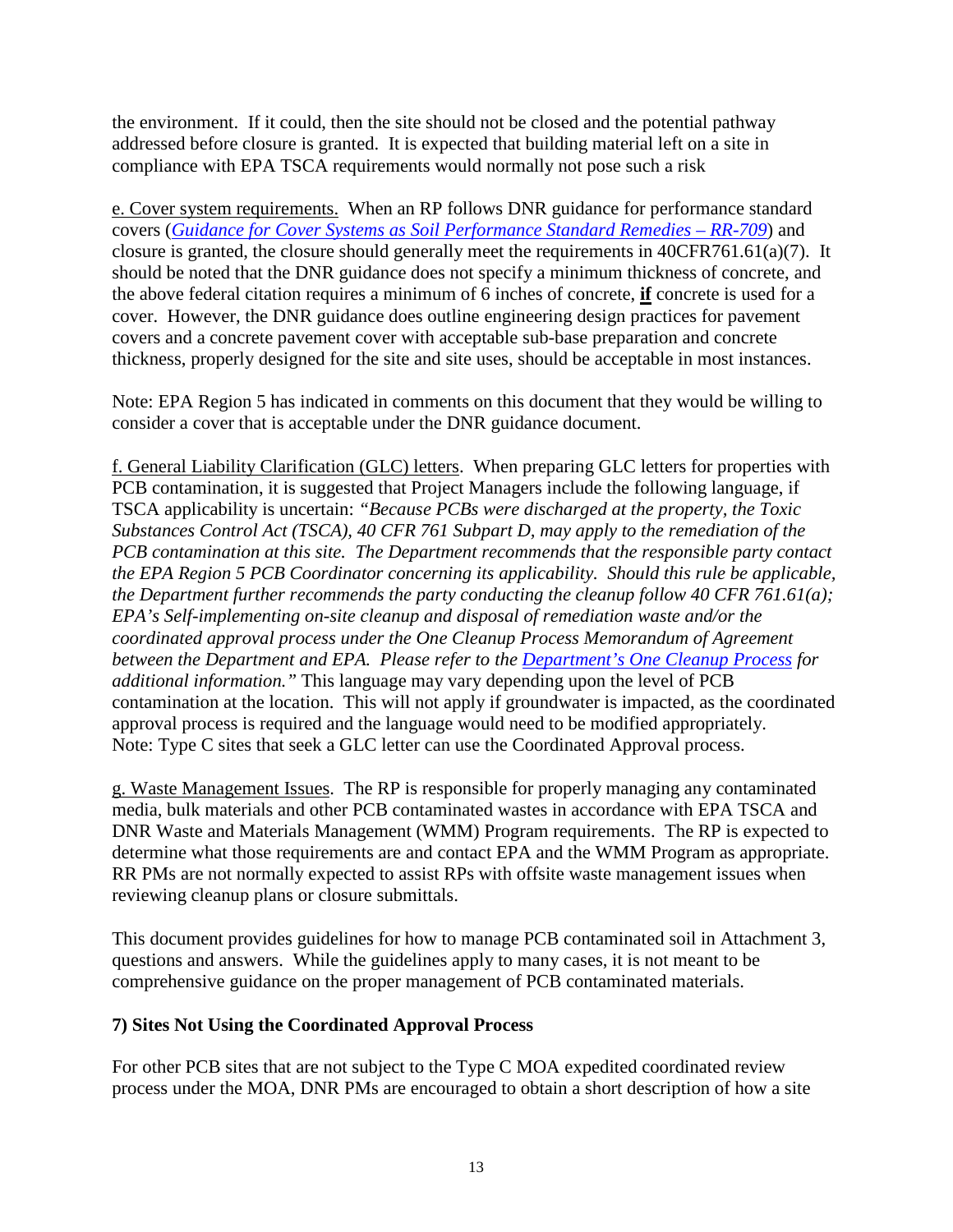cleanup meets the federal requirements before a closure request is reviewed by the DNR. However, given that the DNR is not responsible for enforcing the federal requirements, if a responsible party refuses to provide that information, then the closure request may be processed, and the Project Manager is encouraged to notify U.S. EPA Region 5 TSCA staff about the site and that refusal. DNR PMs are not expected to review cleanup plans for compliance with TSCA at these sites where the RP provides TSCA compliance information. The RP is responsible for working with EPA to satisfy TSCA requirements. It may be necessary to include the following language in the closure letter: *"Because PCBs were discharged at the property, the Toxic Substances Control Act (TSCA), 40 CFR 761 Subpart D, may apply the remediation of the PCB contamination at this site. The Department recommends that the responsible party contact the EPA Region 5 PCB Coordinator concerning its applicability"*. Should the RP provide a deed restriction in the closure package to satisfy TSCA requirements at a site DNR isn't reviewing for TSCA compliance, then the instrument should be referenced in the closure letter, attached to the letter and a copy placed in the Online Database if the site is to be included in the Registry as part of an NR 700 series closure approval.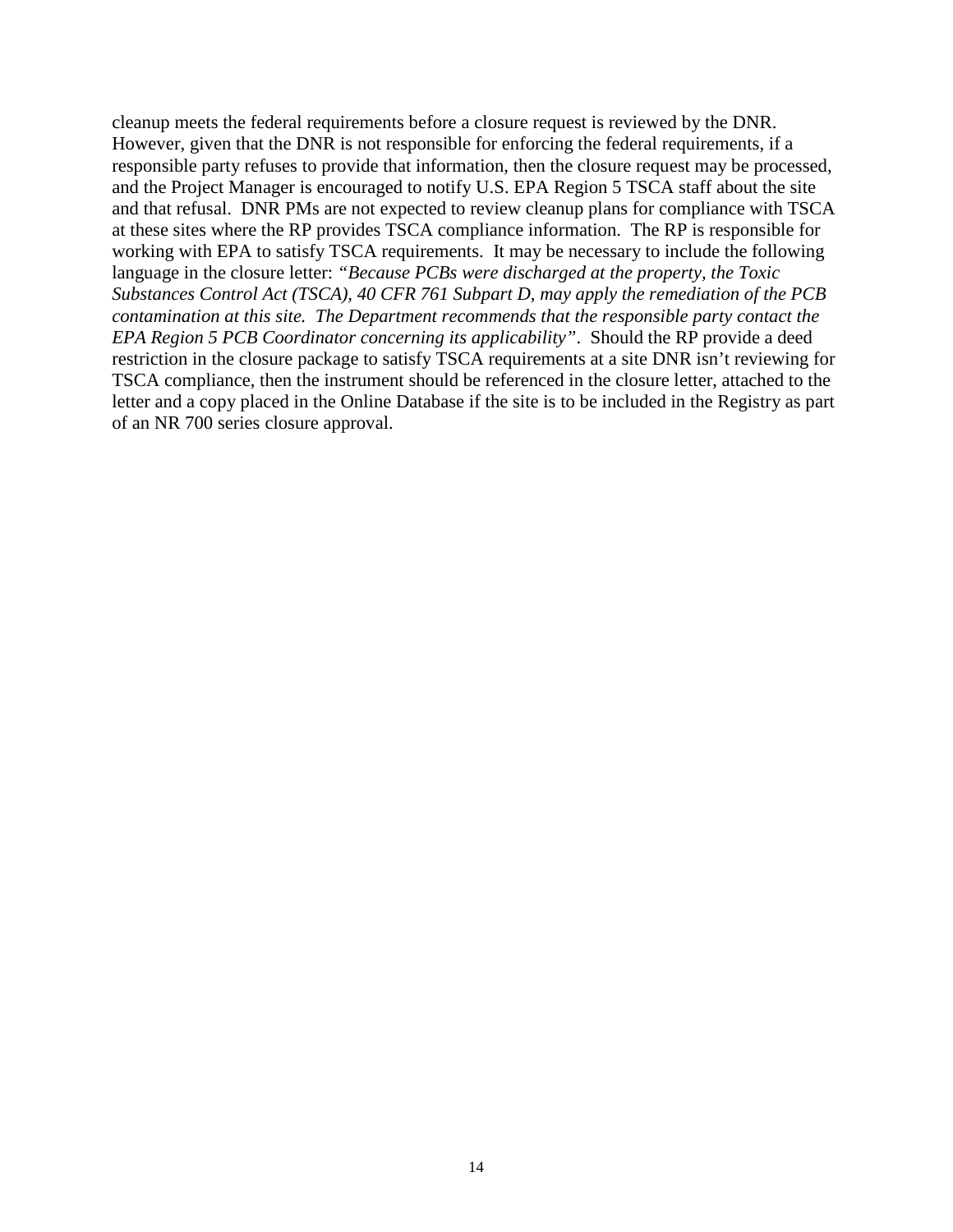#### **Attachment 1 OCP / MOA TSCA Site Types**

The MOA identifies three "types" of sites. Specific criteria to determine the type of site and agency review for a site are identified below. Once an appropriate determination has been made involving PCBs, the type of DNR and EPA regulatory review for the proper investigation, cleanup and disposal of the contamination can be made. The screening criteria are used as guidance to determine the appropriate agency and process to follow in order to receive approval for the cleanup actions.

**Type A: PCB sites which are subject to TSCA Section 6(e), are not subject to the expedited coordinated review and approval under this MOA, and are subject to DNR and EPA Region 5 review and approval outside of this MOA.** These sites would typically be complex sites or sites involving environmentally diverse or multiple complex issues such as those described in the first through third bullets, below. Type A sites include:

- sites where there is widespread sediment contamination beyond that which is merely incidental to soil contamination;
- sewers or sewage treatment systems
- private or public drinking water sources or distribution systems; or
- sites where the responsible party has not met the DNR's procedures or standards.

Type A sites would include sites where the owner or operator has not met the DNR's procedures or standards or fails to submit adequate information to the DNR and does not receive an approval from the DNR. Sites which do not receive an approval or a decision and enforcement document from the DNR cannot be approved by EPA Region 5 under 40CFR 761.77 because the party must have such a state-issued document for EPA to issue a coordinated approval (See 40CFR 761.77(c)). For Type A sites, the owner or operator is subject to separate DNR and EPA Region 5 review and approval, outside of this MOA.

**Type B: PCB sites generally not subject to TSCA Section 6(e) and only subject to DNR review and approval**. These sites are subject to DNR review and approval and are managed by the DNR under the NR 700 rule series, because they are presumed not to present an unreasonable risk of injury to health or the environment under TSCA Section 6(e) and the federal PCB regulations at 40CFR 761.50(b)(3)(i)(A). Type B sites include sites where:

- the PCB remediation waste resulted from spills, or other releases into the environment:
	- o prior to April 18, 1978, regardless of the concentration of the spill or release, or
	- o on or after April 18, 1978, but prior to July 2, 1979, where the concentration of the spill or release was greater than or equal to 50 ppm but less than 500 ppm;
- the date the PCBs were released was on or after July 2, 1979, and the PCB concentration of the actual material that was released was less than 50 ppm.

However, if a site meets either of the criteria under the first bullet above and EPA Region 5 and DNR make a finding that an unreasonable risk of injury to health or the environment exists, EPA Region 5 and DNR may direct the owner or operator of the site to remediate the site under TSCA Section 6(e) and the federal PCB regulations at 40 CFR 761.50(b)(3)(i)(A) and the DNR's NR 700 rule series, Wis. Adm. Code, respectively. In cases where EPA Region 5 and DNR direct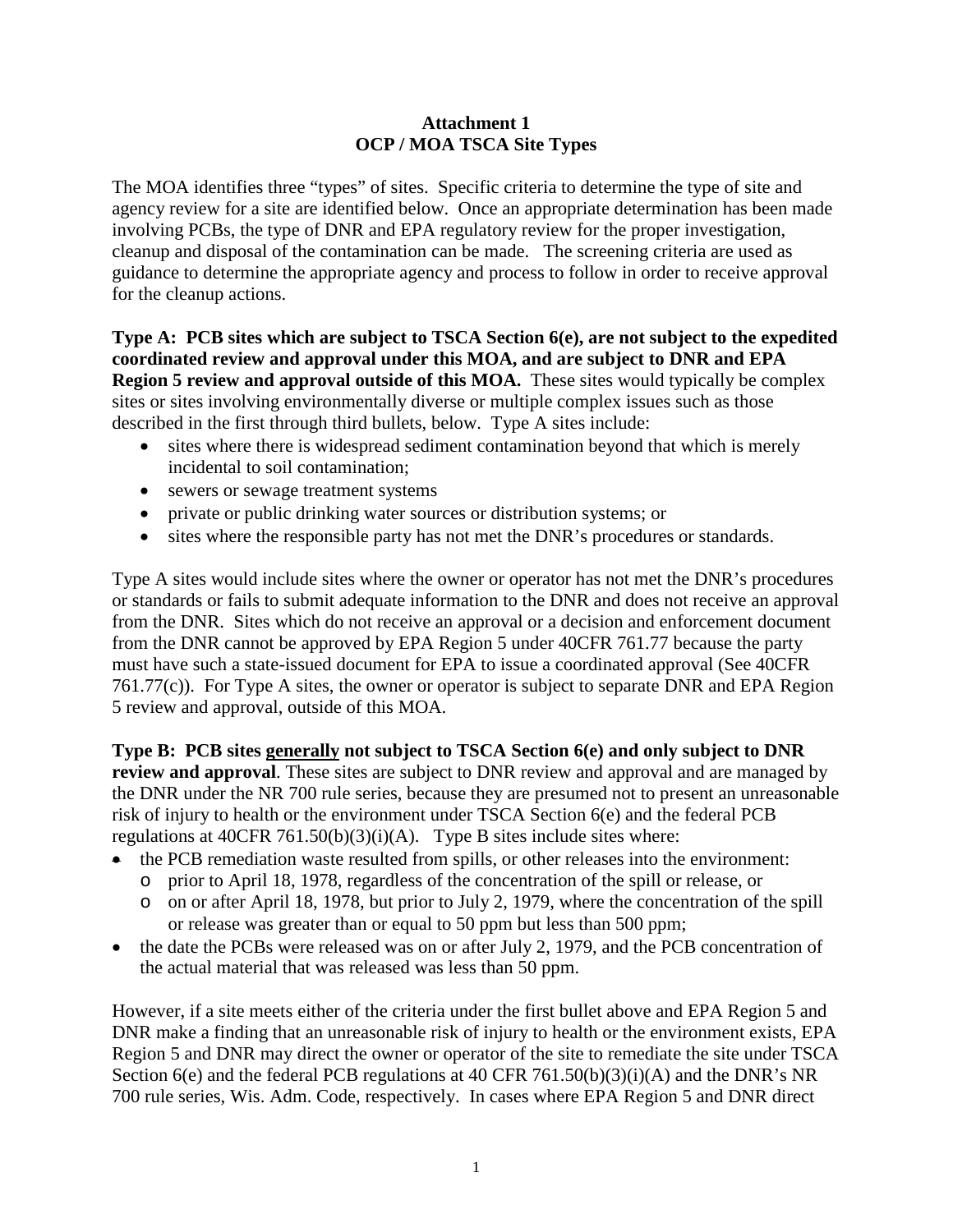the owner or operator of the site to remediate the site and the site is also determined by EPA Region 5 and DNR to be a Type C site, it may be subject to the expedited coordinated review and approval process (See provisions for Type C sites, below).

If a site meets either of the criteria under the first bullet above and EPA Region 5 or DNR makes a unilateral finding that an unreasonable risk of injury to health or the environment exists and EPA Region 5 or DNR directs the owner or operator of the site to remediate the site, the sites would not be subject to the expedited coordinated review and approval under this MOA and instead would be subject to separate EPA or DNR review and approval outside of this MOA.

Note: A determination of unreasonable risk of injury or health to the environment is discussed starting on page 35401 in the Preamble to the June 29, 1998 FR EPA Final Disposal of PCBs rule. This language includes "unreasonable risk of exposure" to PCBs. DNR believes this decision is based on the conditions at a site, including how easily exposure could occur, how far the contamination has migrated into the environment, how easily the contamination can migrate further into the environment and the concentrations present.

**Type C: PCB sites subject to DNR review and approval under this MOA, with EPA TSCA Section 6(e) expedited coordinated review and approval.** These are PCB contamination sites that do not fall into either the Type A or Type B site classification. Sites that meet the criteria for a Type C site may use the DNR-EPA Region 5 expedited coordinated review process. Type C sites can include those where there is sediment contamination as long as that contamination is merely incidental to soil contamination. Type C sites include sites where:

- the PCB remediation waste resulted from spills, or other releases into the environment:
	- o on or after July 2, 1979, where the concentration of the spill or release was greater than or equal to 50 ppm, or
	- o on or after April 18, 1978, but prior to July 2, 1979, where the concentration of the spill or release was greater than or equal to 500 ppm; or
- the following provisions are met:
	- o the screening criteria under the first bullet for a Type B site, above, are met,
	- o the site is determined by DNR and EPA not to be a Type A site,
	- o the as-found (pre-remediation) concentration is greater than or equal to 50 ppm,
	- o EPA Region 5 and DNR make a finding that an unreasonable risk of injury to health or the environment exists in accordance with 40 CFR 761.50(b)(3)(i)(A) and the NR 700 rule series, Wis. Adm. Code, respectively, and
	- o EPA Region 5 and DNR direct the owner or operator of the site to remediate the site under TSCA Section 6(e) and the federal PCB regulations at 40 CFR 761.50(b)(3)(i)(A) and the NR 700 rule series, Wis. Adm. Code, respectively, based on their findings of unreasonable risk.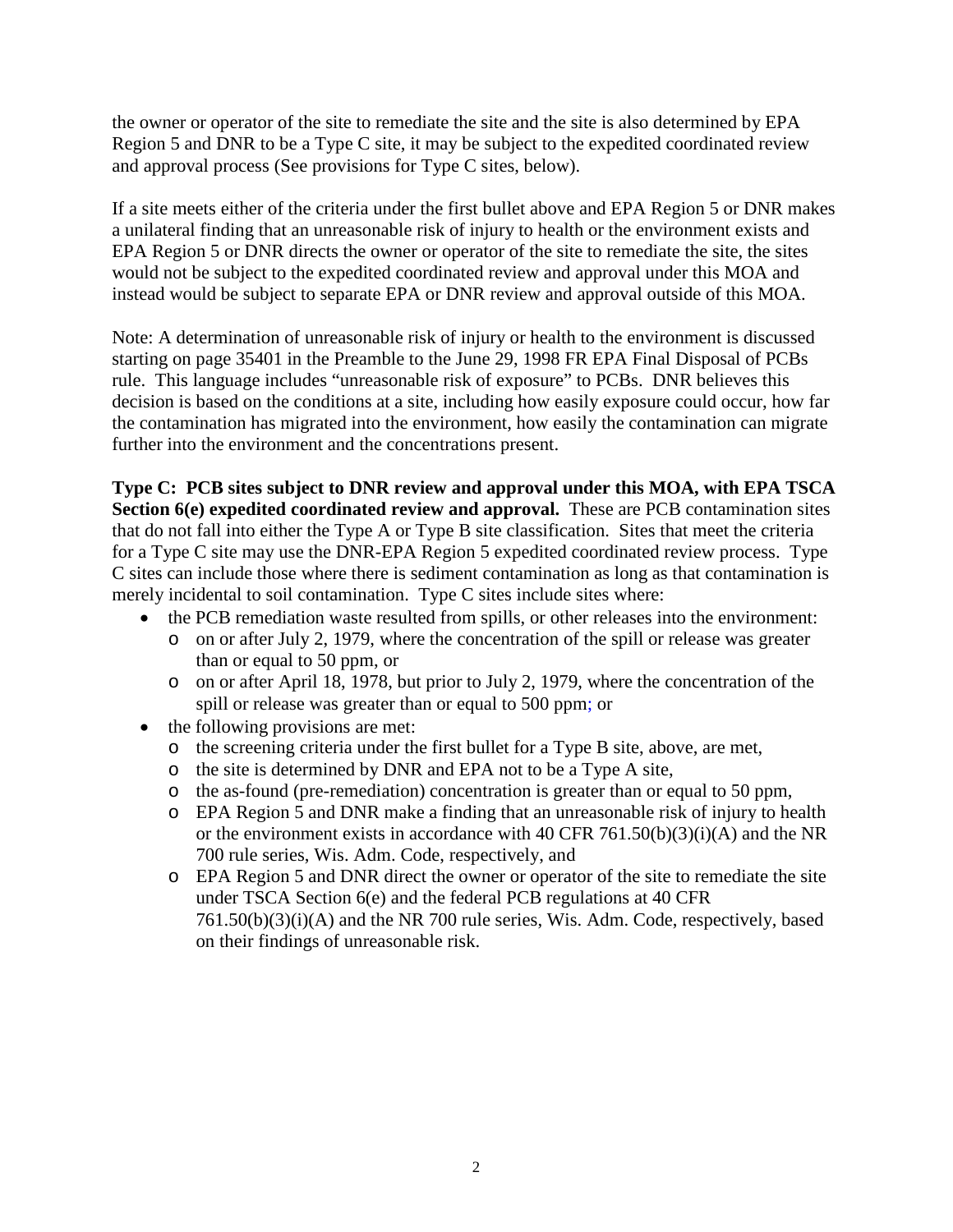# **Attachment 2 – OCP / MOA TSCA Coordinated Review Analysis**

**Disclaimer: This table is intended solely as guidance and does not contain mandatory requirements except where those requirements are found in statute or administrative rule. Parties should review the complete discussion in DNR / EPA MOA and any criteria in the referenced rules specific to their site. Any regulatory decisions will be made by applying the governing statues and administrative rules to the relevant facts. This table does not establish legal rights or obligations and is not finally determinative of any or all the requirements of the Federal PCB regulations at 40 CFR Part 761 or the Wis. Adm. Code NR 700 rule series, nor does this table create any rights enforceable by any party in litigation with the EPA, the State of Wisconsin, or the Department of Natural Resources.**

| <b>PCB</b> Concentration<br>(discharge<br>concentration) | Discharge date<br>prior to April 18, 1978                                                                                                                                                                                                                  | Discharge date<br>April 18, 1978 to<br>July 2, 1979                                                                                                                                                                                                          | Discharge date<br>on or after<br>July 2, 1979                                                                                                                         | Comments <sup>1</sup>                                                                                             |  |
|----------------------------------------------------------|------------------------------------------------------------------------------------------------------------------------------------------------------------------------------------------------------------------------------------------------------------|--------------------------------------------------------------------------------------------------------------------------------------------------------------------------------------------------------------------------------------------------------------|-----------------------------------------------------------------------------------------------------------------------------------------------------------------------|-------------------------------------------------------------------------------------------------------------------|--|
| $PCBs - Less than$<br>50 ppm                             | DNR lead<br>-Type B site <sup>3</sup><br>-TSCA Section 6(e)<br>does not apply<br>-Coordinated review is<br>not necessary                                                                                                                                   | DNR lead<br>DNR lead<br>-Type B site <sup>3</sup><br>-Type B site <sup>3</sup><br>-TSCA Section 6(e)<br>-TSCA Section 6(e)<br>does not apply.<br>does not apply.<br>-Coordinated<br>-Coordinated<br>review is not<br>review is not<br>necessary<br>necessary |                                                                                                                                                                       | TSCA Section 6(e) would<br>not be applicable                                                                      |  |
| $PCBs - Equal to 50$<br>$-500$ ppm                       | <b>DNR</b> lead<br>-Type B site <sup>3</sup><br>-TSCA Section 6(e)<br>does not apply unless<br>residual PCB<br>contamination levels<br>are determined by EPA<br>or DNR to be an<br>unreasonable risk<br>-Coordinated review<br>may be used in that<br>case | DNR lead<br>$-Type B site3$<br>TSCA Section 6(e)<br>does not apply<br>unless residual<br>PCB contamination<br>levels are<br>determined by EPA<br>or DNR to be an<br>unreasonable risk<br>- Coordinated<br>review may be used<br>in that case                 | Possible DNR lead<br>-Type $A^2$ or Type C<br>site<br>-TSCA Section 6(e)<br>applies.<br>-Coordinated<br>review is necessary<br>for Type C site <sup>4</sup>           | Once waste is generated,<br>TSCA Section $6(e)$ is<br>applicable to PCB<br>contamination in<br>remediation waste. |  |
| $PCBs - Greater$<br>than 500 ppm                         | <b>DNR</b> lead<br>-Type B site <sup>3</sup><br>-TSCA Section 6(e)<br>does not apply unless<br>residual PCB<br>contamination levels<br>are determined by EPA<br>or DNR to be an<br>unreasonable risk<br>-Coordinated review<br>may be used in that<br>case | Possible DNR lead<br>-Type $A^2$ or Type C<br>site <sup>4</sup><br>-TSCA Section 6(e)<br>applies.<br>-Coordinated<br>review is necessary<br>for Type C site <sup>4</sup>                                                                                     | Possible DNR lead<br>-Type $A^2$ or Type C<br>$\text{site}^4$<br>-TSCA Section 6(e)<br>applies<br>-Coordinated<br>review is necessary<br>for Type C site <sup>4</sup> | Once waste is generated,<br>TSCA Section $6(e)$ is<br>applicable to PCB<br>contamination in<br>remediation waste. |  |

**Note 1.** If the date or concentration of the release is unknown, TSCA Section 6(e) regulations assume the PCB release is regulated, in other words, that it took place after April 18, 1978 and the PCB concentration was 500 ppm or greater or after July 2, 1979 and the PCB concentration was 50 ppm or greater.(59 FR 62788, 62799 (Dec. 6, 1994))

**Note 2.** Type A sites, such as sediment sites and sites that fail to submit adequate information to the DNR, are not subject to the coordinated review process and the responsible party must work cooperatively with the DNR and EPA Region 5 to receive all necessary reviews and approvals.

**Note 3:** The coordinated review process may be used for Type B sites (DNR lead) where an unreasonable risk of injury to health or the environment is determined to exist by the DNR or EPA Region 5.

**Note 4:** The coordinated review process can be used for Type C sites (DNR lead).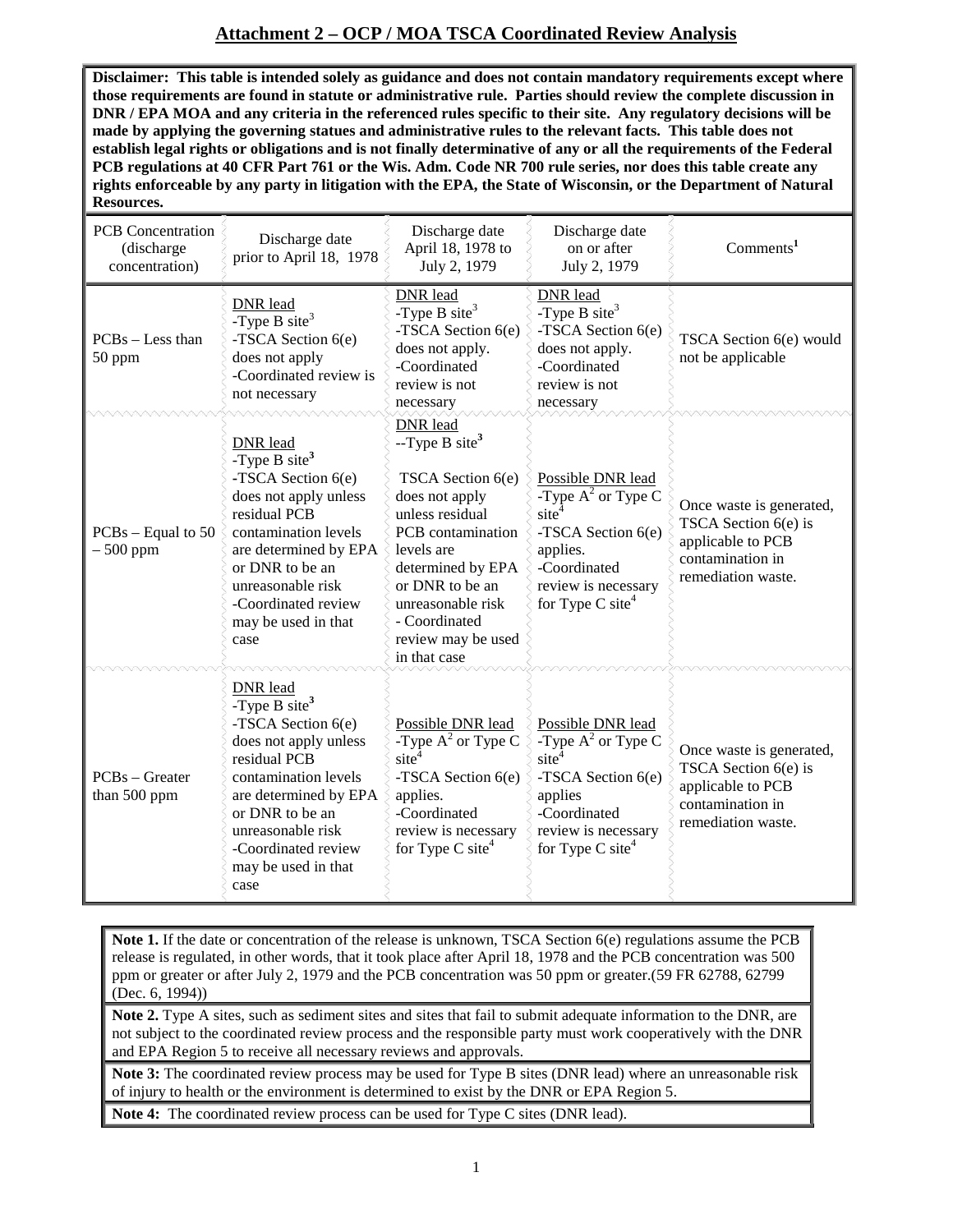## **Attachment 3 Questions and Answers**

# **TSCA Applicability**

 *Can PCB concentrations in soil as found before a cleanup be low enough (or considered "minimal") for TSCA to not be applicable?* Yes, but keep in mind this is a case-by-case determination. The RP must examine the known information about the source or sources of the discharge and when the discharge took place. An example of a site where TSCA may not be applicable is one where a good faith effort is made to determine the date(s) of the discharge, but the date(s) can't be determined and the as found concentrations in soil are in the 5-10 ppm range. Sites where the discharge is known to have taken place after 1978 and an as-found concentration is 50 ppm or higher are considered TSCA applicable sites.

## **Site Submittals and Notices**

- *Do RPs for PCB contamination sites need to submit reports with fees?* Yes, for sites following the Type C coordinated approval process. For those, DNR agreed with EPA as part of the MOA, to review the SIR work plan, the SIR and ROAR submittal. Furthermore, we have agreed with EPA to provide a copy of our DRAFT approval to the RP for EPA's review (along with the above documents) as part of our coordinated review. Therefore, for us to be able to conduct these reviews as they are submitted and to be able to prepare the draft approval, the RP must submit the appropriate fees with the reports. In addition, to be eligible for the EPA self implementing onsite cleanup program, the RP must submit to EPA (and the state), a notification and certification 30 days prior to beginning the cleanup (see s.  $40CFR761.61(a)(3)$ ). DNR should provide review letters as well as closure letters and other necessary documents for the site. In addition, when DNR is overseeing a Type A site, we should actively manage the site and have the RP submit reports and necessary fees. Finally, review fees for reports submitted before a closure request is submitted are required at a Type B site only if the DNR is actively managing the site.
- •
- *What notices are required and by who?* In accordance with the OCP MOA, DNR has agreed to provide EPA with two site specific notifications as part of the EPA coordinated review process (40CFR761.77). Notice #1 is the initial notice to EPA for any PCB case and should be submitted for any Type A, B or C case. This notification provides EPA with basic information and enables us to track PCB sites. Notice #2 is the key to the coordinated review process in that this is where DNR provides to EPA the documents we have reviewed and we provide EPA with a draft of our approval for remediation. This only applies to Type C cases and is not necessary for Type A or B sites. In addition, please note that the RP must also submit a letter to EPA to participate as a Type C case in the coordinated cleanup program as is required by  $40CFR761.77(a)(1)$ . In addition, if an RP is strictly adhering to the EPA self implementing onsite cleanup program, the RP must submit a notification to EPA as mentioned above.
- •
- *At what point in the cleanup process can a site enter the Type C coordinated approval process?* RPs should submit a written request to both agencies as early in the cleanup process as possible, preferably after it is known PCB contamination due to discharge is present at the site and the site investigation is being scoped. However, it may be possible to enter the process after the investigation is complete and a draft remedial action options report is prepared. Generally, sites that are not actively managed where remedial actions are conducted and only closure request packages are submitted to the DNR may not enter the process and the RP will have to work with the agencies separately.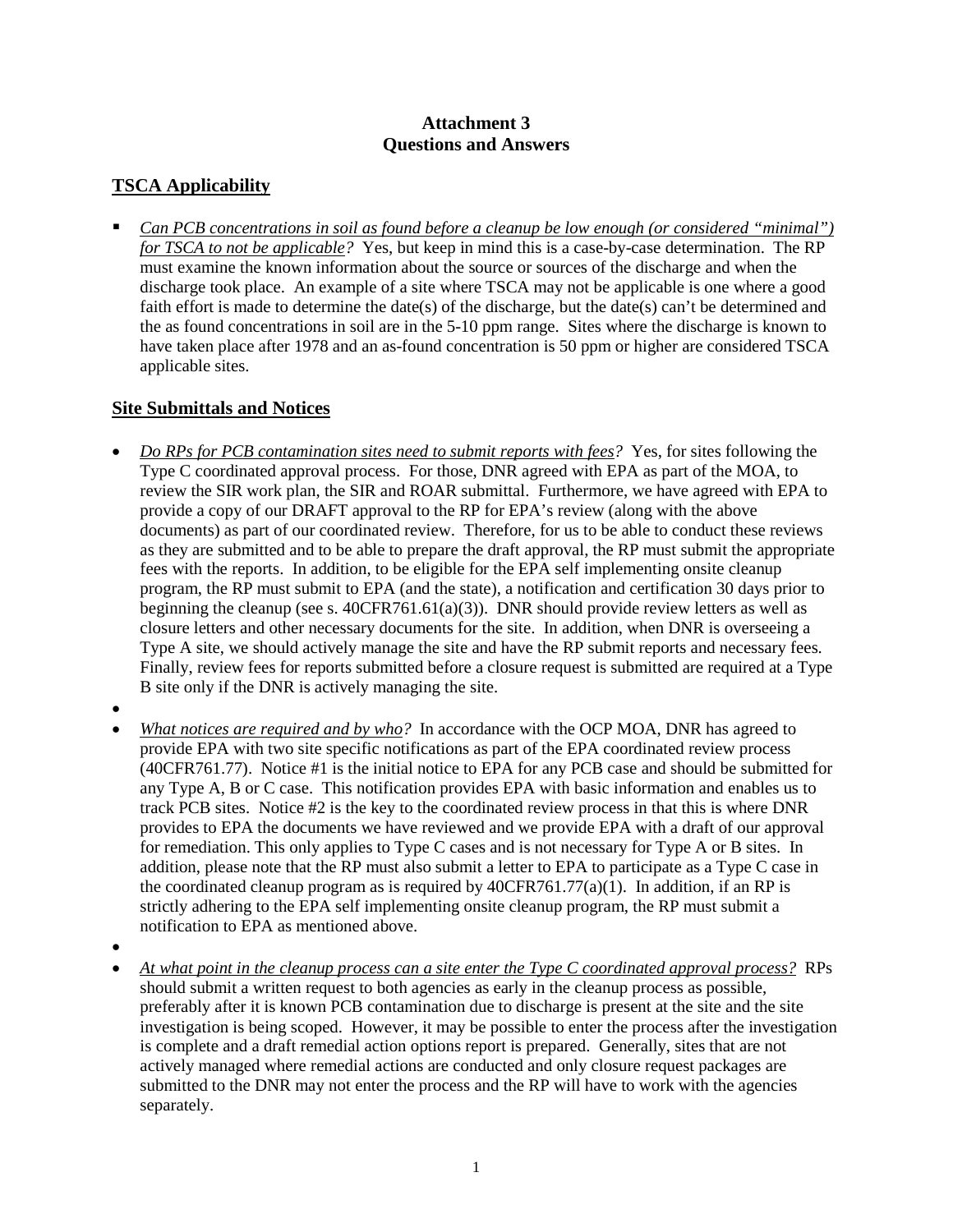#### **Soil Cleanup**

- *What is the site-specific non – industrial direct contact soil cleanup level for PCBs in soil in Wisconsin*? Please see Attachment 5.
- *What are the soil PCB concentration levels that are eligible for the self implementing TSCA standards and process?* The self implementing approval process and cleanup standards can only be used if the cleanup will result in residual PCB soil concentrations less than or equal to 100 ppm and there are no impacts to groundwater above the ES. These can be pursued with EPA separately from the NR 700 rules series process under the self implementing process or under the Type C coordinated approval process using the self implementing cleanup standards. Sites desiring greater than 100 ppm cleanup levels or sites with ground water impacts above the ES can follow the Type C coordinated approval process.
- *Where can excavated soils be managed?* These guidelines apply to a cleanup following the TSCA self-implementing rules (40CFR761.61(a)), which should govern a majority of smaller cases. Large or complex cases or cases following the risk-based approval (40CFR761.61(c)) can follow soil disposal provisions as determined by EPA on a case by case basis. EPA may consider alternatives to these guidelines on a case by case basis under a risked-based approval.

Normally, testing of soil at the source should occur before excavation to properly characterize the site as part of a site investigation and to help determine what remedy to implement and how to manage any PCB contaminated soil as part of that remedy. An effort should be made to determine the source of the PCB discharge to the soil, if possible, during the site investigation. Source areas found to have PCB concentrations of less than 50 ppm where the source of the discharge is unknown or the source of the discharge is known to be below 50 ppm may have excavated soil managed at an approved solid waste facility in Wisconsin. Source areas where the source of the discharge is unknown or the concentrations of the discharged material are unknown must have the soil managed according to the concentrations as found; soils as found having 50 ppm or greater concentrations may be separated and must be managed as a TSCA waste and the remaining separated soils with a concentration less than 50 ppm may be managed at an approved solid waste facility in Wisconsin. The soil separation process during excavation and staging may not allow any mixing of higher concentration soil with lower concentration soil to cause dilution of the concentrations so as to lower the 50 ppm or greater PCB contaminated soil concentrations to below 50 ppm unless it will all be managed as TSCA waste regardless of concentration. A source area of contamination where the known source of the discharge had concentrations greater than or equal to 50 ppm must be all be managed as TSCA waste, even if some portion of the individually excavated soil has a concentration of less than 50 ppm. Another option under the TSCA regulations is the RP may assume a source area is all regulated as TSCA waste without source soil testing and knowing the source of the discharge and manage it all as TSCA waste.

Note: The DNR Waste and Materials Management Program has prepared a [memo listing](http://dnr.wi.gov/topic/demo/documents/nr157-disposal-sites-aug-08.pdf)  [incinerators and landfills that are licensed to accept waste containing PCBs](http://dnr.wi.gov/topic/demo/documents/nr157-disposal-sites-aug-08.pdf) in accordance with NR 157.

• *Can PCBs with concentrations greater than 1 ppm be left on site and still be consistent with the NR 700 rules series and EPA's High Occupancy area criteria?* Yes, a site can be closed consistent with Total PCBs  $> 1$  ppm and  $\lt l = 10$  ppm in soil provided such soil is not disturbed and is contaminated soil can remain on-site but the site must be properly covered. This must be done consistent with the NR 700 rules series and EPA's self implementing rule. A continuing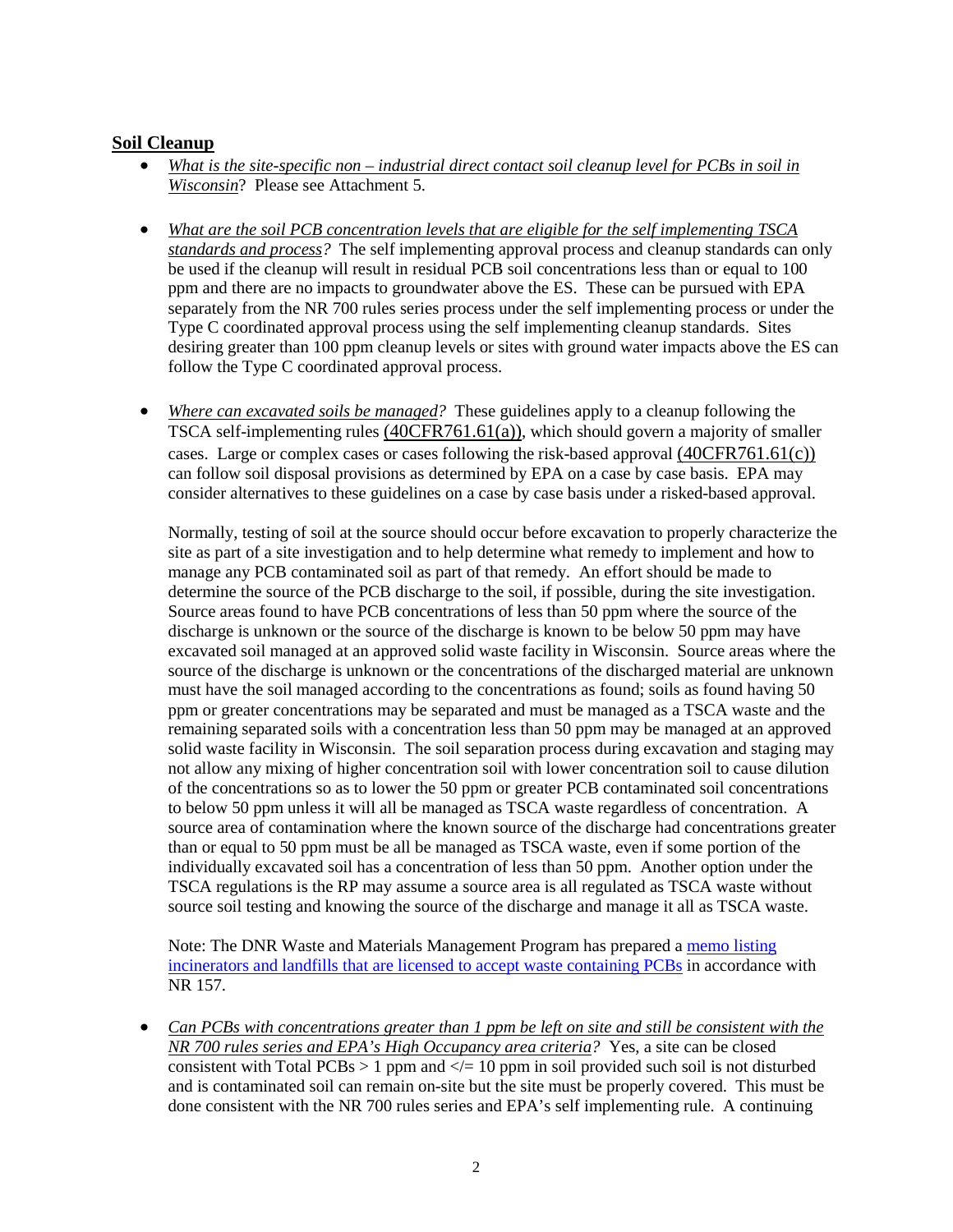obligation per state requirements will be needed, the cover would need to be maintained and EPA may require a deed restriction as well.

• *Can PCB's be left on site consistent with the NR 700 rules series and EPA's Low Occupancy area criteria?* Yes, however all NR 700 rules series remediation and closure requirements as well as all the appropriate low occupancy criteria must be met. In addition, the closure letter must contain information about the remaining residual soil contamination even when buried at depth. As per NR726, the closure letter must specify where the residual soil contamination remains and state that if the soil in the specific locations is excavated in the future, then the property owner at the time of excavation must sample and analyze the excavated soil to determine if residual contamination remains. If sampling confirms that contamination is present the property owner at the time of excavation will need to determine whether the material would be considered solid or hazardous waste and ensure that any storage, treatment or disposal is in compliance with applicable standards and rules, including, if applicable, TSCA. In addition, all current and future owners and occupants of the property need to be aware that excavation of the contaminated soil may pose an inhalation or other direct contact hazard and as a result special precautions may need to be taken to prevent a direct contact health threat to humans. Any previously applicable requirements of TSCA and its regulations will continue to apply to a site after a property transfer (see EPA's Interpretive Statement on Change in Ownership of Real Property Contaminated with PCBs –

[http://www.epa.gov/epawaste/hazard/tsd/pcbs/pubs/guidance.htm#RealProperty\)](http://www.epa.gov/epawaste/hazard/tsd/pcbs/pubs/guidance.htm#RealProperty).

## **Land Use, Institutional Controls and Continuing Obligations**

- *When are land use, institutional controls and continuing obligations needed at PCB sites?* The DNR RR program *Guidance on Case Closure and the Requirements for Managing Continuing Obligations* (RR-606) applies to all cleanups in Wisconsin including PCB remedial activities. Continuing obligations are required as a condition of case closure under s. 292.12 Stats. when certain conditions exist. Deed restrictions and deed notices may be required under s. NR 726.05 (8)(c) as a discretionary tool based on the post-remediation conditions, but generally the Program has moved away from using these tools. Wisconsin Statutes and DNR rules must be followed regardless of what EPA rules require concerning low and high occupancy areas as is discussed in this guidance.
- *When can a PCB site close without an Institutional control?* In Wisconsin, a PCB remediation site can get an unrestricted closure only if all contamination is removed below background or a non-industrial site specific RCL (per NR 720) and all other clean closure criteria are met. See attachment 5 for more discussion on unrestricted closure. For all other cases (even if all EPA high occupancy area criteria are met including PCB, but the site does not clean up to the NR 720 site specific RCL), a continuing obligation and placement on the Online Database is necessary. In cases involving PCBs where the TSCA self implementing cleanup is followed and a deed restriction it required, the instrument must include information required under  $40CFR761.61(a)(8)(i)$ . The RP is responsible for preparing the deed restriction. If a deed restriction is required by EPA a copy of it should be included in the Online Database Package for the site. However, DNR PMs should review (not prepare) the deed restriction to ensure it is consistent with the cleanup conducted. If there is a site undergoing a coordinated approval where the RP is unable to obtain a required deed restriction, and there is a good reason why they can't, the Department is willing to discuss using the DNR Database entry as a substitute with EPA, provided all other requirements are met.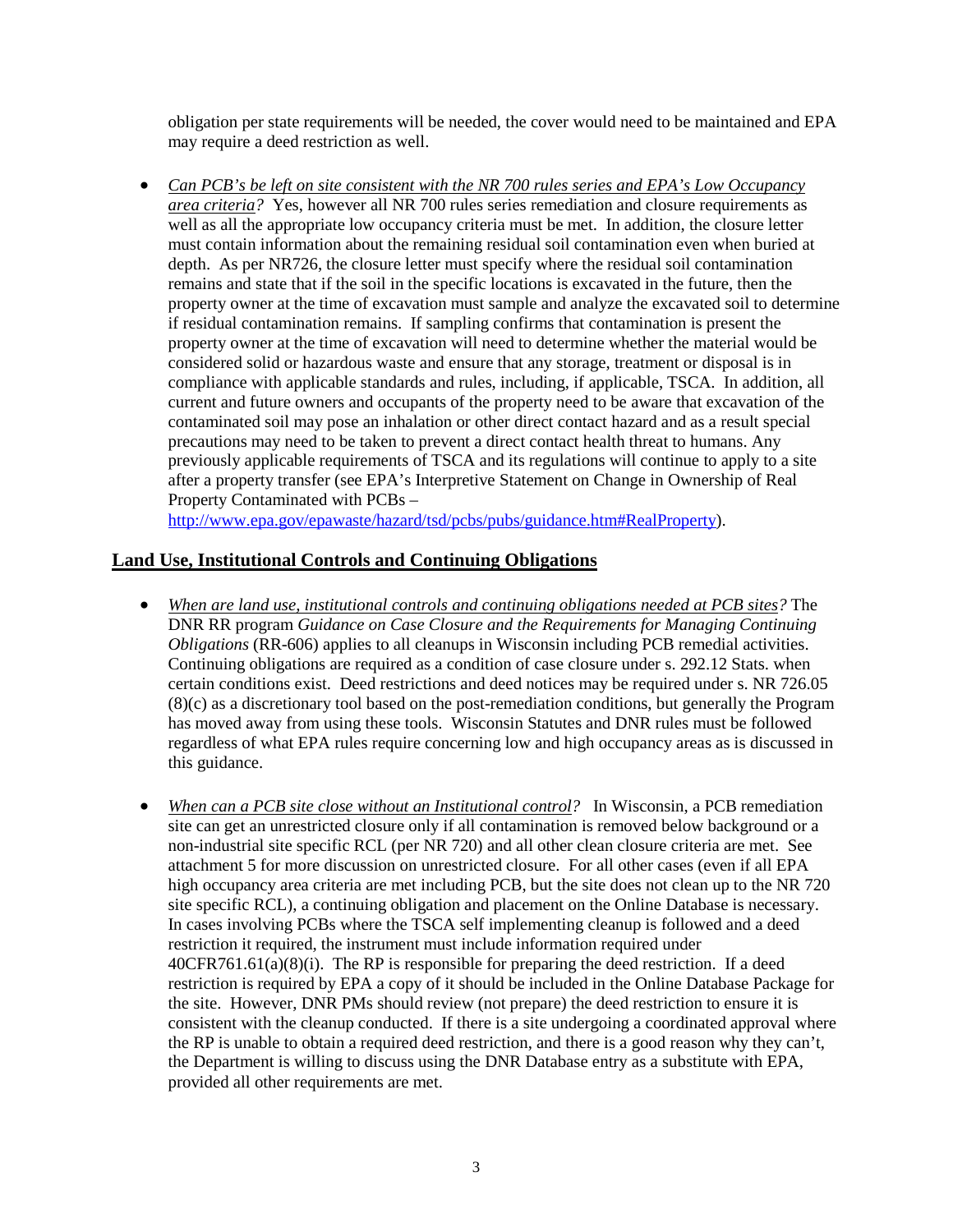# **Covers**

• *When is a cover needed and does a cover need to be identified on the Online Database?* When following EPA self implementing cleanup process, EPA states no cover is needed for a high occupancy area if the residual PCB concentration is less than 1 ppm. However, EPA may require a cover or a cleanup to more stringent cleanup levels than are otherwise required based on the proximity to areas such as residential dwellings, hospitals, schools, nursing homes, playgrounds, etc. (40CFR761.61(a)(4)(vi)). In addition, as explained in attachment 5, a cleanup meeting NR 700 requirements for a non-industrial site may have a calculated site-specific Aroclor-specific RCL that is lower than 1 ppm total PCBs. If so, a performance standard cover could be an acceptable response to address remaining contamination above the RCL. Any cover is a performance standard and needs to be included on the Online Database with a maintenance plan.

#### **Ground water PCB remediation**

• *What action do I take if I find PCB in groundwater?* While PCBs are hydrophobic and not readily soluble, they can be found in groundwater. In that case, the EPA self implementing rule can not be used to remediate groundwater at the site. The site could still potentially be managed under the coordinated approval process spelled out in the DNR/ EPA OCP MOA if it is a Type C site and both agencies agree to follow that process. If PCBs in groundwater exceed DNR enforcement standards, or are in a private or public water supply well, then the case would be either a Type A or Type C site and EPA notification is necessary and it is likely EPA would conduct an independent investigation under either TSCA or CERCLA (Superfund). Where groundwater concentrations are between the PAL and ES, it is possible a PAL exemption can be issued under NR 140.28(2) which would not require cleanup or EPA notification.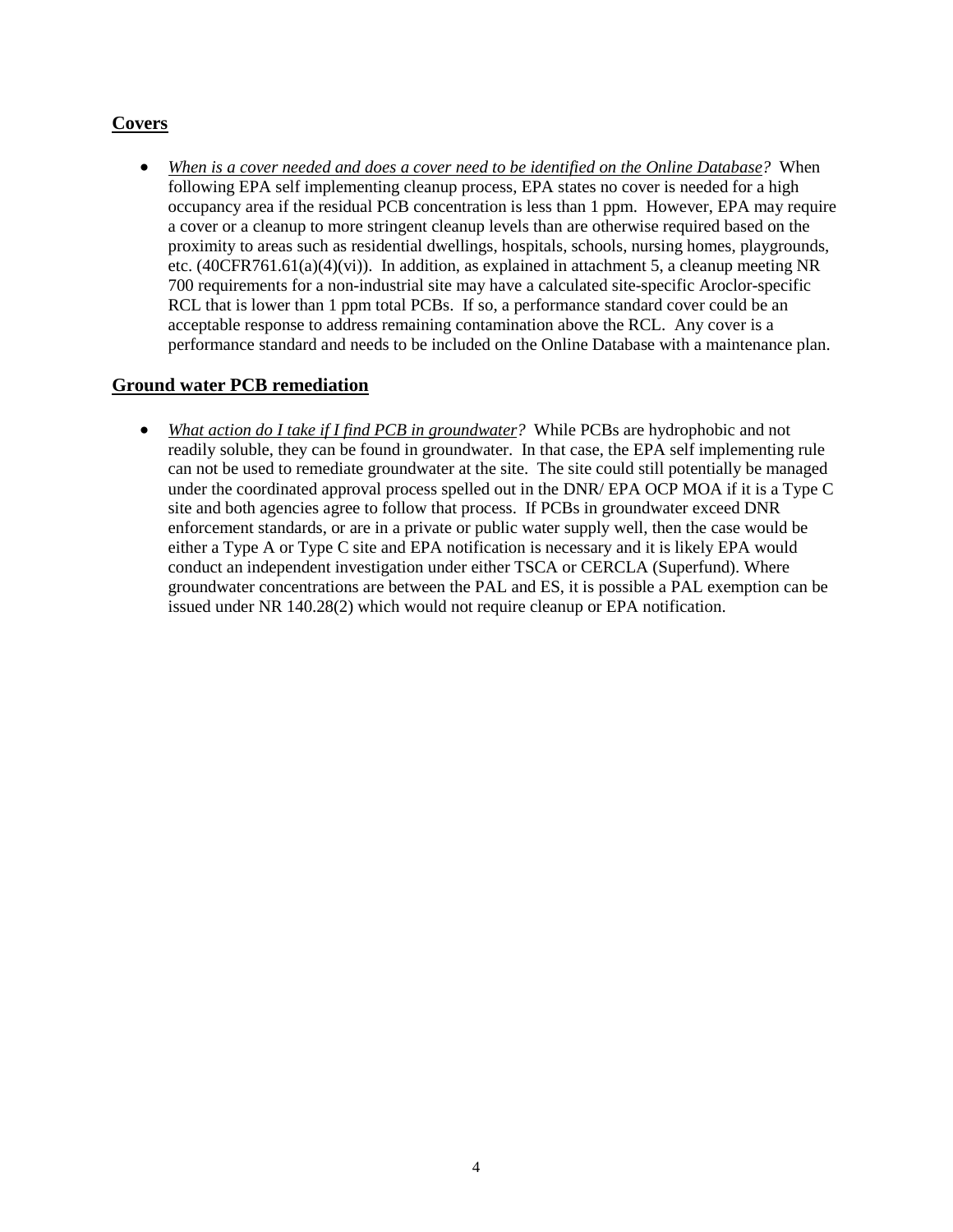#### **Attachment 4 DNR OCP MOA PCB Notifications to EPA**

The PCB portion of the DNR / EPA One Cleanup Program (OCP) MOA requires DNR to communicate regularly with EPA on PCB cases. Two formal site specific notifications are required. These formal notifications are described below. For a Type C site where the coordinated approval process is followed, there is an expedited review by EPA (typically no more than 30 days) resulting EPA granting an approval that will limit the future site liability under the federal Toxics Substances Control Act (TSCA).

• Notice #1. This is the initial notice for all PCB sites. This should be submitted for any Type A, B or C site. This notification will enable us to track all PCB sites. The relevant language for this notification is found in page 1 of attachment 1 of the MOA – "DNR and USEPA will provide each other with information on the status of Type A, B or C sites…"

Note: DNR has already notified EPA Region 5 of any known PCB discharge sites at the time the OCP MOA was entered into.

- Notice #2. This is the second notice for Type C PCB cases undergoing the coordinated approval process. This will enable us to conduct the coordinated review and approval for Type C cases. The relevant language for this notification is found on page 4, bullet ii of attachment 1 of the MOA – "If the DNR determines that the site investigation and remedial action options report or other appropriate vehicle (including revisions required by the DNR as part of its review) satisfy the DNR's NR 700 rule series, Wis. Adm. Code, processes and criteria, the DNR will transmit information relevant to the PCB remediation and approval activities to EPA Region 5. The DNR will use an electronic form to verify to EPA Region 5 that the regulatory package is complete and identify significant site-specific issues, if any. The form will include a summary description of the site, contamination, remediation targets, proposed cleanup activities, including any disposal activities, public comments, proposed conditions, and a draft approval." This notice is not necessary for Type A or B sites.
- RP Request for a Type C Coordinated Approval. The relevant language for this request is found on page 4 bullet i of attachment 1 of the MOA. This states "Any person seeking approval from the DNR on response activities to address PCB contamination under a remedial action options report prepared pursuant to ch. NR 722, Wis. Adm. Code, or other appropriate vehicle must also, and will be encouraged by the DNR to, formally request coordinated approval from EPA Region 5." Please note that the RP must submit a letter to EPA to participate as a Type C case in the coordinated clean up program as is required by  $40CFR761.77(a)(1)$ . A suggested template for this letter is provided after the notices.
- EPA Follow up. When the agencies follow the coordinated review process, EPA Region 5 has agreed that within 30 days of receipt of the Notice #2 information from DNR, and the request for coordinated approval, EPA will issue a letter to the RP and DNR informing the RP and DNR of EPA's intent to grant or deny a TSCA coordinated approval; request further information; or, requesting additional time to complete its review. If EPA Region 5 intends to grant a TSCA coordinated approval, their letters will include any additional conditions EPA determines are necessary to prevent unreasonable risk of injury to health or the environment. EPA Region 5 also agrees that if it must request additional information or time, it will complete its review as expeditiously as possible. All requirements, conditions and limitations of the DNR's draft approval of the remedial action options report or other determinations are conditions of EPA's coordinated approval.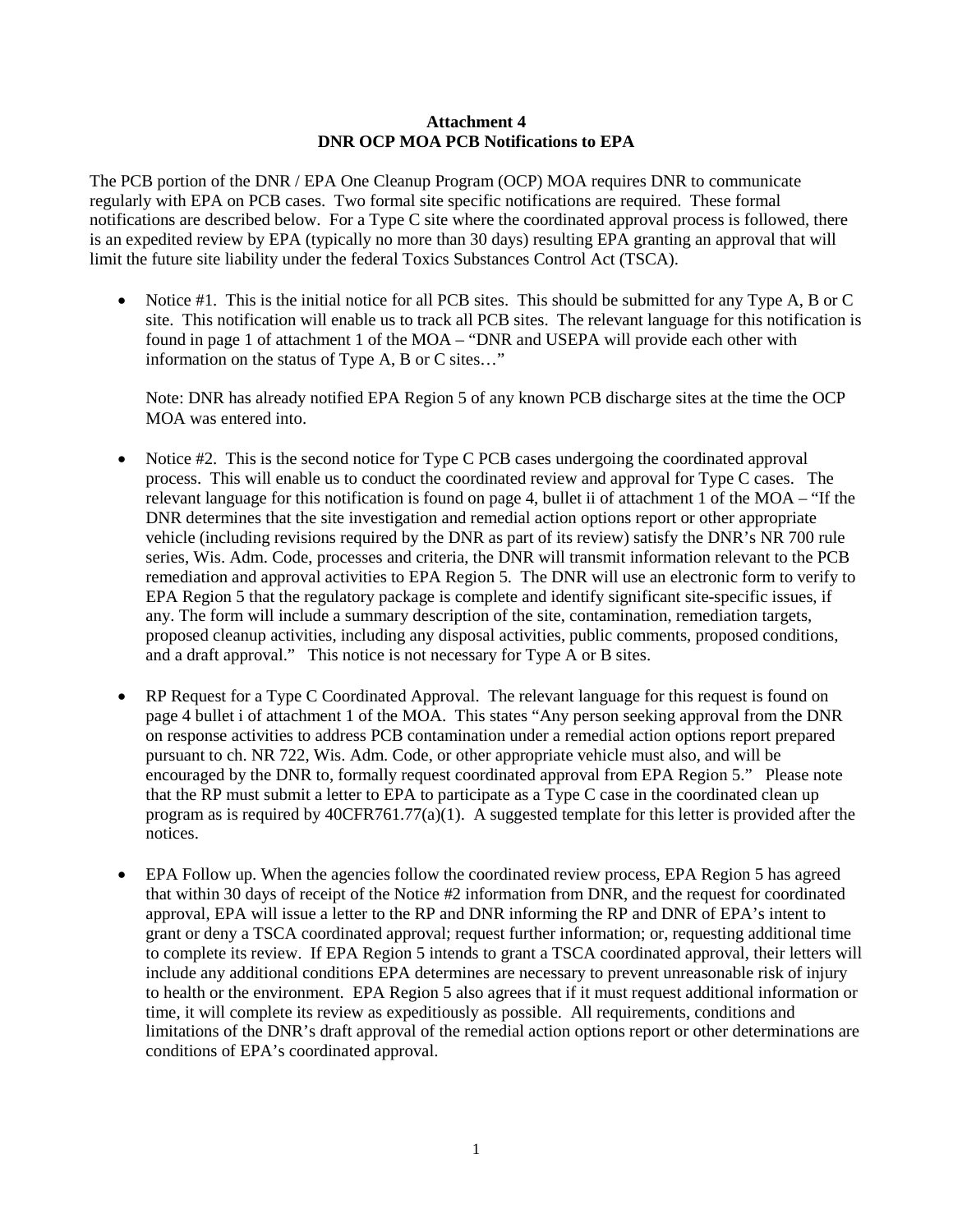- Reporting and recordkeeping. Please note that any person receiving a coordinated approval must comply with the applicable reporting and record keeping requirements of 40 CFR 761, Subparts J and K.
- Post Approval follow up. DNR agrees to monitor the site's compliance with the approved PCB remediation measures in the DNR closure letter and to notify EPA Region 5 of changes relating to PCB remediation measures, including all closure letter continuing obligation requirements or changes in facility ownership.
- The [EPA Region 5 PCB coordinator](http://www.epa.gov/epawaste/hazard/tsd/pcbs/pubs/coordin.htm) can be found on the EPA website.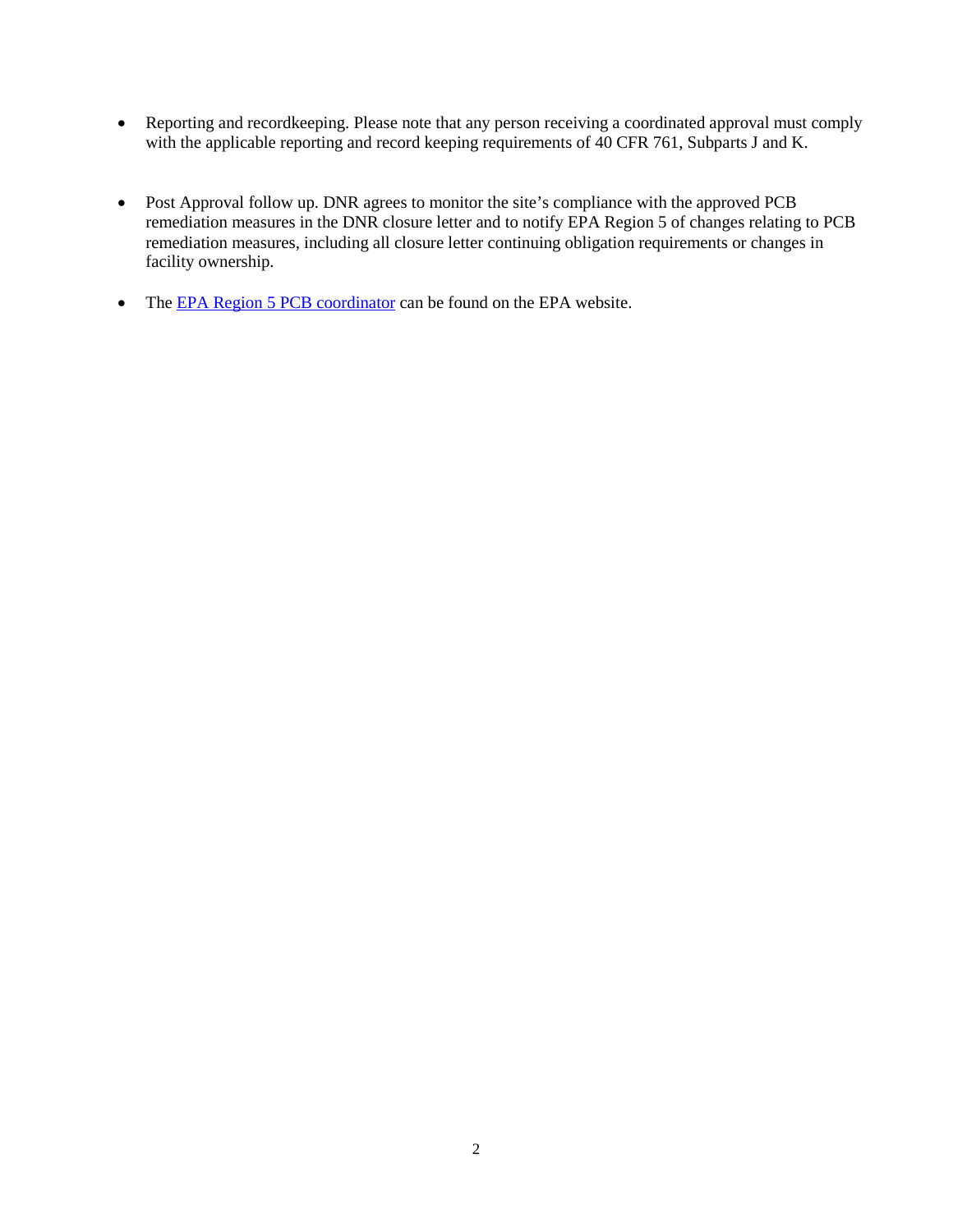#### **Notice #1 – DNR Notification to EPA Form for PCB Contamination per OCP MOA**

For notification of EPA new discovered PCB sites entered onto BRRTS. EPA will also track these cases. DNR agrees to provide the following in electronic form:

BRRTS # Start Date Site Name Site Address County DNR PM Name DNR PM Phone # DNR PM Email PCB Site MOA Type if known (A, B or C – see guidance) Impact (Soil, GW, etc. if received)

| (to be completed by DNR) |  |  |  |  |  |  |  |
|--------------------------|--|--|--|--|--|--|--|
|                          |  |  |  |  |  |  |  |
|                          |  |  |  |  |  |  |  |
|                          |  |  |  |  |  |  |  |
|                          |  |  |  |  |  |  |  |
|                          |  |  |  |  |  |  |  |
|                          |  |  |  |  |  |  |  |
|                          |  |  |  |  |  |  |  |
|                          |  |  |  |  |  |  |  |
|                          |  |  |  |  |  |  |  |
|                          |  |  |  |  |  |  |  |

DNR will identify PCBs as being a substance type in BRRTS for these sites.

A copy of DNR's RP notification letter should be converted to a pdf file and accompany this form.

Upon completion of this form by DNR, please email this form and a pdf of the RP letter to the EPA Region 5 PCB coordinator with an email cc to the DNR RR Bureau PCB Contact.

Add BRRTS Action Code 99 with the date and comment stating "OCP PCB Notice #1, Notification of a PCB Contamination Site sent to EPA"

Upon receipt of the form by EPA, EPA will assign a Region 5 contact to the case and notify the DNR PM and the DNR RR Bureau PCB contact. The DNR PM should enter the name of the EPA contact into BRRTS for the site.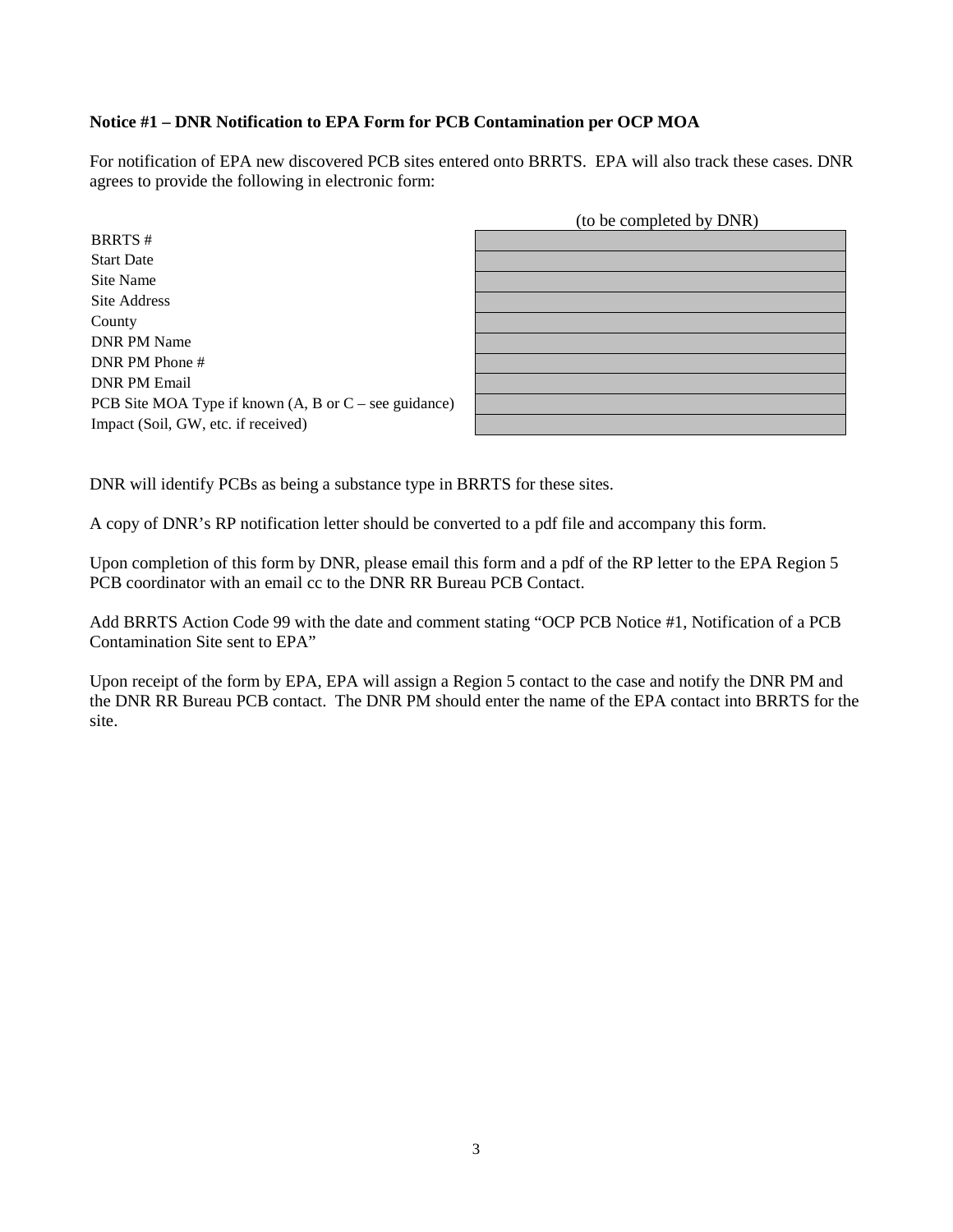#### **Notice #2 – DNR Notification for PCB Remediation Signoff by EPA under the Coordinated Approval Process per OCP MOA**

This form is only for Type C sites undergoing the coordinated approval process.

This is a request to EPA from DNR for implementation of the TSCA coordinated approval process as authorized in 40 CFR 761.77 in accordance with EPA / DNR One Cleanup Program MOA.

(to be completed by DNR) BRRTS # Date notice #1 sent to EPA (if applicable) Site Name Site address DNR PM Name DNR PM Phone # DNR PM Email

Upon completion of this form by DNR, please email this form and the list of above items to the EPA Region 5 PCB coordinator with an email cc to the DNR RR Bureau PCB Contact.

In addition to this form, DNR has agreed to provide to EPA the following materials via mail as hard copies or as scanned pdf files by email or CD:

- Site Investigation Work plan (NR 716.09)
- Site Investigation Report (NR 716.15)
- Remedial Action Options Report (NR 722.13)
- DRAFT DNR Remedial Action Options Report Response (NR 722.15)

Please remember to provide a copy of this form with the above documents either as a cover letter for hard copies, in an email with an emailed pdf or as a cover letter on a CD and send it to the EPA Region 5 PCB coordinator.

Add BRRTS Action Code 99 with the date and comment stating "OCP PCB Notice #2 sent to EPA"

Upon receipt of the form and documents by EPA, EPA has agreed that within 30 days of receipt of the complete package, they will assign a Region 5 contact to the case, and notify the DNR PM and the DNR RR Bureau PCB contact.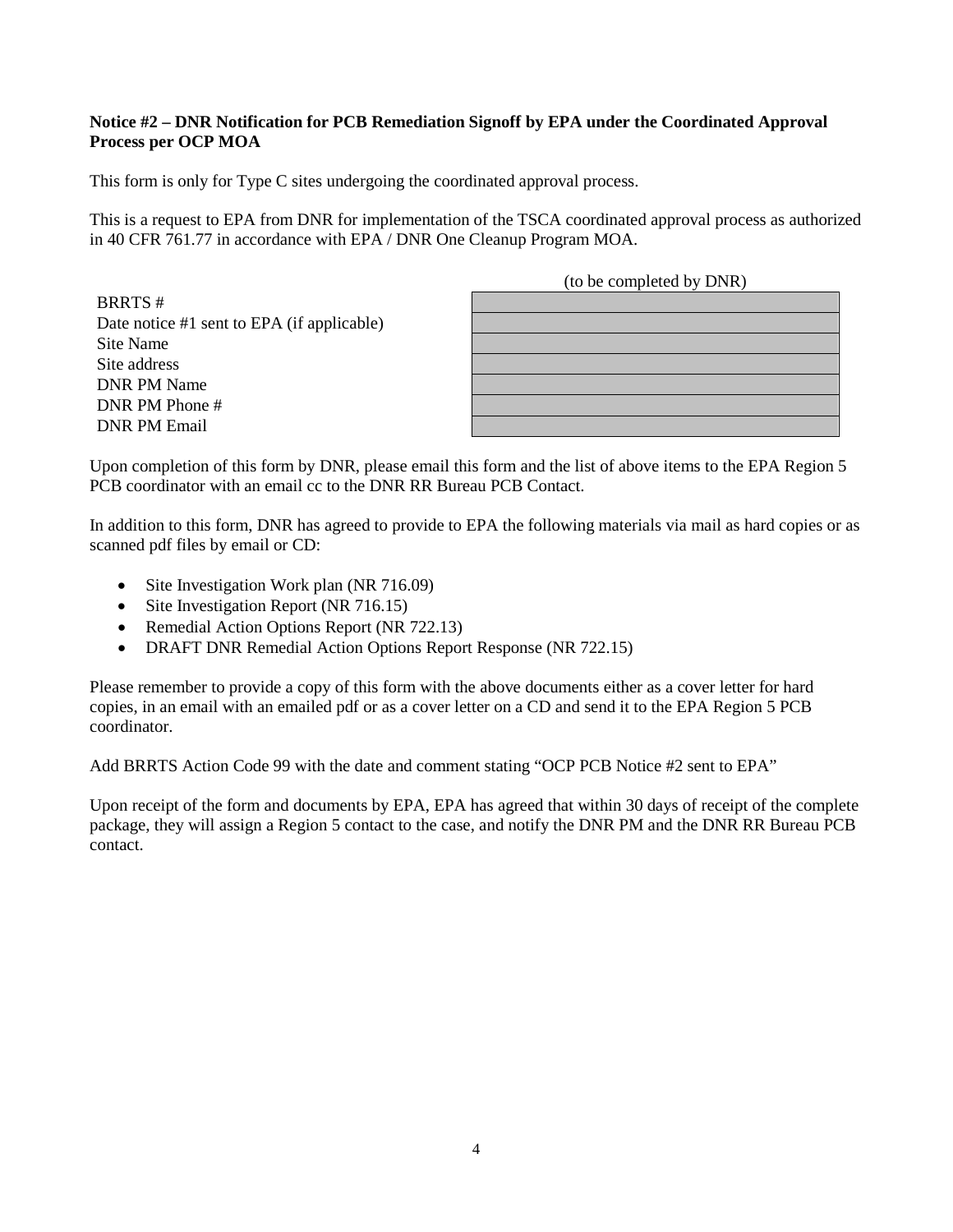#### **RP Request of EPA for a Type C Coordinated Approval Letter Template**

A letter must be sent by certified mail to the EPA Region 5 PCB Coordinator and the Regional Administrator with a cc to the DNR PM containing, at a minimum, the following information:

- Subject Header: Subject: Request for PCB Discharge Cleanup Site Coordinated Approval in Wisconsin
- Site name and address as used by DNR in their correspondence
- DNR BRRTS Number
- RP name, address, phone number and email address if available
- Environmental consultant name, address, phone number and email address if available
- DNR PM name, address, phone number and email address if available
- Language requesting a TSCA coordinated approval, to be led by DNR, in accordance with the One Cleanup Program Memorandum of Agreement between USEPA and DNR.
- Information outlining the progress of the cleanup and at what point the cleanup is at in the NR 700 Series cleanup process.
- A certification that the RP and/or site owner is aware of and will adhere to the TSCA PCB reporting and recordkeeping requirements at subparts J and K of 40 CFR 761.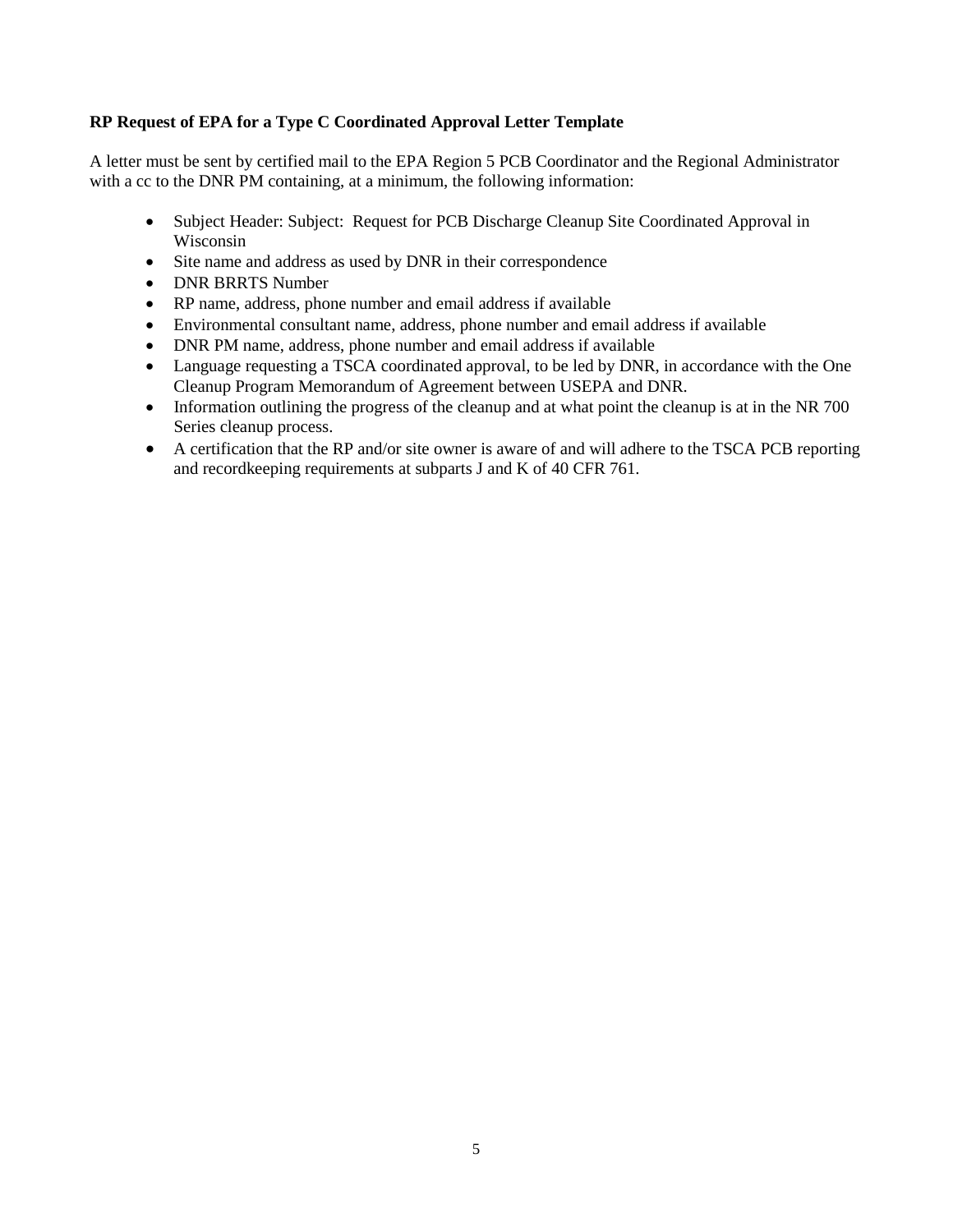#### **Attachment 5a PCB Direct Contact Non-Industrial Soil Residual Concentration Levels (RCLs)**

#### **General Introduction**

This attachment outlines DNR's recommended approach for determining acceptable non-industrial RCLs at PCB sites in accordance with the requirements in ch. NR 720.

In accordance with ch. NR 720, a RP may propose a different approach than outlined here on a site specific basis.

#### **Non-Industrial Direct Contact RCLs and Unrestricted Closure**

The recommended approach for determining whether soil-contaminant levels collected from a site are protective for the direct contact pathway under ch. NR 720 is through the use of the DNR spreadsheet of RCLs that is available at: [http://dnr.wi.gov/topic/Brownfields/Professionals.html#tabx2.](http://dnr.wi.gov/topic/Brownfields/Professionals.html%23tabx2)

The current worksheet dc-RCLs for PCB related contaminants are shown in the following table.

|                                                  |                    |               |          | Not-To-        |              |
|--------------------------------------------------|--------------------|---------------|----------|----------------|--------------|
|                                                  |                    |               |          | <b>Exceed</b>  |              |
|                                                  |                    | <b>NC RCL</b> | C RCL    | <b>D-C RCL</b> |              |
| Contaminant                                      | <b>CAS Number</b>  | (mg/kg)       | (mg/kg)  | (mg/kg)        | <b>Basis</b> |
| Tetrachlorobiphenyl, 3,3',4,4'- (PCB 77)         | 32598-13-3         | 0.393         | 0.034    | 0.034          | ca           |
| Tetrachlorobiphenyl, 3,4,4',5- (PCB 81)          | 70362-50-4         | 0.131         | 0.011    | 0.011          | ca           |
| Pentachlorobiphenyl, 2,3,3',4,4'- (PCB 105)      | 32598-14-4         | 1.31          | 0.114    | 0.114          | ca           |
| Pentachlorobiphenyl, 2,3,4,4',5- (PCB 114)       | 74472-37-0         | 1.31          | 0.114    | 0.114          | ca           |
| Pentachlorobiphenyl, 2,3',4,4',5- (PCB 118)      | 31508-00-6         | 1.31          | 0.114    | 0.114          | ca           |
| Pentachlorobiphenyl, 2', 3, 4, 4', 5- (PCB 123)  | 65510-44-3         | 1.31          | 0.114    | 0.114          | ca           |
| Pentachlorobiphenyl, 3,3',4,4',5- (PCB 126)      | 57465-28-8         | 3.93E-04      | 3.41E-05 | $3.41E - 05$   | ca           |
| Hexachlorobiphenyl, 2,3,3',4,4',5- (PCB 156)     | 38380-08-4         | 1.31          | 0.114    | 0.114          | ca           |
| Hexachlorobiphenyl, 2,3,3',4,4',5'- (PCB 157)    | 69782-90-7         | 1.31          | 0.114    | 0.114          | ca           |
| Hexachlorobiphenyl, 2,3',4,4',5,5'- (PCB 167)    | 52663-72-6         | 1.31          | 0.114    | 0.114          | ca           |
| Hexachlorobiphenyl, 3,3',4,4',5,5'- (PCB 169)    | 32774-16-6         | 0.001         | 1.14E-04 | 1.14E-04       | ca           |
| Heptachlorobiphenyl, 2,3,3',4,4',5,5'- (PCB 189) | 39635-31-9         | 1.31          | 0.114    | 0.114          | ca           |
| Aroclor 1016                                     | 12674-11-2         | 3.93          | 6.34     | 3.93           | nc           |
| Aroclor 1221                                     | $11104 - 28 - 2$   |               | 0.159    | 0.159          | ca           |
| Aroclor 1232                                     | $11141 - 16 - 5$ - |               | 0.159    | 0.159          | ca           |
| Aroclor 1242                                     | $53469 - 21 - 9$ - |               | 0.222    | 0.222          | ca           |
| Aroclor 1248                                     | 12672-29-6 -       |               | 0.222    | 0.222          | ca           |
| Aroclor 1254                                     | 11097-69-1         | 1.12          | 0.222    | 0.222          | ca           |
| Aroclor 1260                                     | 11096-82-5 -       |               | 0.222    | 0.222          | ca           |
| Polychlorinated Biphenyls (high risk)            | $1336 - 36 - 3$ -  |               | 0.222    | 0.222          | ca           |

It should be noted there could be other soil contaminants in addition to the PCB related contaminants that must be considered for the direct contact soil pathway; hence, use of DNR's spreadsheet of RCLs is recommended.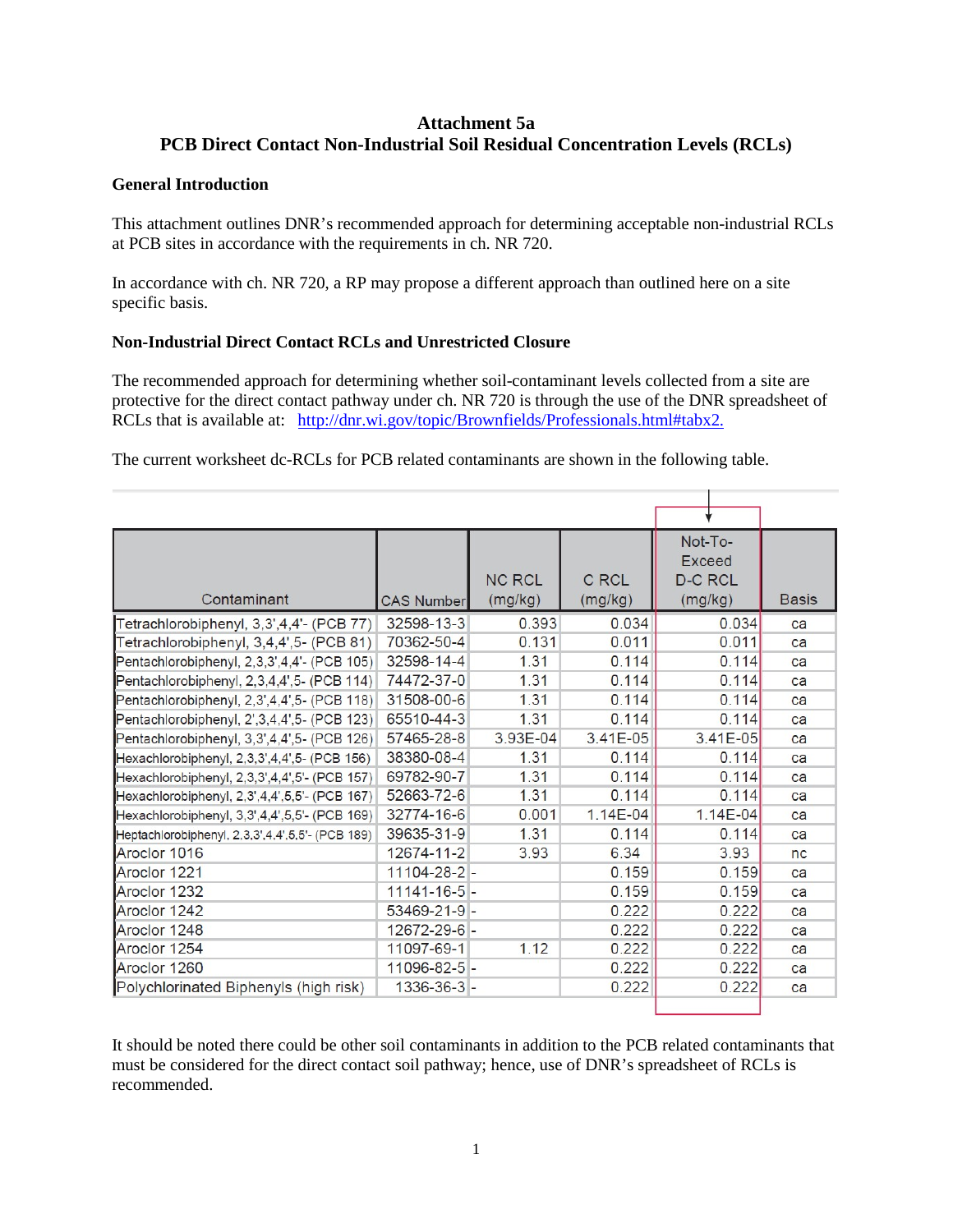Note: Notes in s. NR 720.07(2)(b) discuss averaging soil sampling results. Guidance on such averaging is under preparation.

For unrestricted closure under ch. NR 726, it is expected that the non-industrial direct contact RCLs for the individual Aroclors will be met and the TSCA self-implementing level of 1 ppm PCBs will also be met. This means the sampling and analysis results for the individual Aroclors are expected to be presented.

Questions about this attachment may be directed to Resty Pelayo at 608-267-3539 or via email at [aristeo.pelayo@wisconsin.gov.](mailto:aristeo.pelayo@wisconsin.gov)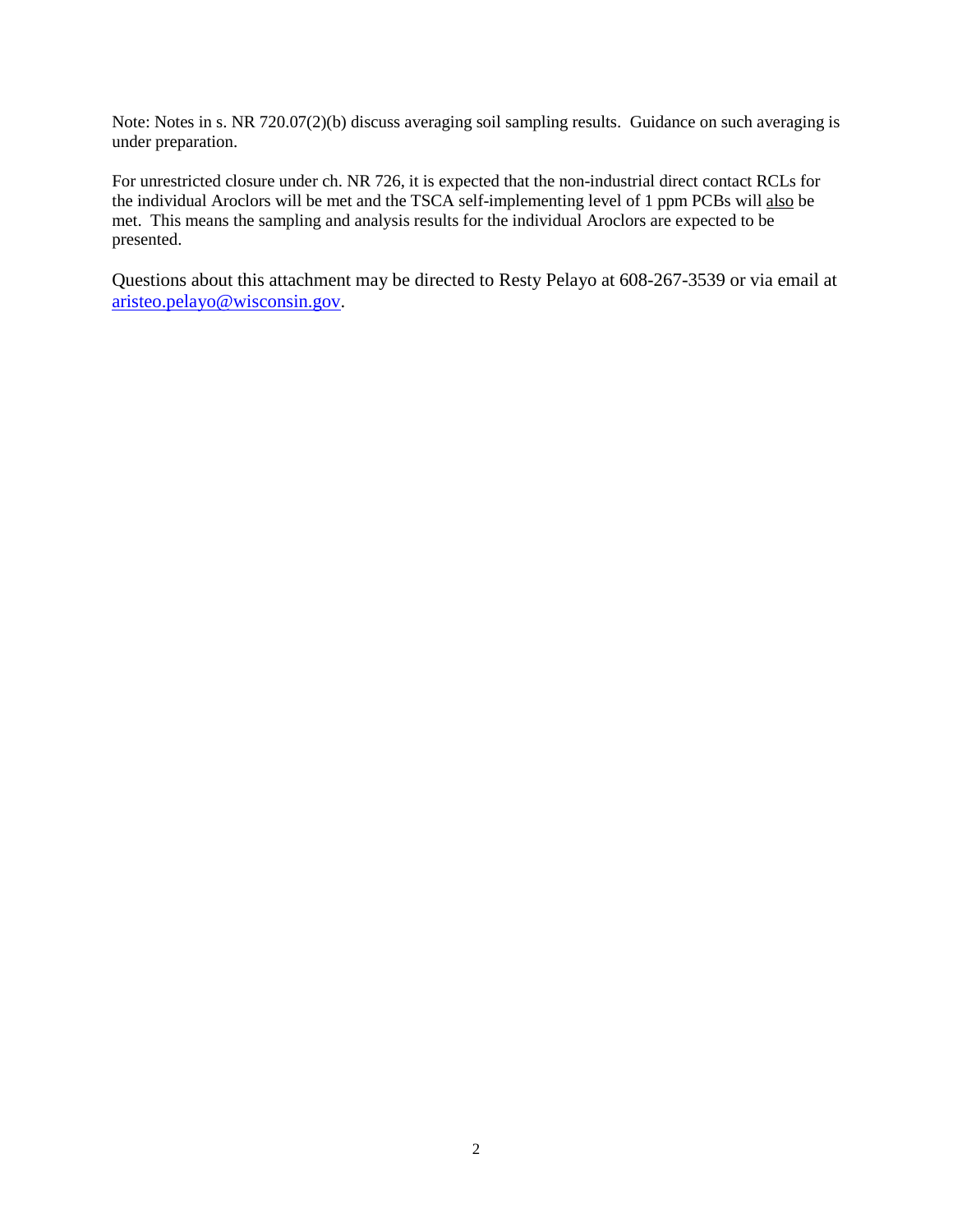# **Attachment 5b PCB Analysis Methods and Laboratories**

EPA has, in many instances, accepted the sum of the 7 Aroclors analyzable by SW-846 Method 8082 as representing total PCB concentrations for TSCA compliance, including compliance with TSCA:

- Cleanup regulation applicability determinations
- Self-implementing cleanup levels
- Waste management decisions

Aroclors are different industrial-grade mixtures of up to 209 PCB congeners. It is important to note that soil cleanups often deal not with fresh, but with weathered Aroclors. The weathering processes in soil would cause the loss of less-chlorinated PCB congeners, such that a "weathered" soil-Aroclor analysis may indicate it to be more like another Aroclor with more-chlorinated congeners. For instance, weathered Aroclor-1242 or -1248 may look like Aroclor-1260, so the lab result will be a concentration of Aroclor-1260. There has been an EPA recommendation to add 2 more Aroclors (Aroclor-1262 and - 1268) so as not to miss the more-common heavier PCB congeners (e.g., PCB-206) that may comprise 30% of the Aroclors. DNR-certified PCB aroclor labs (such as UW's State Lab of Hygiene) should be able to analyze for 9 Aroclors upon request.

As a result of this recommendation, some EPA Regions have been requiring the analysis of all 9 Aroclors for all cases. At this time, Region 5 is still evaluating the issue and is considering guidelines for specifying the types of site characteristics for which they may require the analysis for all 9. Therefore, persons responding to and investigating sites should be contacting EPA and DNR before sampling plans are developed for any sort of PCB sampling, including Phase 1 investigations, to discuss site characteristics and if sampling for all 9 will be necessary or simply always sample for all 9.

The DNR strongly recommends that the analysis for Aroclor-1262 and -1268 be included when reporting total PCB concentrations based on Aroclors at all sites, regardless of the site characteristics.

The DNR may, based on site characteristics, accept the sum of the 7 Aroclors for the TSCA selfimplementing levels for sites undergoing a coordinated approval, are not proposing a risk assessment under NR 722 and using the self-implementing rules to meet TSCA. As noted in Attachment 5a, for compliance with NR 720 soil direct contact RCLs, sampling and analysis results for the individual Aroclors are expected to be presented.

The DNR and/or EPA may require sampling for all 9 for any new sampling required for additional site investigation and, if needed, confirmation sampling after an action is taken, even if initial sampling was only for the 7 Aroclors.

Strictly speaking, total PCBs is the sum of the results for all 209 PCB congeners. A preferred alternative to Aroclor analysis for the purpose of comparison to TSCA's self-implementing levels is the sum of PCB congeners analyzable by DNR-certified PCB-congener labs. (The sum of 19 congeners listed in Method 8082 is not representative of total PCBs.) For example, the State Lab of Hygiene is able to sum the results of 90 congeners for a more robust Total PCB result for comparison to TSCA's self-implementing PCB levels.

The DNR will normally only expect the analysis and the reporting of the results for all 209 congeners, including the PCB congeners with RCLs in the table above (*e.g.* PCB-126, -169), at sites where a RP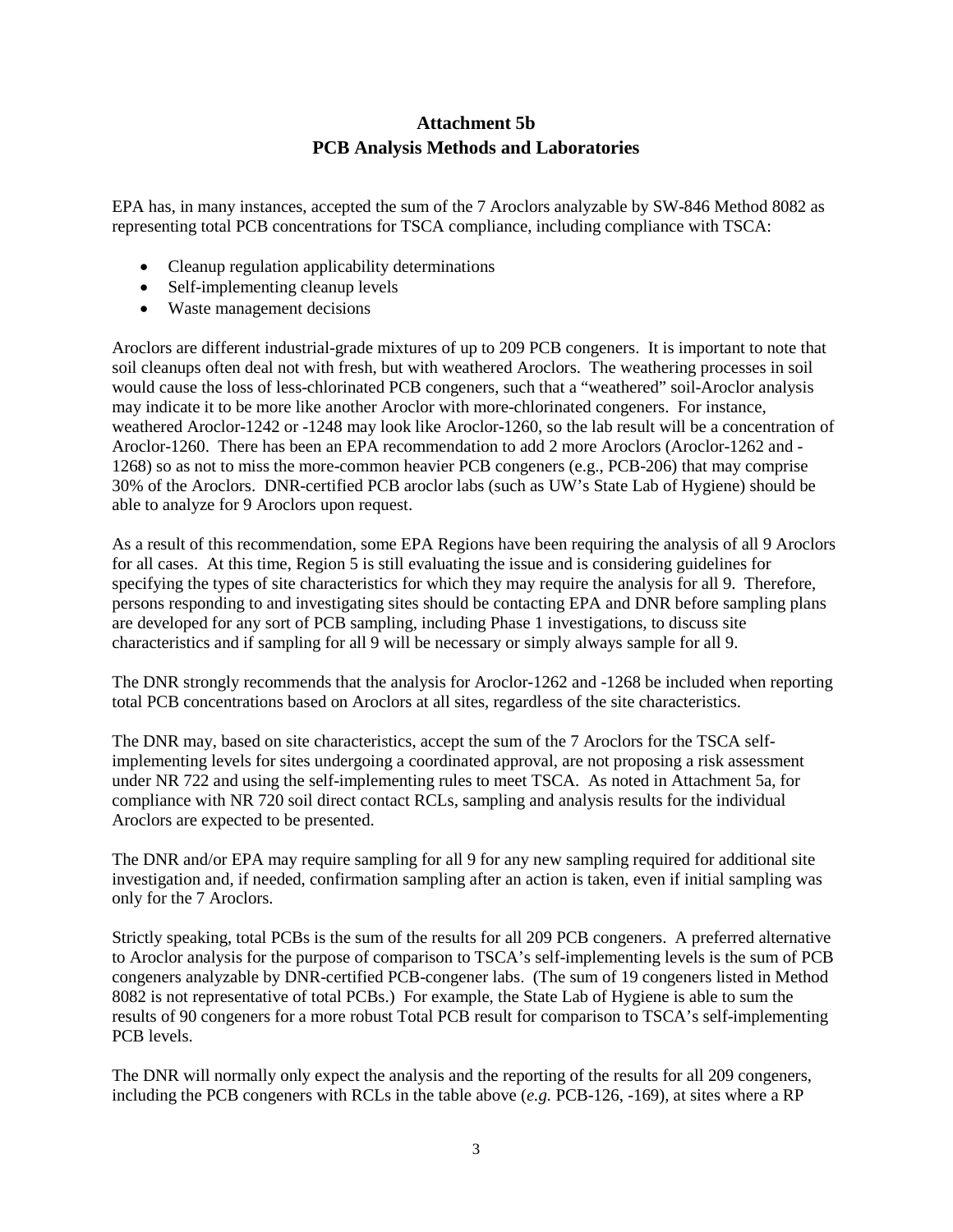proposes a risk assessment under NR 722 as an alternative to the above, or a RP is pursuing a risk-based approach to meet TSCA requirements for a coordinated approval where unrestricted closure is being pursued. If a performance standard cover is to be part of the remedy, then full congener analysis may not be necessary in areas where the cover is to be constructed, depending on total PCB levels proposed to be left under the cover and the overall site characteristics.

Note: The DNR, with EPA concurrence at Type A or C sites, can give consideration to testing for PCB homologs following EPA Method 8270 C-SIM on a case-by-case basis instead of all 209 congeners.

[EPA Region 4 guidance for site evaluation should be considered where a risk assessment based approach](http://www.epa.gov/region4/superfund/images/allprogrammedia/pdfs/riskassesspcbpaper05152013.pdf)  [is proposed.](http://www.epa.gov/region4/superfund/images/allprogrammedia/pdfs/riskassesspcbpaper05152013.pdf)

Sample analysis should be accomplished at DNR [certified laboratories.](http://dnr.wi.gov/regulations/labcert/lablists.html)

All PCB certified labs will be able to analyze for Aroclors, but if necessary, RPs should contact the DNR Laboratory Certification Programs or the certified labs themselves to determine if they can do PCB congener analysis for either Total Aroclors (using Method 8082) or all 209 congeners (using Method 1668).

The EPA Region 4 guidance sited above addresses changes in laboratory methods for PCB related contaminants.

Questions about this attachment may be directed to Gary Edelstein at 608-267-7563 or via email at [Gary.Edelstein@wisconsin.gov](mailto:Gary.Edelstein@wisconsin.gov) or Steve Geis at 608-266-0245 or via email at [Steven.Geis@wisconsin.gov.](mailto:Steven.Geis@wisconsin.gov)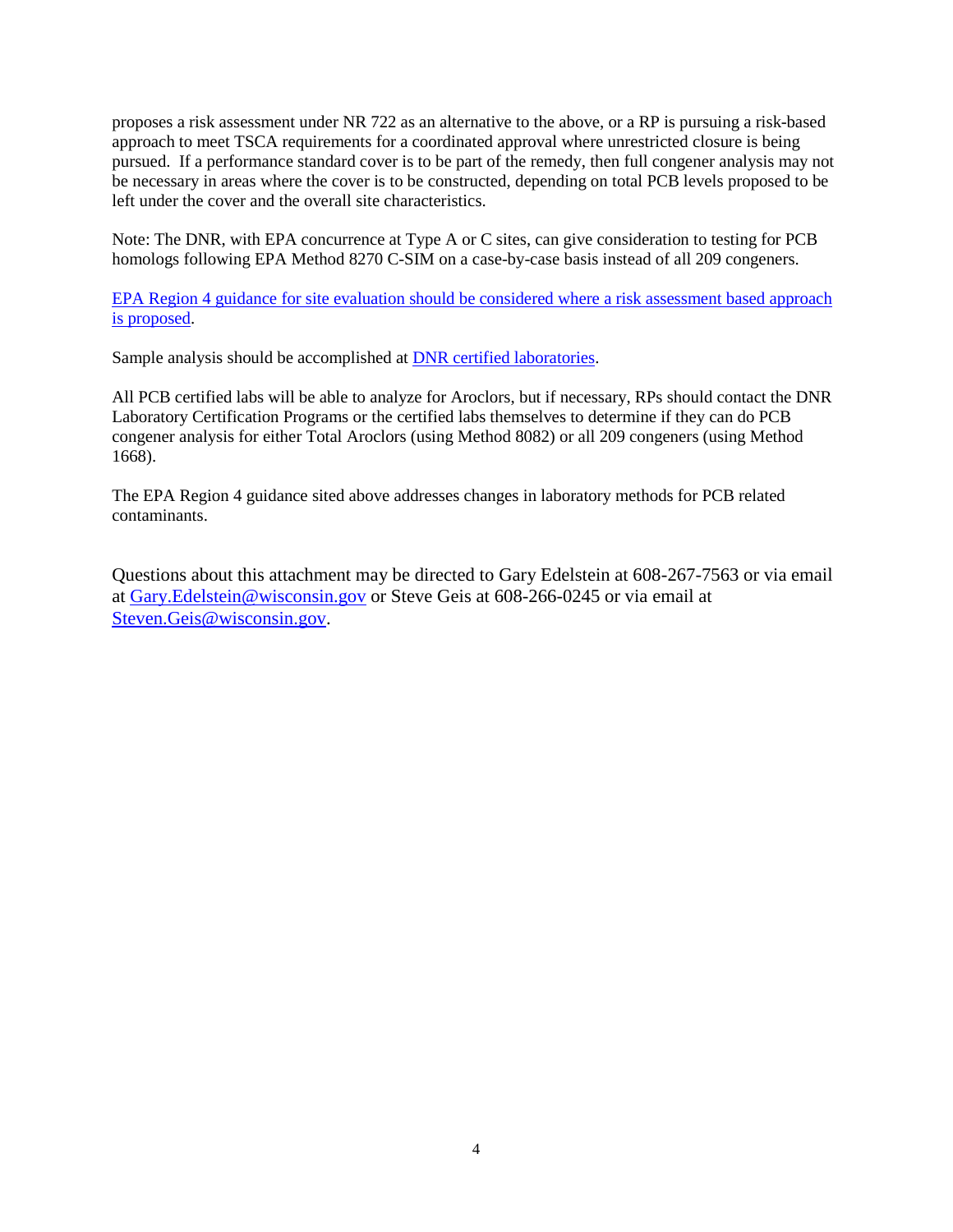#### **Attachment 6 EPA Risk Based Approval Checklist with References to Chs. NR 714 and NR 722**

UNITED STATES ENVIRONMENTAL PROTECTION AGENCY Region 1

5 Post Office Square, Suite 100 Boston, MA 02109-3912

## RISK-BASED CLEANUP AND DISPOSAL APPROVAL § 761.61(c) CHECKLIST

IV. Risk-Based Cleanup and Disposal Request to EPA with the following:

Cover letter stating purpose of the submission and signed by the Site owner or operator, or by the party responsible for conducting the cleanup, such as a former Site owner. [NR 722.13(2)(a)]

A plan which includes the following information:

Site background and history. This should include a discussion of past activities (e.g. use of PCBs and/or PCB equipment, storage, manufacturing, etc), site ownership, and current or proposed site uses. This section should also include information on any cleanups/remediations that have occurred at the Site. [NR  $722.13(2)(c)$ ]

The nature of the contamination, including the kinds of materials contaminated (§ 761.61(a)(3)(i)(A)). [NR 722.13(2)(c)]

A summary of the standard operating procedures (SOPs) employed during characterization of the Site, including a table and/or cleanup site map showing PCB concentrations measured in precleanup characterization samples. The SOPs must include information on the sample collection procedures and extraction/analytical procedures. Copies of the laboratory analytical reports should be provided to document the extraction/analytical dates and methods and laboratory QC  $(\S$  761.61(a)(3)(i)(B)). [NR 722.13(2)(c)]

If extensive, the laboratory analytical reports may be provided on a CD-ROM.

A Site map showing the PCB sampling locations cross-referenced to the sample identification numbers provided as part of the characterization information. The extent of the identified PCB contaminated area(s) must be clearly identified  $(\S$  761.61(a)(3)(i)(C)). [NR 722.13(2)(c)]

A cleanup plan for the Site, including the proposed disposal technology and approach, and a cleanup schedule. The plan must include contingency plans in the event that higher PCB concentrations and/or a wider distribution of PCBs are identified during the cleanup (§ 761.61(a)(3)(i)(D)). [NR 722.13(2)(d) &  $\bigoplus$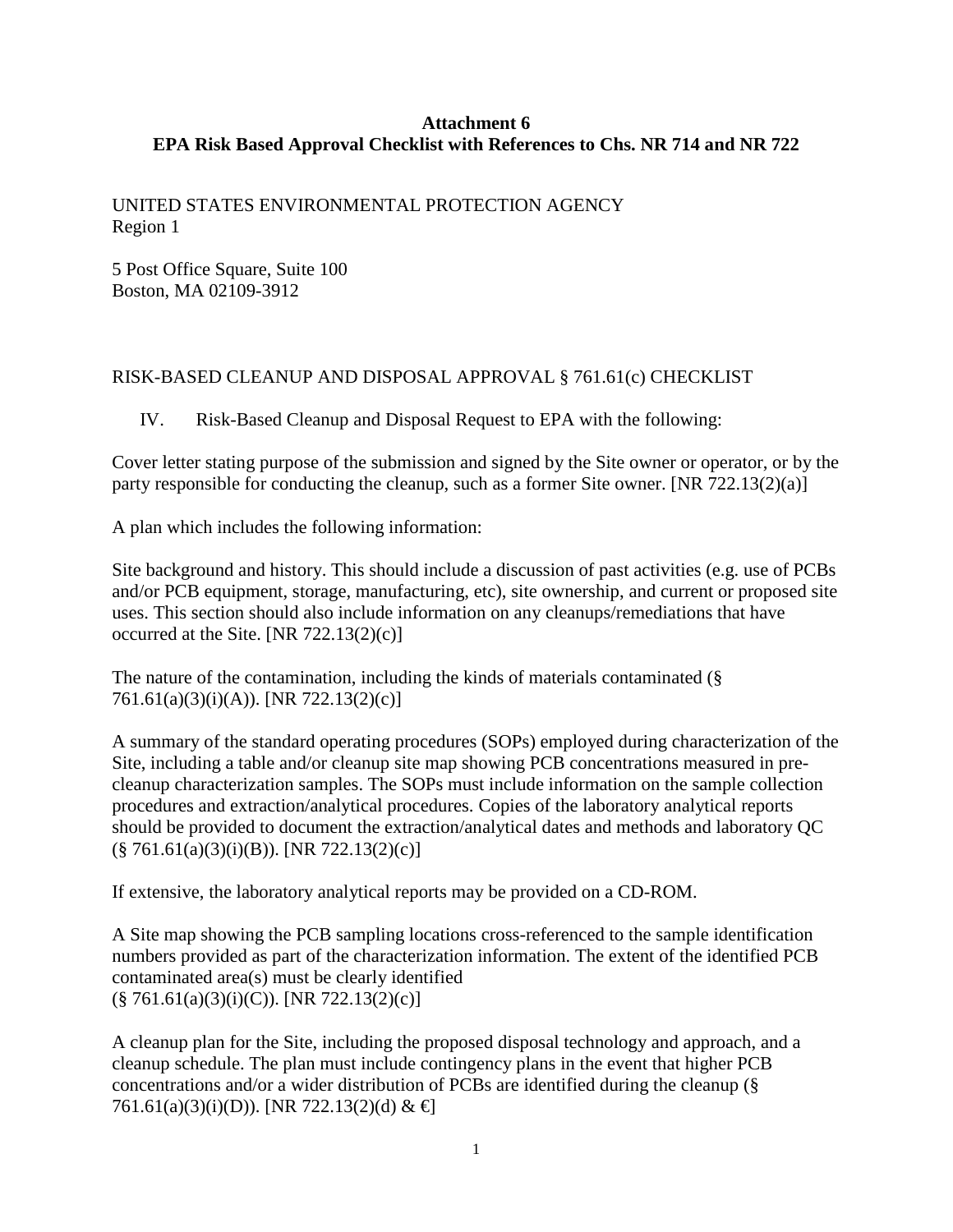Evaluation of PCB Cleanup Alternatives – An evaluation of PCB cleanup alternatives must be submitted for the following:

Sites that may not be cleaned up under the self-implementing procedures (see  $\S$ )  $761.61(a)(1)(i)$ , or

Sites where the proposed cleanup involves leaving PCBs at concentrations greater than the cleanup criteria established under § 761.61(a).

The evaluation should include an alternative to achieve the prescriptive cleanup standard(s) under § 761.61(a). The evaluation should clearly state the reasons why the provisions available under § 761.61(a) cannot be implemented. [NR 722.07(4)(c), 722.07(5)(C), and 722.13(2) $\in$ (1)]

If a cleanup will involve the use of an engineered cap, the cap design specifications and a crosssection showing the design should be provided. Please insure that it is clear where the engineered cap will be used. Please note: the use of an engineered cap will require a deed notation documenting this fact and the limitations on the use of the Site. Financial assurance1 and a longterm monitoring and maintenance plan for the cap will be required. In addition, long-term groundwater monitoring may be required to document no migration of PCBs from the Site

 $(\S$  761.61(a)(7)). [NR 722.09(2)(a) and note]

If a cleanup will involve encapsulation of PCBs on a building or structure, please provide the MSDS of the proposed encapsulant and a discussion of the effectiveness of this product for encapsulation of PCBs based on the Site and the receptors at the Site. Please note: the use of an encapsulant under § 761.61(c) will require a deed notation documenting this fact and the limitations on the use of the Site. Financial assurance1 and a long-term monitoring and maintenance plan for the encapsulant(s) will be required.

IV For certain public entities (cities, towns, and municipalities) documentation of financial assurance generally will not be required.

A written certification, signed by: 1) the owner of the property where the cleanup site is located, and 2) the party conducting the cleanup, that all sampling plans, sample collection procedures, sample preparation procedures, extraction procedures, and instrumental/chemical analysis procedures used to assess or characterize the PCB contamination at the cleanup site, are on file at the location designated in the certificate, and are available for EPA inspection (§ 761.61(a)(3)(i)€). [NR 722.15(2)€]

Subpart Q alternative method: If an alternative method of extraction and/or analysis is/will be used, the certification shall include a statement to this fact and that a comparison study which meets or exceeds the requirements of Subpart Q has been completed prior to the verification sampling. In the event that the alternative extraction and/or analytical method was previously validated under Subpart Q using materials from other projects, the laboratory must provide a certification that the sample types used during that comparison study are similar to (e.g., %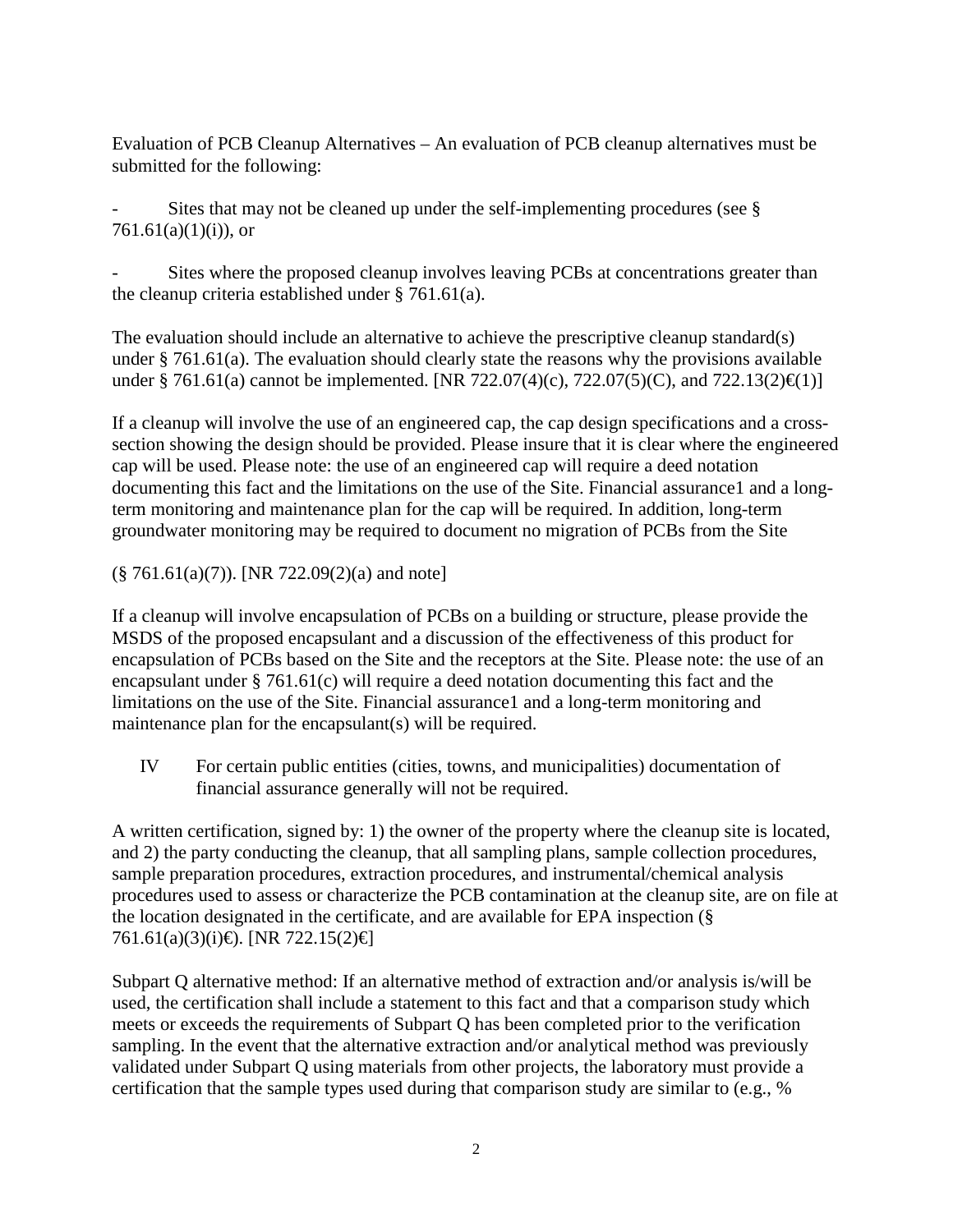organic content, grain size, etc) the sample types that will be cleaned up under the Notification. A copy of the Subpart Q comparison study should be included in the Notification

 $(\S$  761.61(a)(3)(i)€). [NR 722.07(5)]

QA/QC plan for documenting that the cleanup levels have been achieved (e.g. confirmatory sampling/analysis QA/QC, initial testing of encapsulated surfaces, etc). The QA/QC plan should at a minimum include information on the types and numbers of samples; extraction and analytical methods; MS/MSDs (both frequency and acceptance criteria), etc. The QA/QC plan should also discuss data validation. [NR 722.07(5)]

Human Health Risk Assessment and Ecological Risk Assessment. A Human Health Risk Assessment (HHRA) may be required to support a Risk-Based Disposal Request under § 761.61(c) where PCB concentrations above the prescriptive PCB standards at

§ 761.61(a) are left in-place2. The HHRA should evaluate site exposures and provide a justification as to the controls proposed to address these exposures. An Ecological Risk Assessment will be required in the event that wetlands, water bodies, sediments, or other similar matrices are impacted with PCBs regulated under 40 CFR Part 761.

2 A determination on the requirement for submittal of an HHRA will be determined based on the site and the remedial approach. [NR 722.07(5)  $& 722.11 & 722.15(2)$ ]

In the event that the party conducting the cleanup is not the Site owner, EPA will require documentation that the party conducting the cleanup legally has the authority to access the Site and to conduct the proposed PCB cleanup activities. This documentation for example may be in the form of a Site Access Agreement stating this fact or perhaps in a lease agreement or a property transfer agreement. [NR 722.07(5)(c)]

II. EPA Review of  $\S 761.61(c)$  submittal [NR 722.15(2)]

EPA will review and provide comments on any deficiencies and/or questions it has regarding any information submitted under the § 761.61(c) process. Once EPA has determined that all deficiencies and/or questions have been addressed, EPA may require public notice and comment. EPA may determine that public notice/comment is not required based on the proposed PCB cleanup standards and plan (see Section III).

Please note: The 30-day EPA review timeframe specified under § 761.61(a) does not apply under  $§ 761.61(c).$ 

III. Public Participation [NR 714]

For § 761.61(c) requests, EPA may conduct a 30-day public notice/comment period. As indicated above, based on the proposed PCB cleanup standards, the remediation plan itself, and/or the public participation that may have been ongoing as part of a state and/or federal program requirement (such as the 401 Water Certification or Conservation Commission process),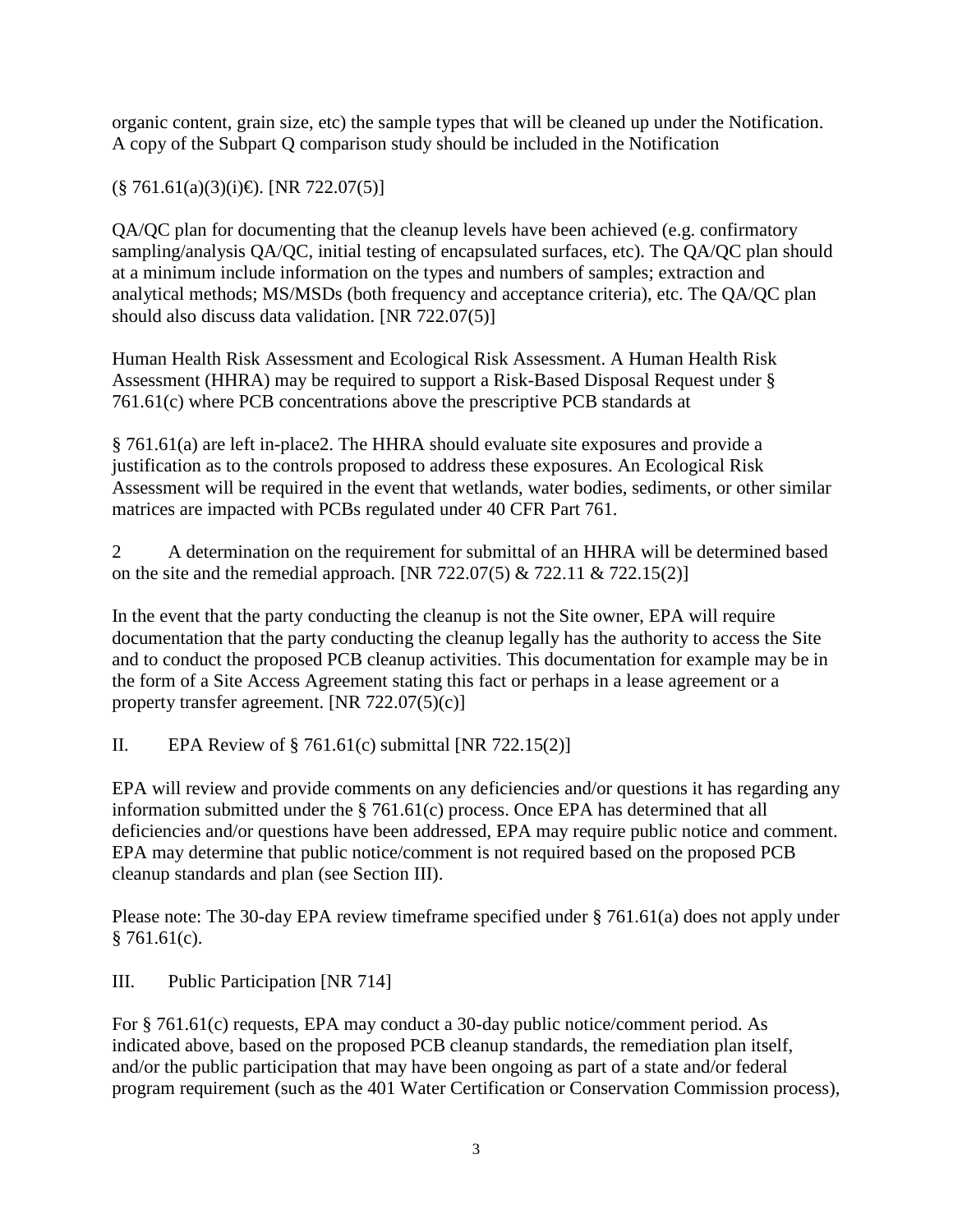EPA may determine that adequate public participation has occurred. If EPA deems public participation is necessary, EPA will work with the Site owner to develop an acceptable public participation process for the Site.

For schools, EPA may require an outreach plan for school users, including parents. This outreach plan will be required when PCBs at greater than

 $(>)$  1 part per million will remain at a school site, when a cleanup is being conducted while school is in session, or if EPA determines that such a plan may be appropriate.

# IV. EPA Approval

Following the 30-day public notice/comment period, if warranted, EPA: will respond to pertinent written comments received on the risk-based plan; or will respond to pertinent written comments received on the risk-based plan and will issue the approval with/without modifications; or will not issue the approval, but will require additional information supporting the request to be submitted.

As an additional point of clarification, please note that EPA has issued § 761.61(c) approvals to both single party and multiple parties. This

determination is made based on the Site ownership as well as the proposed risk-based plan and is determined on a case-by-case basis.

# IMPORTANT:

Please note that this checklist provides only a summary of the information that Region 1 recommends be included in a risk-based request for sampling, cleanup, or disposal of PCB remediation waste other than prescribed under § 761.61(a) or

- § 761.61(b), or for storage of PCB remediation waste other than prescribed under
- § 761.65. It is for reference only and does not supercede the regulations.

The requestor may include any additional information that supports the proposed PCB cleanup and disposal activities, such as information regarding state regulations, community involvement (especially for schools), and environmental justice communities. In addition, any documentation that has been developed for a state regulatory agency, such as a remedial investigation report, may be submitted to support the pertinent required documentation in lieu of generating a new document.

# PLEASE BE AWARE THAT AS SPECIFIED AT 40 CFR § 761.61(c), A RISK-BASED CLEANUP ACTIVITY MAY NOT BE CONDUCTED WITHOUT APPROVAL FROM THE EPA REGIONAL ADMINISTRATOR OR HIS/HER DESIGNEE.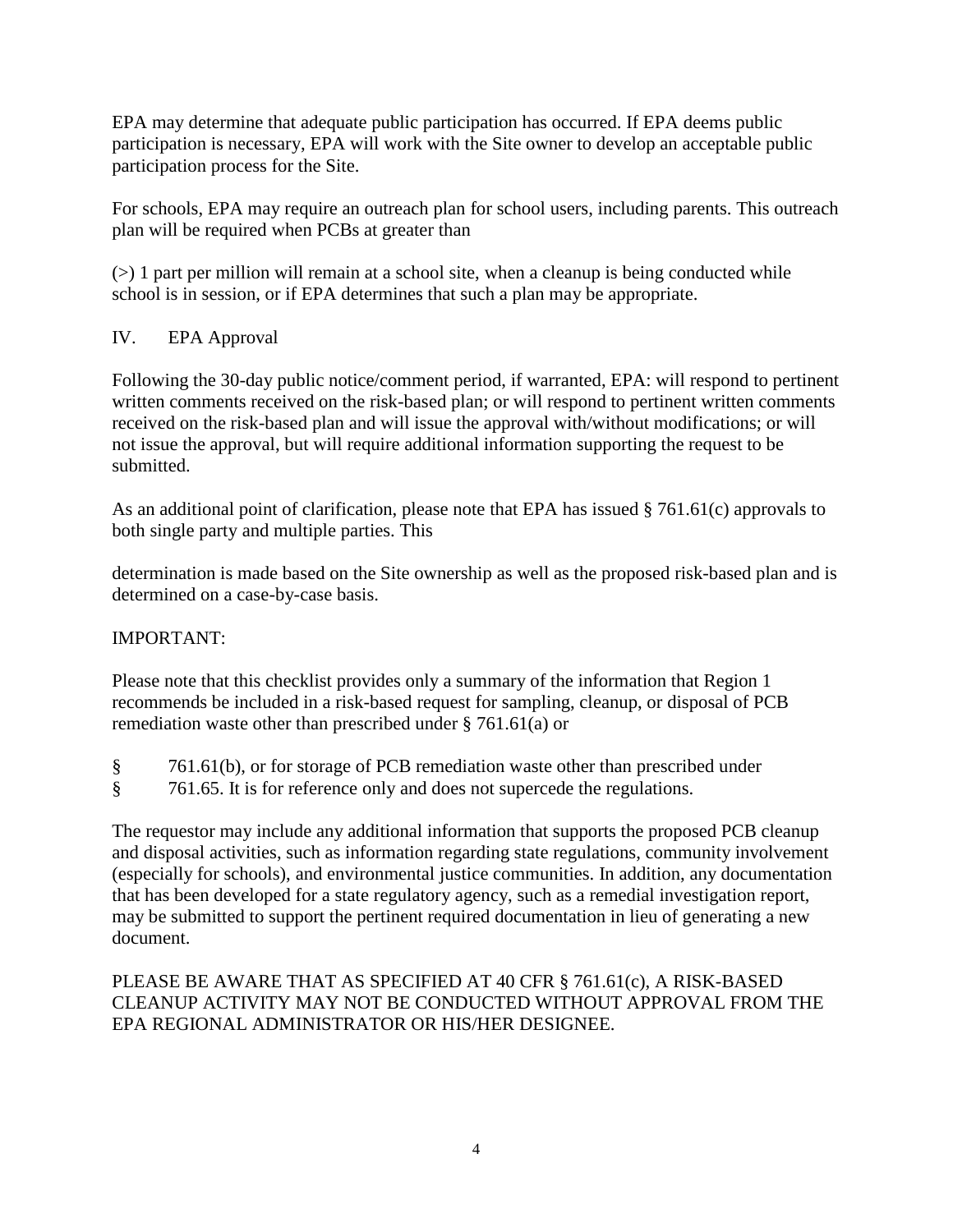#### **Attachment 7 April 26, 2013 RR Report PCB Notification Article**

#### **State and Federal PCB Discharge Notification Requirements**

The Department of Natural Resources (DNR) has recently become aware of sites where historical discharges of polychlorinated biphenyls (PCBs) to soil were discovered through sampling conducted several years ago, yet the responsible party (RP) failed to notify DNR, the U.S. Environmental Protection Agency (EPA) or both agencies. DNR is taking this opportunity to remind responsible parties (RPs), their consultants and legal counsel of the legal requirements to notify DNR and EPA about PCB discharges, even if it is a historic discharge, in order to be in compliance with the state and federal laws.

Under s. 292.11, Wis. Stats., (the "Spill Law"), s. NR 706.05, Wis. Adm. Code and the federal Toxic Substances Control Act (TSCA) requirements under 40 C.F.R. Part 761, both DNR and EPA must be notified of a discharge of PCBs immediately upon discovery (e.g., either discovery of a discharge through "knowledge" or through sampling results). Such discharges are required to be appropriately responded to under the state Spill Law. Most PCB discharges are required to be addressed under TSCA; however, those cleanup requirements do not apply to certain PCB discharges if they occurred before a certain date or are below certain concentrations. The exception to this general rule is where EPA determines that the PCB discharge poses "unreasonable risk" at the site.

The state notification procedures for reporting a historic discharge to the department can be found on the [DNR's Spills website.](http://dnr.wi.gov/topic/Spills/report.html)

The federal notification procedures for reporting a PCB discharge can be found at the [EPA's](http://www.epa.gov/oppt/tsca8e/pubs/reportingrequirements.html)  [TSCA Section 8\(e\) Notices website.](http://www.epa.gov/oppt/tsca8e/pubs/reportingrequirements.html)

If action is required once the discharge is reported, DNR has entered into an agreement with EPA to cooperate on and coordinate PCB soil cleanups that are subject to both federal and state laws. The One Cleanup Program Memorandum of Agreement (MOA) provides an option for responsible parties to have DNR take the lead in overseeing a PCB soil and/or groundwater investigation and cleanup subject to both federal and state laws. The MOA has established criteria to be used to determine if a PCB site can take advantage of this option. This coordinated approach has the potential to provide cost and time savings as separate reviews and approvals of the response action from each agency are avoided.

DNR has prepared guidance for implementing the MOA. That guidance outlines when a PCB discharge is TSCA regulated. You may view information, download the MOA and guidance from the [Remediation and Redevelopment \(RR\) Program's Environmental Professionals website.](http://dnr.wi.gov/topic/Brownfields/Professionals.html#tabx4)

Responsible parties should be advised that the failure to properly notify DNR and EPA, and take the necessary response actions when a PCB discharge is discovered, can have unintended, negative consequences. As mentioned previously, it can result in a situation where the RP may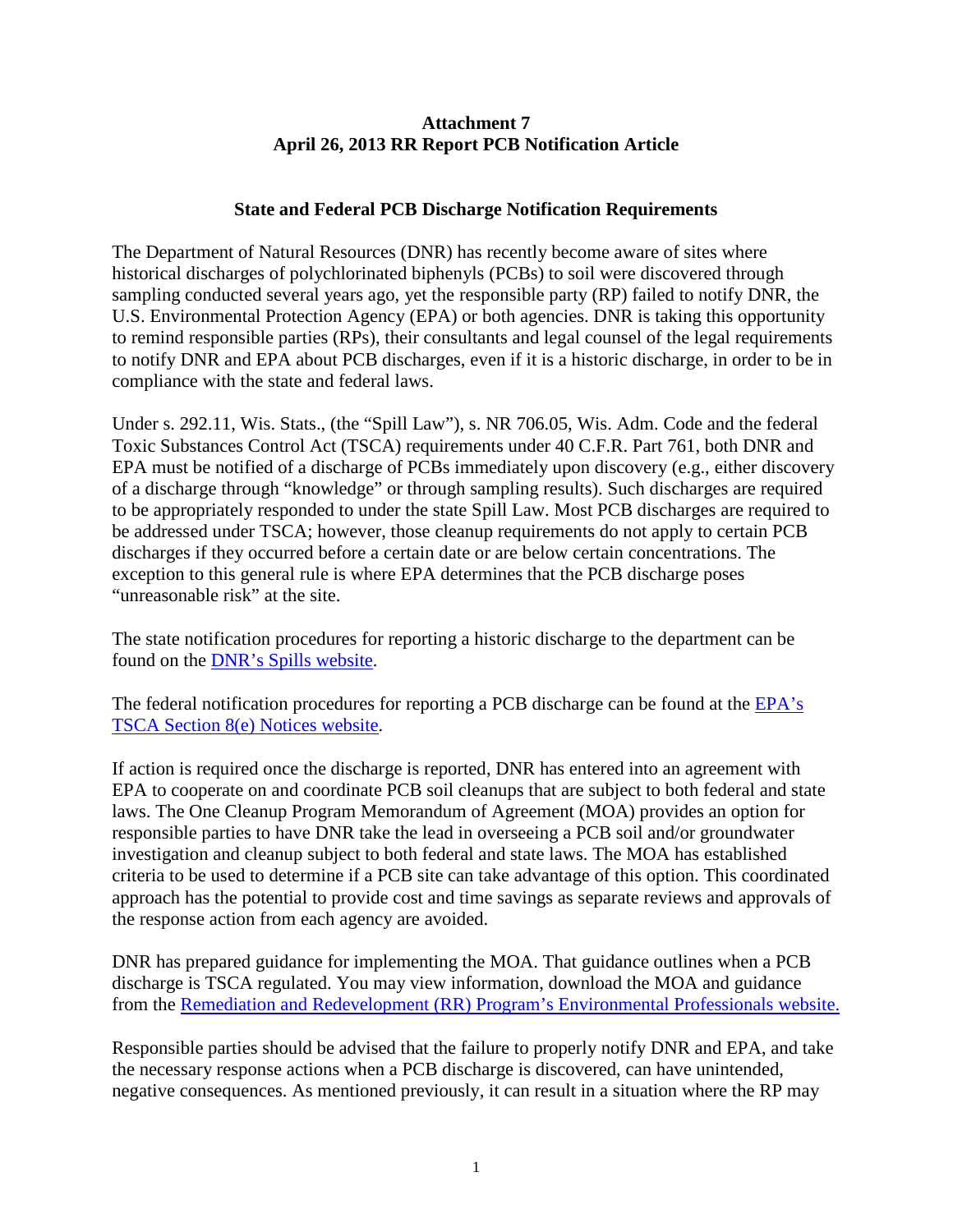have satisfied the state Spill Law, but did not comply with TSCA. Thus, in those cases, RPs risks incurring the additional costs of remobilizing and conducting further sampling to satisfy EPA. In addition, the options on how to treat and dispose of a TSCA-regulated discharge may be different than what would be allowed under the state Spill Law. Thus, the RP risks not selecting the appropriate remedy at a site that should have been regulated under TSCA as well.

Ultimately, both the Department and EPA may exercise their enforcement authority against a responsible person who fails to properly notify and/or respond to a discharge of PCBs. DNR has the legal authority to assess a penalty of \$5,000 per violation for failure to comply with the Spill Law; each day is considered a separate violation. However, DNR and EPA prefer to work cooperatively with responsible parties to ensure that they are in compliance with all applicable laws, and that they minimize their response action costs by not having to incur unnecessary costs that may result by failing to take into account the applicability of the federal TSCA regulations at a site.

Questions about this article and the MOA may be directed to: Gary A. Edelstein, PE Phone: 608-267-7563 E-mail: [gary.edelstein@wisconsin.gov.](mailto:gary.edelstein@wisconsin.gov)

Questions regarding EPA's TSCA and Federal PCB requirements may also be directed to: Peter Ramanauskas Phone: 312-886-7890 E-mail: ramanauskas.peter@epa.gov